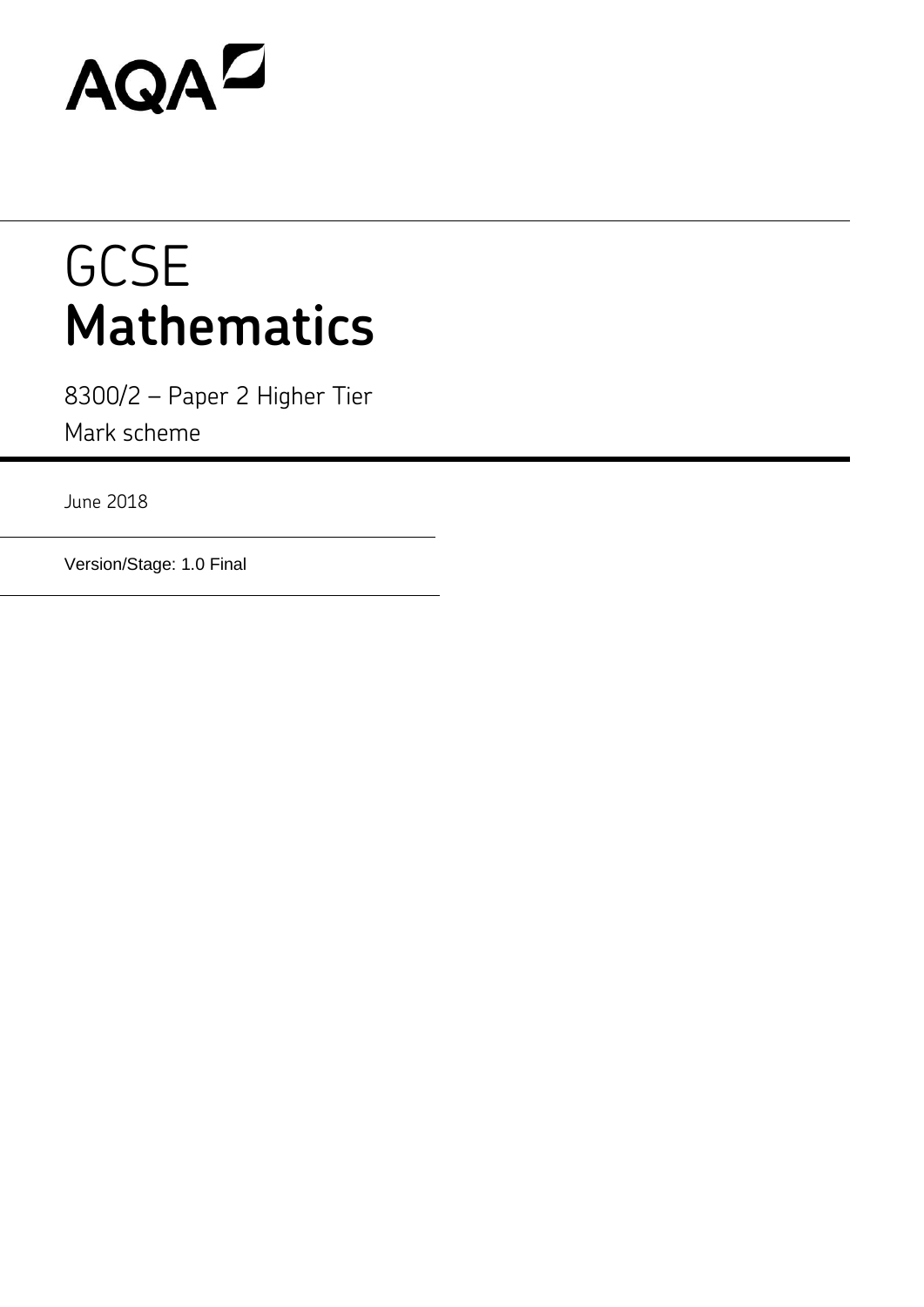Mark schemes are prepared by the Lead Assessment Writer and considered, together with the relevant questions, by a panel of subject teachers. This mark scheme includes any amendments made at the standardisation events which all associates participate in and is the scheme which was used by them in this examination. The standardisation process ensures that the mark scheme covers the students' responses to questions and that every associate understands and applies it in the same correct way. As preparation for standardisation each associate analyses a number of students' scripts. Alternative answers not already covered by the mark scheme are discussed and legislated for. If, after the standardisation process, associates encounter unusual answers which have not been raised they are required to refer these to the Lead Assessment Writer.

It must be stressed that a mark scheme is a working document, in many cases further developed and expanded on the basis of students' reactions to a particular paper. Assumptions about future mark schemes on the basis of one year's document should be avoided; whilst the guiding principles of assessment remain constant, details will change, depending on the content of a particular examination paper.

Further copies of this mark scheme are available from aqa.org.uk

Copyright © 2018 AQA and its licensors. All rights reserved.

AQA retains the copyright on all its publications. However, registered schools/colleges for AQA are permitted to copy material from this booklet for their own internal use, with the following important exception: AQA cannot give permission to schools/colleges to photocopy any material that is acknowledged to a third party even for internal use within the centre.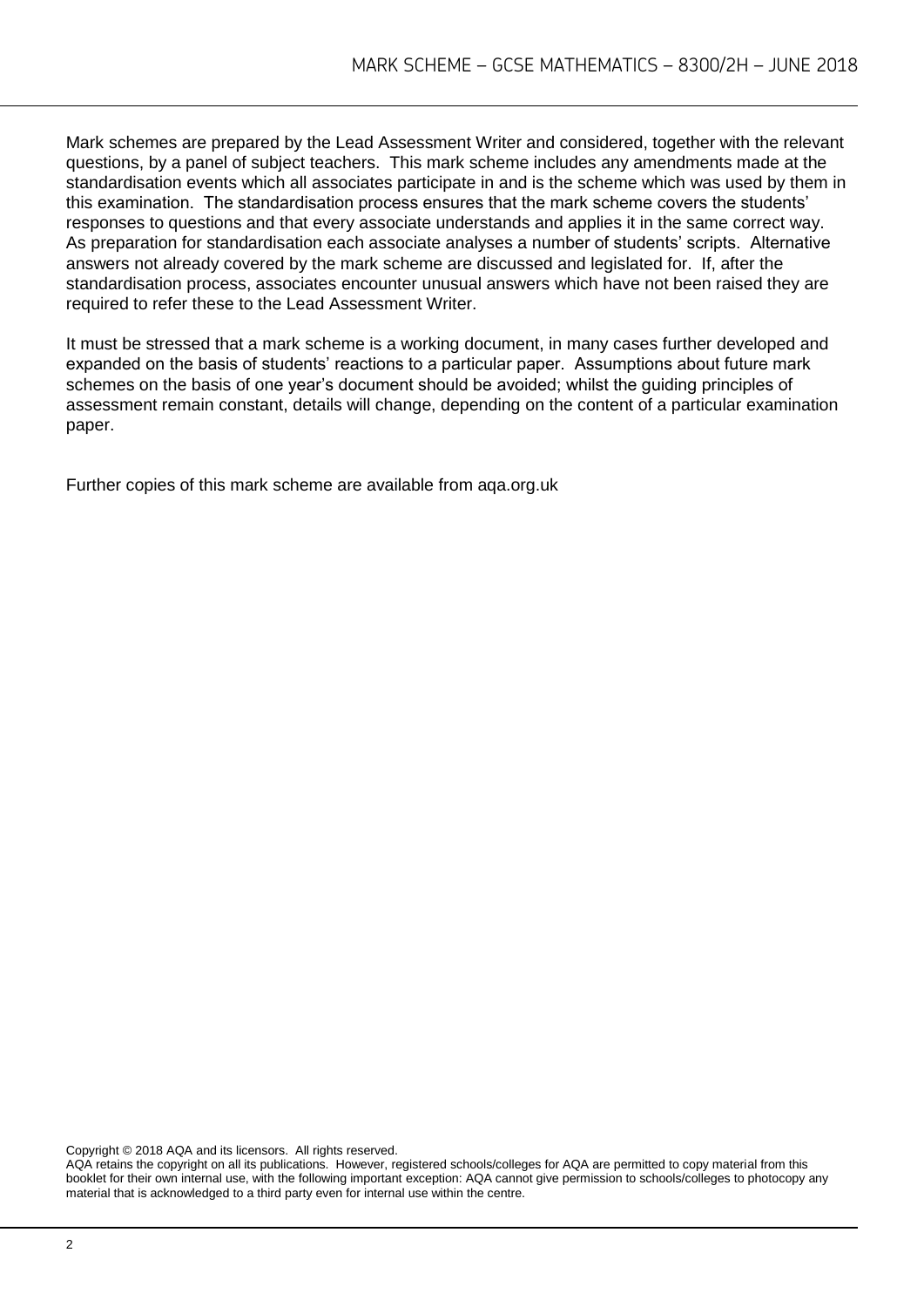#### **Glossary for Mark Schemes**

GCSE examinations are marked in such a way as to award positive achievement wherever possible. Thus, for GCSE Mathematics papers, marks are awarded under various categories.

If a student uses a method which is not explicitly covered by the mark scheme the same principles of marking should be applied. Credit should be given to any valid methods. Examiners should seek advice from their senior examiner if in any doubt.

| M               | Method marks are awarded for a correct method which could lead<br>to a correct answer.                                                       |
|-----------------|----------------------------------------------------------------------------------------------------------------------------------------------|
| A               | Accuracy marks are awarded when following on from a correct<br>method. It is not necessary to always see the method. This can be<br>implied. |
| B               | Marks awarded independent of method.                                                                                                         |
| ft              | Follow through marks. Marks awarded for correct working<br>following a mistake in an earlier step.                                           |
| <b>SC</b>       | Special case. Marks awarded for a common misinterpretation<br>which has some mathematical worth.                                             |
| M dep           | A method mark dependent on a previous method mark being<br>awarded.                                                                          |
| <b>B</b> dep    | A mark that can only be awarded if a previous independent mark<br>has been awarded.                                                          |
| <b>oe</b>       | Or equivalent. Accept answers that are equivalent.                                                                                           |
|                 | eg accept 0.5 as well as $\frac{1}{2}$                                                                                                       |
| [a, b]          | Accept values between a and b inclusive.                                                                                                     |
| [a, b)          | Accept values $a \leq$ value $\leq b$                                                                                                        |
| 3.14            | Accept answers which begin 3.14 eg 3.14, 3.142, 3.1416                                                                                       |
| Use of brackets | It is not necessary to see the bracketed work to award the marks.                                                                            |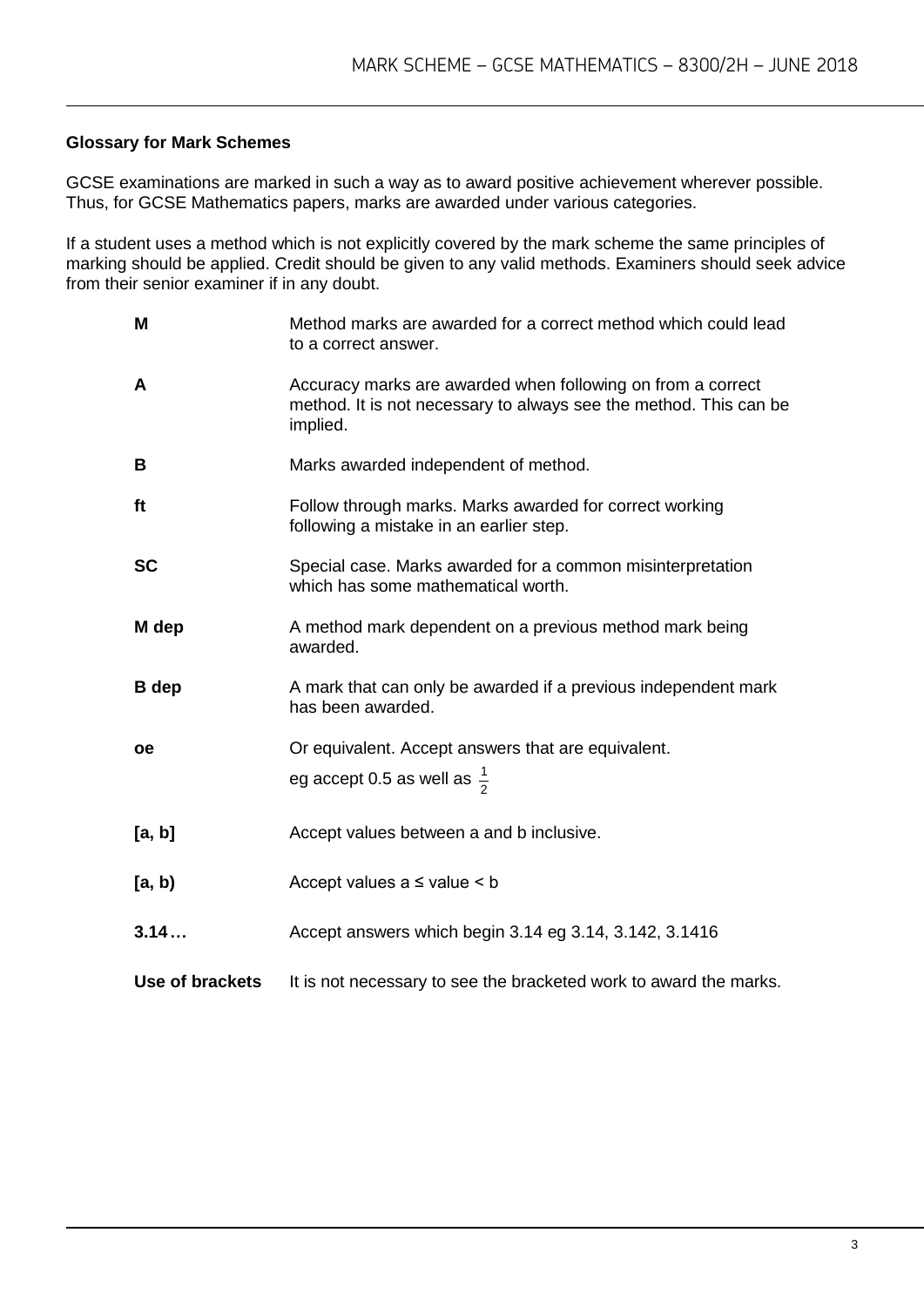#### Examiners should consistently apply the following principles

#### **Diagrams**

Diagrams that have working on them should be treated like normal responses. If a diagram has been written on but the correct response is within the answer space, the work within the answer space should be marked. Working on diagrams that contradicts work within the answer space is not to be considered as choice but as working, and is not, therefore, penalised.

#### **Responses which appear to come from incorrect methods**

Whenever there is doubt as to whether a student has used an incorrect method to obtain an answer, as a general principle, the benefit of doubt must be given to the student. In cases where there is no doubt that the answer has come from incorrect working then the student should be penalised.

#### **Questions which ask students to show working**

Instructions on marking will be given but usually marks are not awarded to students who show no working.

#### **Questions which do not ask students to show working**

As a general principle, a correct response is awarded full marks.

#### **Misread or miscopy**

Students often copy values from a question incorrectly. If the examiner thinks that the student has made a genuine misread, then only the accuracy marks (A or B marks), up to a maximum of 2 marks are penalised. The method marks can still be awarded.

#### **Further work**

Once the correct answer has been seen, further working may be ignored unless it goes on to contradict the correct answer.

#### **Choice**

When a choice of answers and/or methods is given, mark each attempt. If both methods are valid then M marks can be awarded but any incorrect answer or method would result in marks being lost.

#### **Work not replaced**

Erased or crossed out work that is still legible should be marked.

#### **Work replaced**

Erased or crossed out work that has been replaced is not awarded marks.

#### **Premature approximation**

Rounding off too early can lead to inaccuracy in the final answer. This should be penalised by 1 mark unless instructed otherwise.

#### **Continental notation**

Accept a comma used instead of a decimal point (for example, in measurements or currency), provided that it is clear to the examiner that the student intended it to be a decimal point.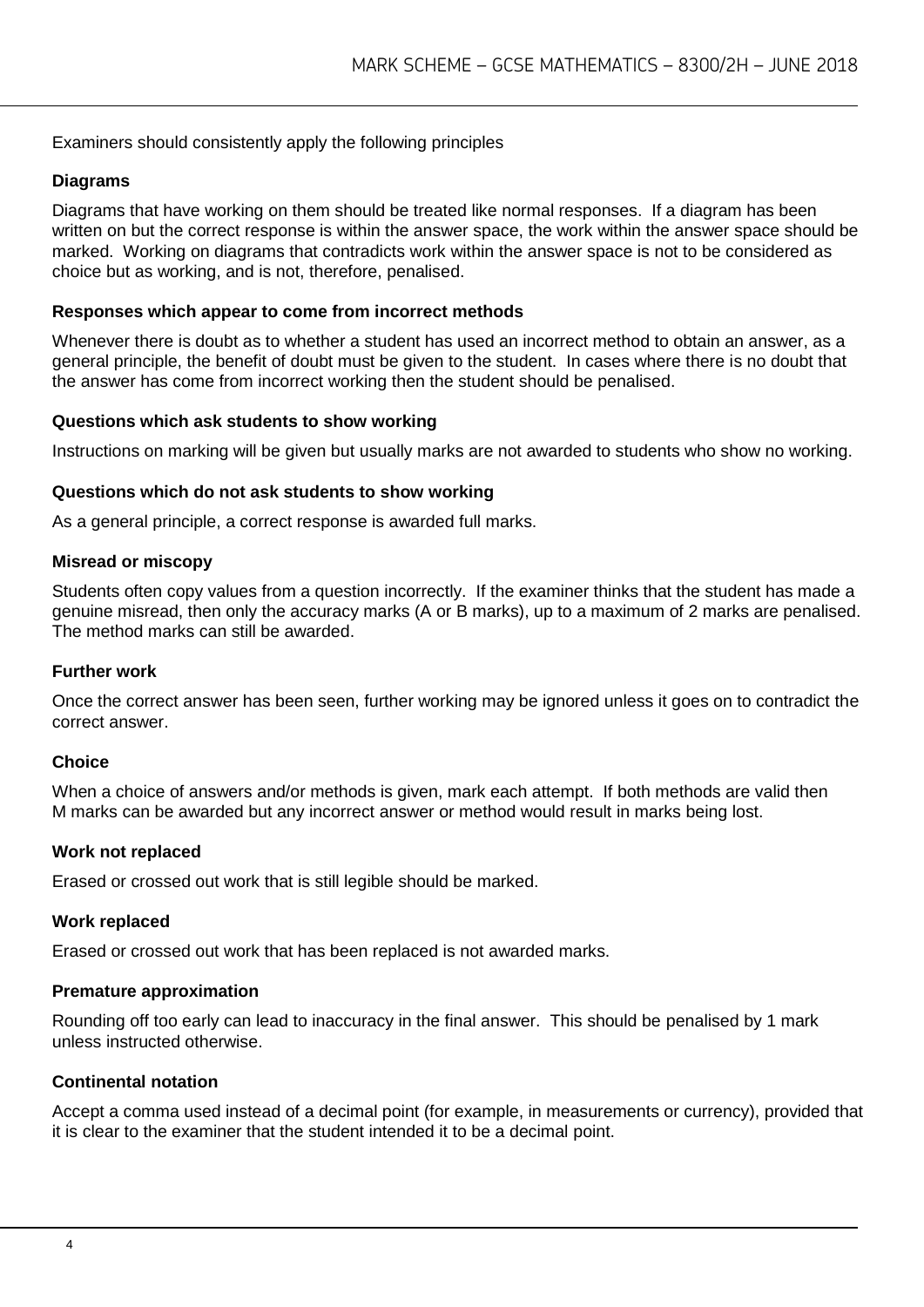| Question | <b>Answer</b>              | <b>Mark</b>    | <b>Comments</b> |  |  |
|----------|----------------------------|----------------|-----------------|--|--|
|          |                            |                |                 |  |  |
|          | segment                    | B <sub>1</sub> |                 |  |  |
|          | <b>Additional Guidance</b> |                |                 |  |  |
|          |                            |                |                 |  |  |

| $6 \times 10^{7}$          | B <sup>1</sup> |  |  |  |  |
|----------------------------|----------------|--|--|--|--|
| <b>Additional Guidance</b> |                |  |  |  |  |
|                            |                |  |  |  |  |

| 3:2                        | B <sub>1</sub> |  |  |
|----------------------------|----------------|--|--|
| <b>Additional Guidance</b> |                |  |  |
|                            |                |  |  |

| 400%                       | B1 |  |  |  |
|----------------------------|----|--|--|--|
| <b>Additional Guidance</b> |    |  |  |  |
|                            |    |  |  |  |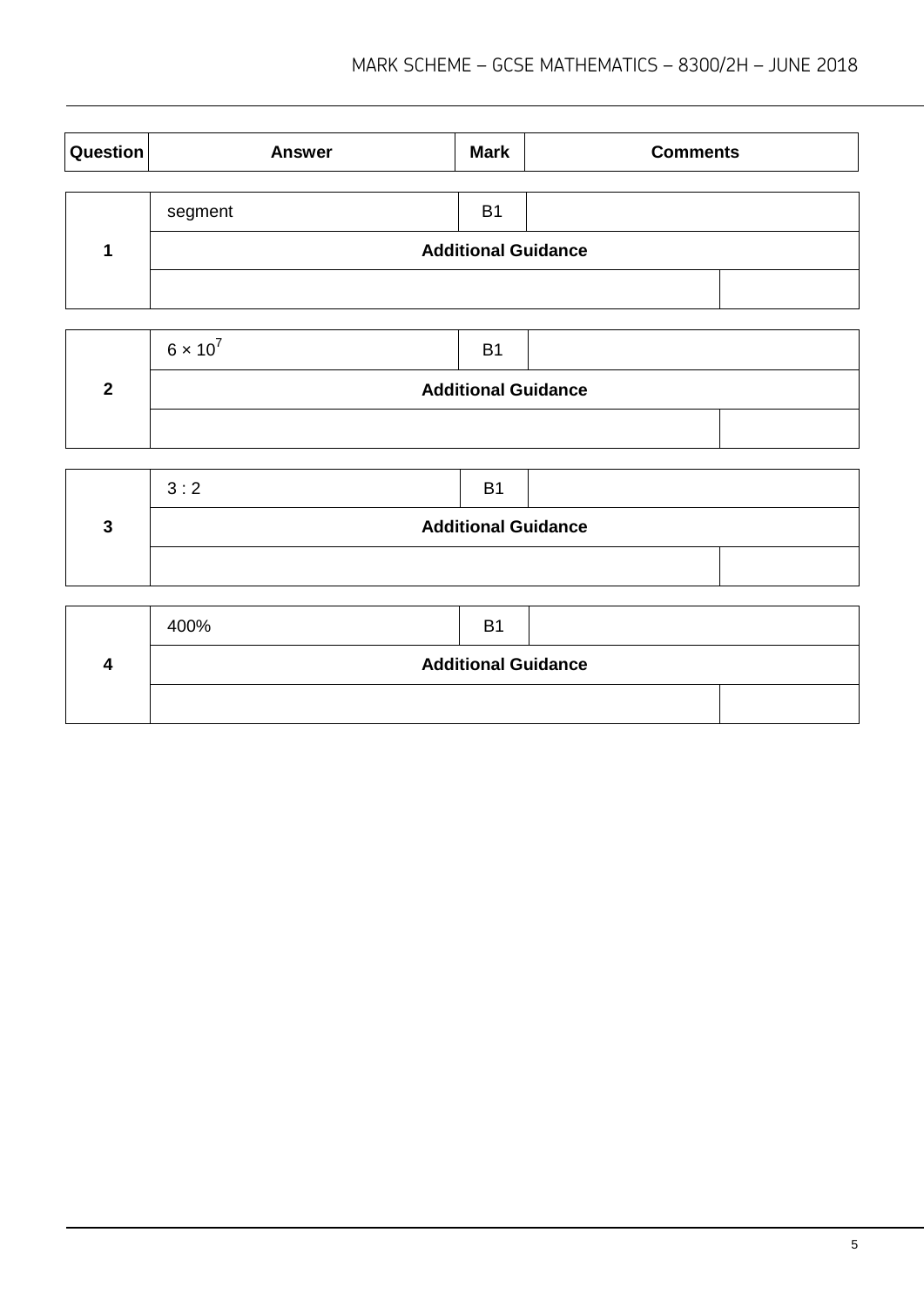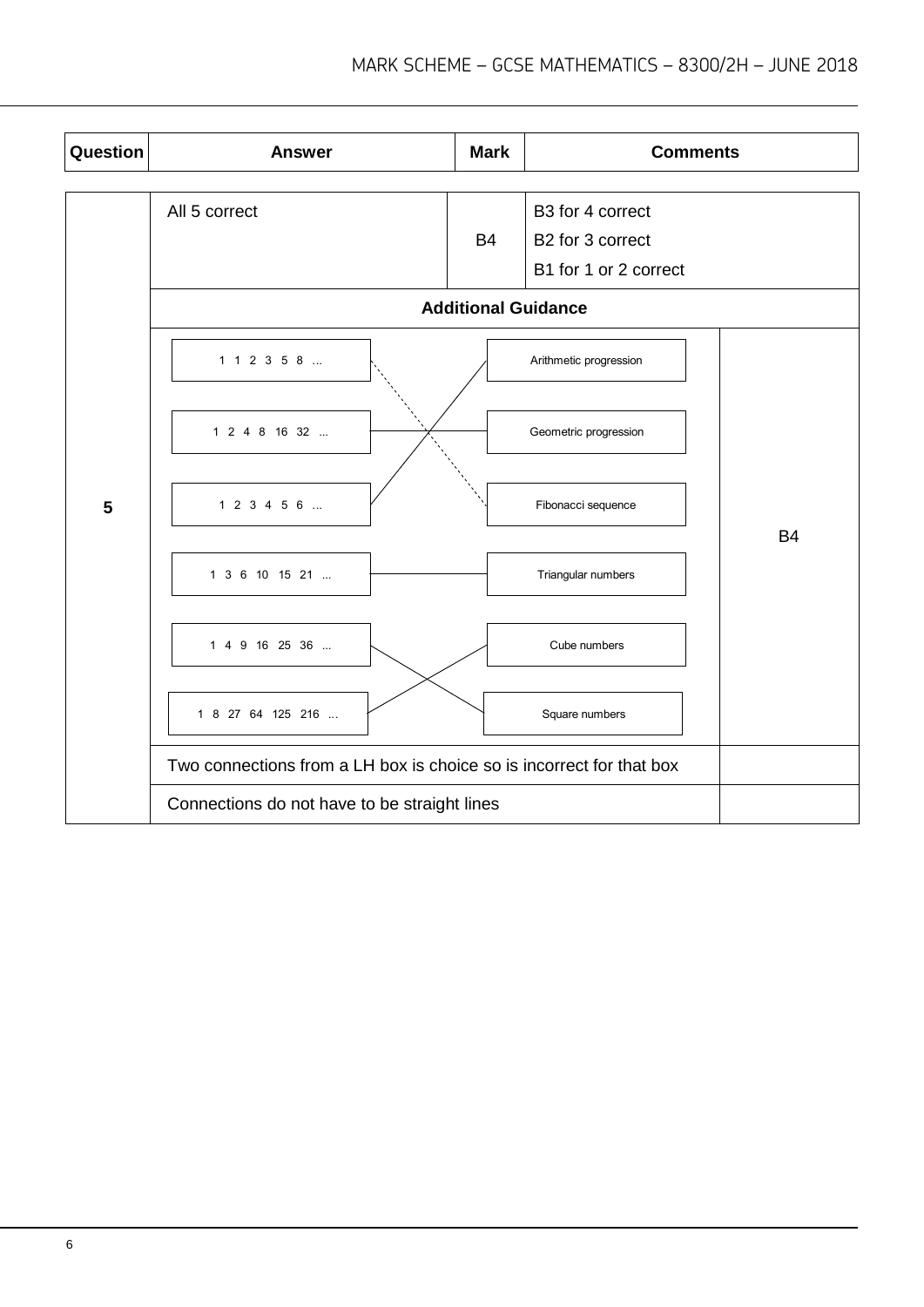| Question       | <b>Answer</b>                                                                                                                                                                                                                                                                                                                                                         | <b>Mark</b> | <b>Comments</b>                                                                                                                                                                |  |  |
|----------------|-----------------------------------------------------------------------------------------------------------------------------------------------------------------------------------------------------------------------------------------------------------------------------------------------------------------------------------------------------------------------|-------------|--------------------------------------------------------------------------------------------------------------------------------------------------------------------------------|--|--|
|                | <b>Alternative method 1</b>                                                                                                                                                                                                                                                                                                                                           |             |                                                                                                                                                                                |  |  |
| $6\phantom{1}$ | Any one of<br>60 000 $\div$ 420 000 or 0.14<br>or 14.()% or $\frac{1}{7}$<br>or<br>480 000 $\div$ 420 000 or 1.14<br>or 114.()% or $\frac{8}{7}$<br>or<br>420 000 $\div$ 60 000 or 7<br>or<br>420 000 $\div$ 480 000 or 0.875<br>or 87.5% or $\frac{7}{8}$<br><b>or</b><br>60 000 $\div$ 540 000 or 0.11 or<br>11.()% or $\frac{1}{9}$<br>or<br>540 000 ÷ 60 000 or 9 | M1          | oе<br>eg 60 000 : 420 000 or 1 : 7<br>or<br>480 000:420 000 or 8:7                                                                                                             |  |  |
|                | Any one of<br>60 000 $\div$ 480 000 or 0.125<br>or 12.5% or $\frac{1}{8}$<br>or<br>540 000 ÷ 480 000 or 1.125<br>or 112.5% or $\frac{9}{8}$<br>or<br>480 000 ÷ 60 000 or 8<br>or<br>480 000 ÷ 540 000 or 0.88<br>or 0.89 or 88.()% or 89% or $\frac{8}{9}$                                                                                                            | M1          | must be a matching pair (could be<br>different forms) to award M2<br>(see A1 for list of matching pairs)<br>oe<br>eg 60 000 : 480 000 or 1 : 8<br>or<br>540 000:480 000 or 9:8 |  |  |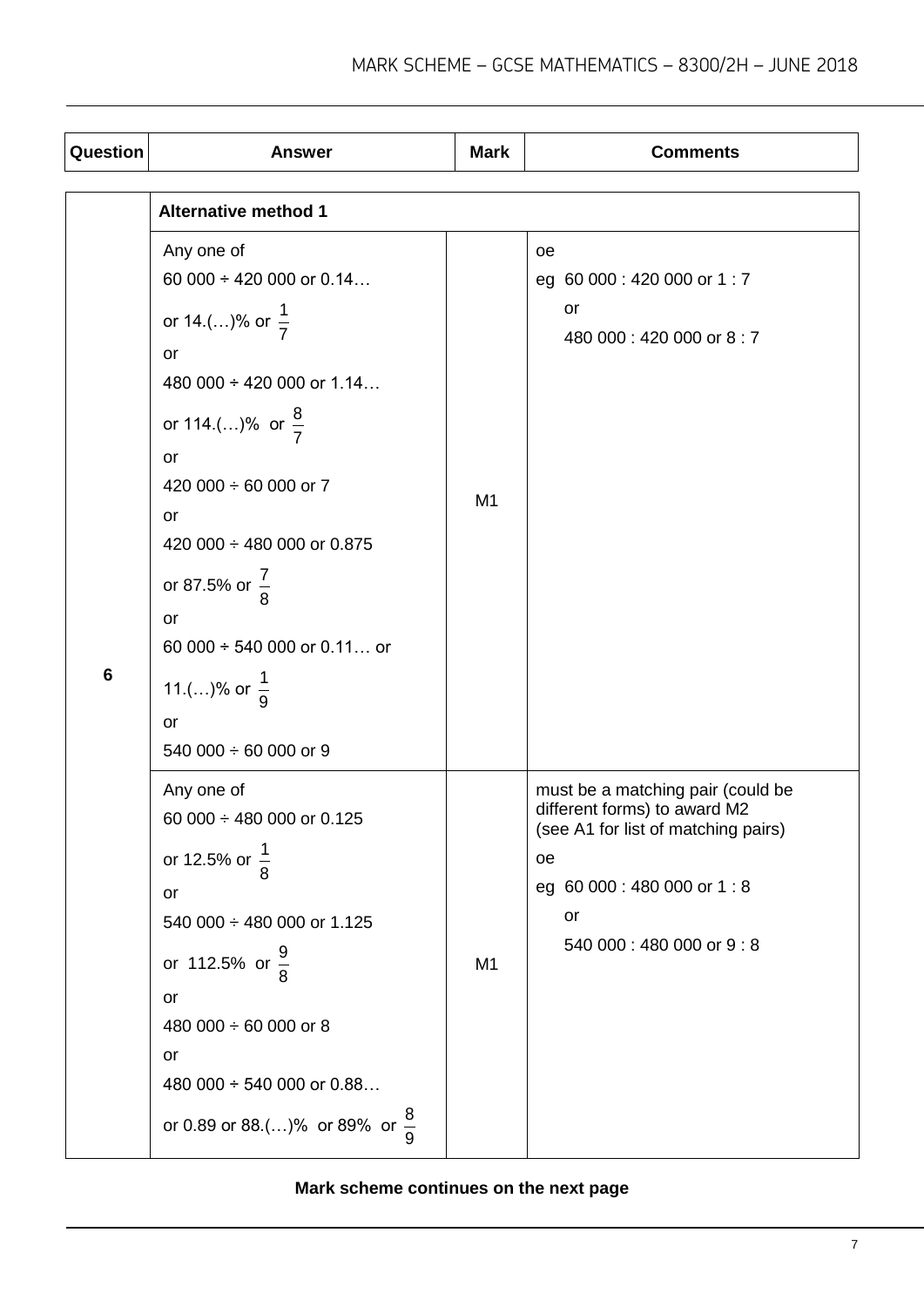| Question       | <b>Answer</b>                          | <b>Mark</b>    | <b>Comments</b>                 |
|----------------|----------------------------------------|----------------|---------------------------------|
|                |                                        |                |                                 |
|                | $\frac{1}{7}$ and $\frac{1}{8}$ and No |                | oe<br>eg $1:7$ and $1:8$ and No |
|                | or                                     |                |                                 |
|                | $\frac{8}{7}$ and $\frac{9}{8}$ and No |                |                                 |
|                | or                                     |                |                                 |
|                | 0.14 and 0.125 and No                  |                |                                 |
|                | or                                     |                |                                 |
|                | 14.()% and 12.5% and No                |                |                                 |
|                | or                                     |                |                                 |
|                | 1.14 and 1.125 and No                  |                |                                 |
|                | or                                     |                |                                 |
|                | 114.()% and 112.5% and No              |                |                                 |
|                | or                                     |                |                                 |
| $6\phantom{1}$ | 7 and 8 and No                         |                |                                 |
| cont           | or                                     | A <sub>1</sub> |                                 |
|                | $\frac{7}{8}$ and $\frac{8}{9}$ and No |                |                                 |
|                | or                                     |                |                                 |
|                | $\frac{1}{9}$ and $\frac{1}{8}$ and No |                |                                 |
|                | or                                     |                |                                 |
|                | 9 and 8 and No                         |                |                                 |
|                | or                                     |                |                                 |
|                | 0.11 and 0.125 and No                  |                |                                 |
|                | or                                     |                |                                 |
|                | 11.()% and 12.5% and No                |                |                                 |
|                | or                                     |                |                                 |
|                | 0.875 and 0.88 or 0.89 and No          |                |                                 |
|                | or                                     |                |                                 |
|                | 87.5% and 88.()% or 89% and No         |                |                                 |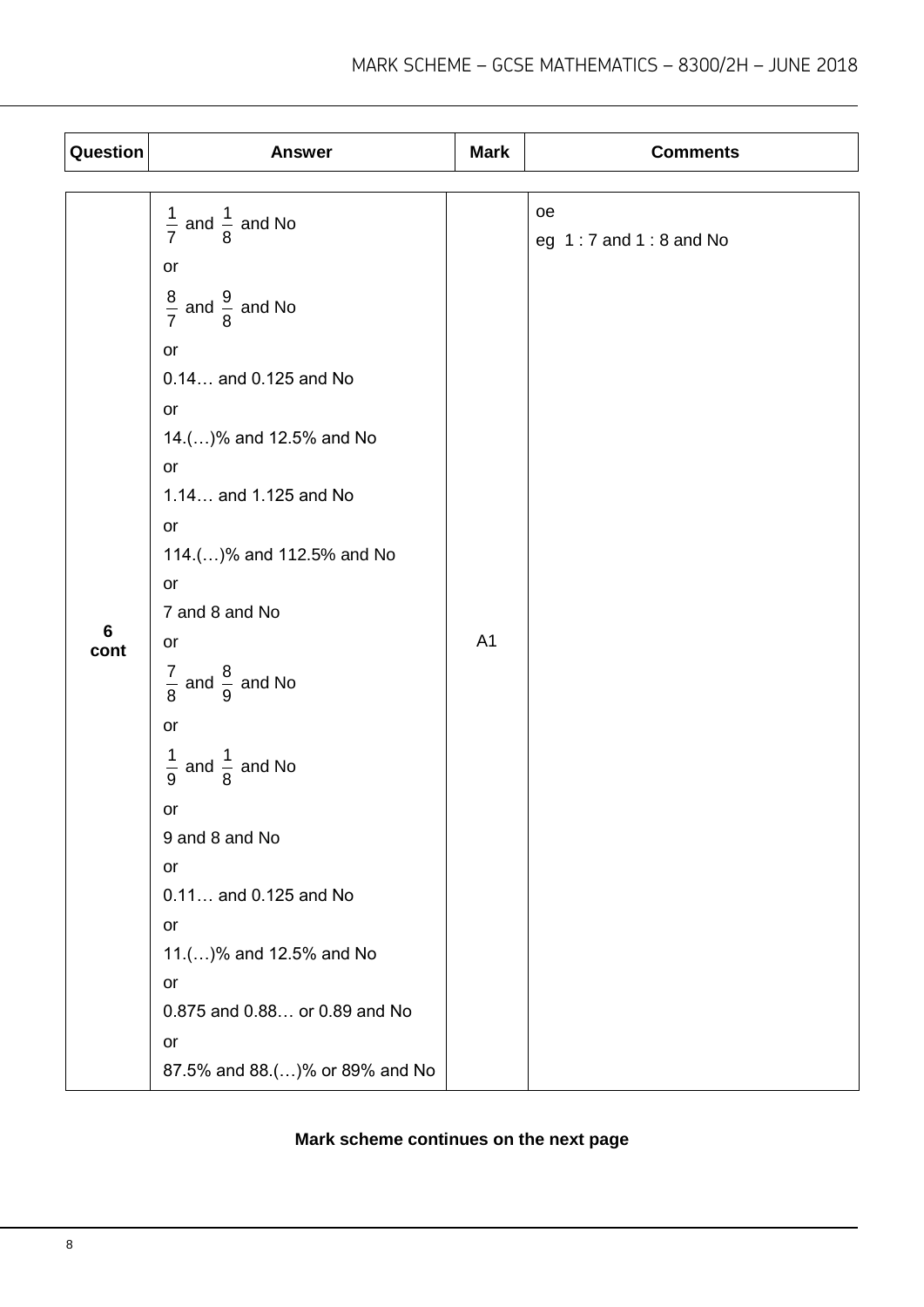|           | <b>Alternative method 2</b><br>No and any one of<br>$\frac{60000}{100}$ × 480 000 and<br>420 000<br>[67200, 68640]<br>or<br>$\frac{60000}{1000}$ × 540 000 and 67 500<br>480 000<br>or<br>$\frac{60000}{100}$ × 420 000 and 52 500<br>480 000<br>or                                                                                       | <b>Mark</b><br>B <sub>3</sub> | <b>oe</b><br>B2 any one of the calculations<br>B1 any one of the fractions oe<br>for equivalent fractions, decimals and<br>percentages see Alternative method 1 |
|-----------|-------------------------------------------------------------------------------------------------------------------------------------------------------------------------------------------------------------------------------------------------------------------------------------------------------------------------------------------|-------------------------------|-----------------------------------------------------------------------------------------------------------------------------------------------------------------|
| 6<br>cont | $\frac{60000}{540000}$ × 480 000 and<br>[52 800, 53 334]<br>or<br>$\frac{420000}{100}$ × 540 000 and 472 500<br>480 000<br>or<br>$\frac{480000}{\times}$ × 480 000 and<br>420 000<br>[547 200, 548 640]<br>or<br>$\frac{480000}{1}$ × 480 000 and<br>540 000<br>[422 400, 427 200]<br>or<br>$\frac{540000}{\times}$ × 420 000 and 472 500 |                               |                                                                                                                                                                 |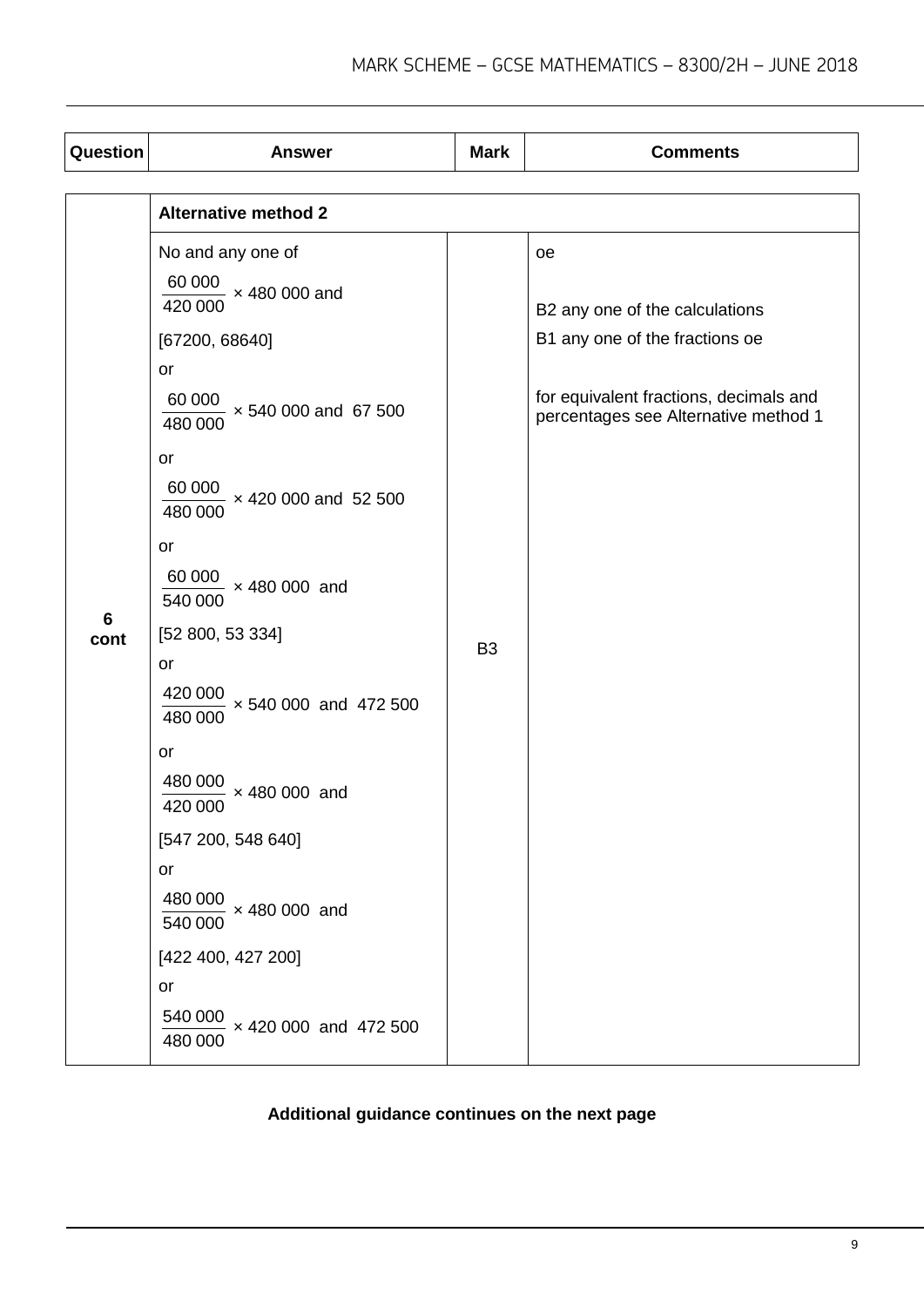| Question  | Answer                                                                                                                                                                                               | <b>Mark</b> | <b>Comments</b> |               |  |  |
|-----------|------------------------------------------------------------------------------------------------------------------------------------------------------------------------------------------------------|-------------|-----------------|---------------|--|--|
|           | <b>Additional Guidance</b>                                                                                                                                                                           |             |                 |               |  |  |
| 6<br>cont | In Alt 1, for M2 the matching pair do not have to be in comparable form<br>eg 14.3% and $\frac{1}{8}$ and No                                                                                         |             |                 | M1M1A0        |  |  |
|           | For comparable fractions, they must be in their lowest terms or have the<br>same numerators or the same denominators for the A1<br>eg Alt 1 $\frac{60000}{420000}$ and $\frac{60000}{480000}$ and No | M1M1A1      |                 |               |  |  |
|           | For comparable ratios, they must be in their lowest terms or have the<br>same LH sides or the same RH sides for the A1<br>eg Alt 1 60 000 : 420 000 and 60 000 : 480 000 and No                      |             |                 | <b>M1M1A1</b> |  |  |
|           | If working with percentages, condone absence of % symbol<br>eg Alt 1 $14$ and 12.5 and No                                                                                                            |             |                 | <b>M1M1A1</b> |  |  |
|           | Both are increases of 60 000 and it is then over different amounts so<br>cannot be the same percentage                                                                                               |             |                 | MOMOA0        |  |  |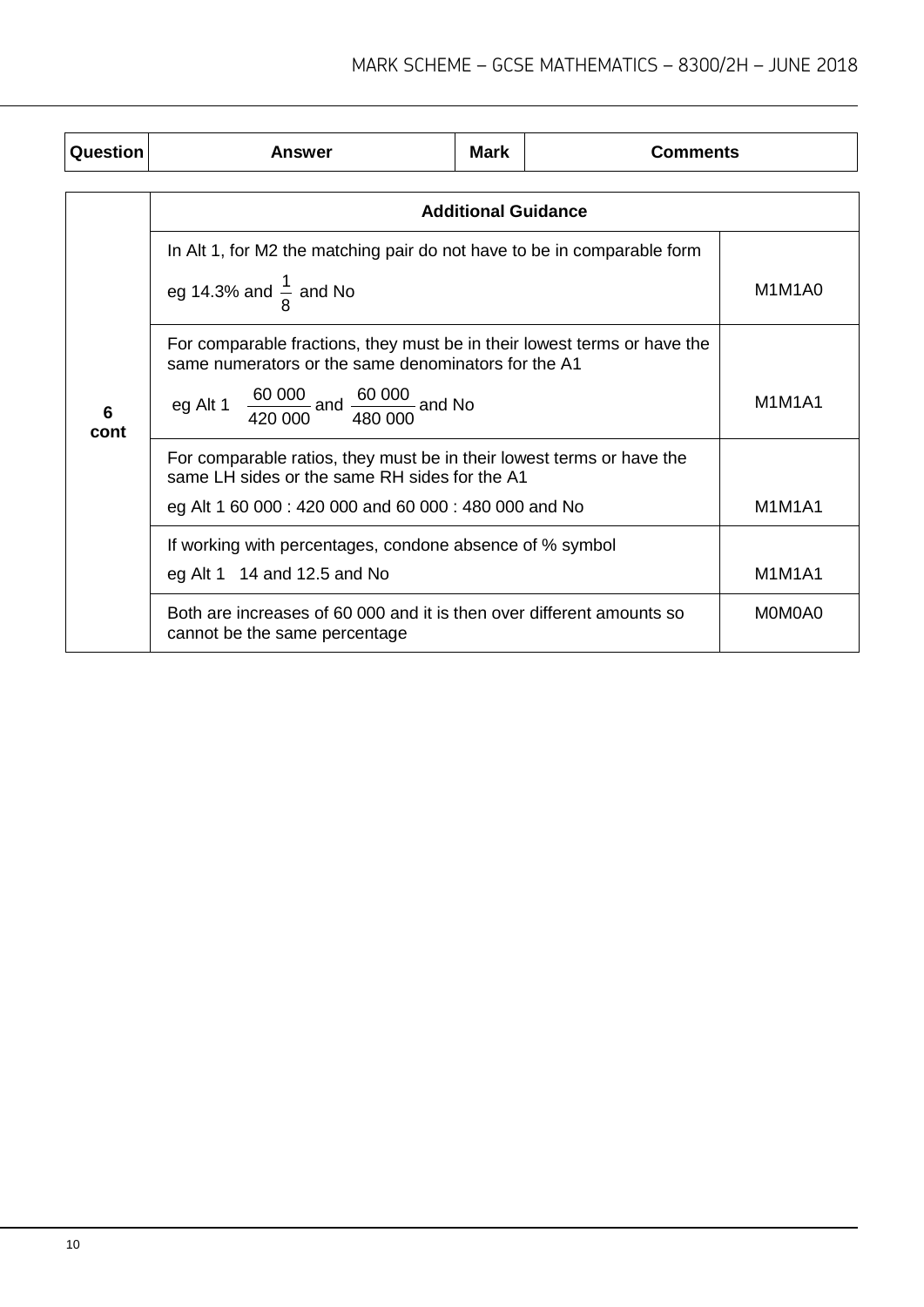| Question | <b>Answer</b>                                                                                                                                                                                                                                                                                        | <b>Mark</b> | <b>Comments</b>                      |
|----------|------------------------------------------------------------------------------------------------------------------------------------------------------------------------------------------------------------------------------------------------------------------------------------------------------|-------------|--------------------------------------|
| 7(a)     | Two different probabilities from<br>$\frac{15}{20}$ or 0.75 or 75%<br>or<br>$\frac{22}{30}$ or 0.73 or 73.()%<br>or<br>$\frac{17}{40}$ or 0.425 or 0.43<br>or 42.5% or 43%<br>or<br>$\frac{54}{90}$ or 0.6 or 60%<br>or<br>$\frac{37}{50}$ or 0.74 or 74%<br>or<br>$\frac{32}{60}$ or 0.53 or 53.()% | <b>B2</b>   | oe<br>B1 for one correct probability |
|          | or<br>$\frac{39}{70}$ or 0.557 or 0.56                                                                                                                                                                                                                                                               |             |                                      |
|          | or 55.7% or 56%                                                                                                                                                                                                                                                                                      |             |                                      |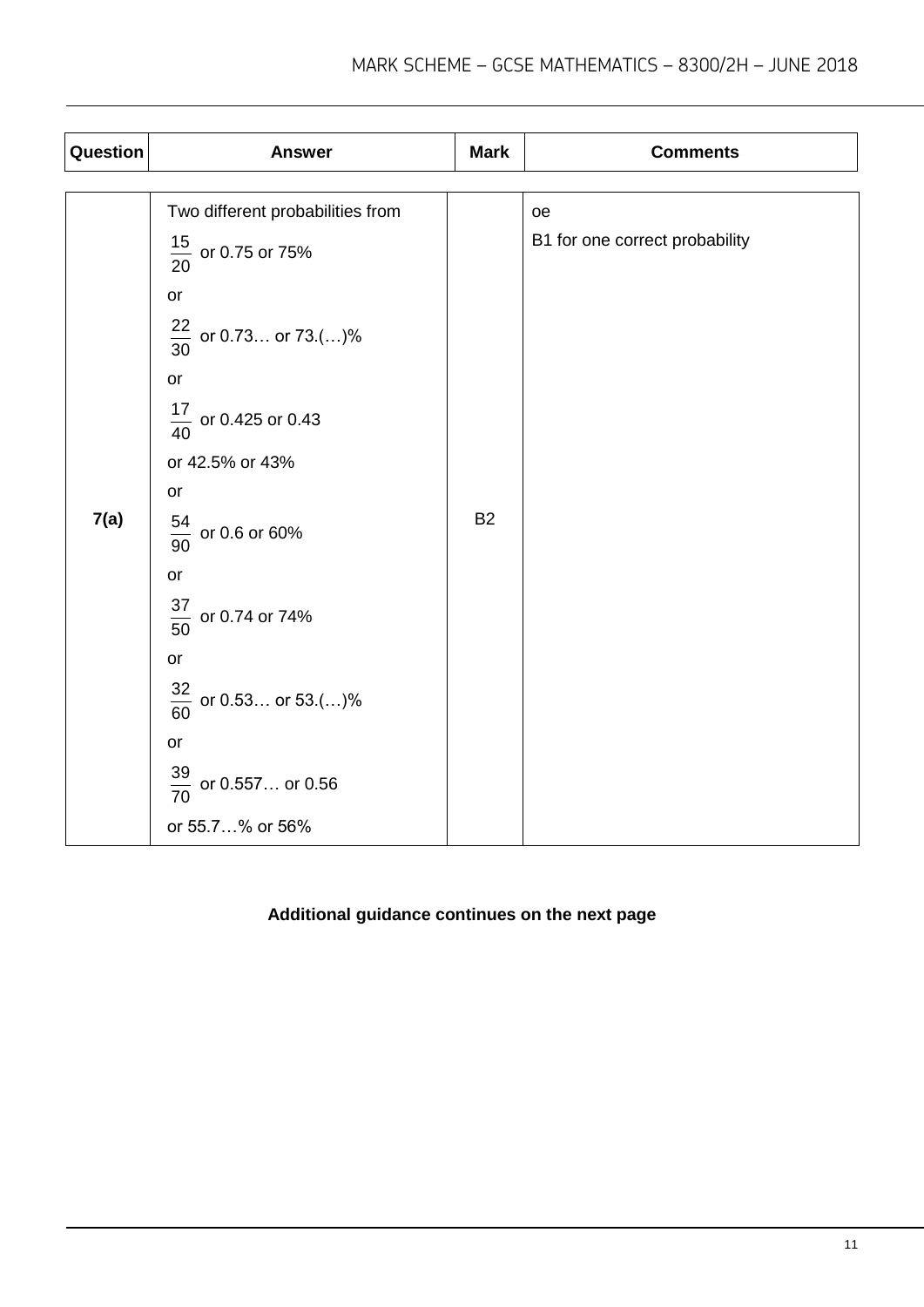| Question     | Answer                                                                                                                                                                         | <b>Mark</b> | <b>Comments</b> |           |  |
|--------------|--------------------------------------------------------------------------------------------------------------------------------------------------------------------------------|-------------|-----------------|-----------|--|
|              | <b>Additional Guidance</b>                                                                                                                                                     |             |                 |           |  |
|              | Accept $\frac{108}{180}$ as one of the probabilities                                                                                                                           |             |                 |           |  |
|              | Mark the answer line if it has two answers ignoring any incorrect<br>probabilities in the working lines                                                                        |             |                 |           |  |
|              | Ignore any incorrect cancelling or change of form (fraction, decimal or<br>percentage)                                                                                         |             |                 |           |  |
|              | If the answer line only has one answer, check the working lines for a<br>second answer for B2. Ignore any extra probabilities, unless incorrect,<br>in which case award B1 max |             |                 |           |  |
| 7(a)<br>cont | eg Working lines $\frac{15}{20}$ Answer line $\frac{54}{90}$                                                                                                                   |             |                 | <b>B2</b> |  |
|              | eg Working lines $\frac{15}{20}$ , $\frac{5}{15}$ Answer line $\frac{54}{90}$                                                                                                  |             |                 | <b>B1</b> |  |
|              | If the answer line is blank, check the working lines for answers for B1 or<br>B2. Ignore any extra probabilities, unless incorrect, in which case award<br>B1 max              |             |                 |           |  |
|              | eg Working lines $\frac{15}{20}$ , $\frac{22}{30}$ , $\frac{54}{90}$ Answer line blank                                                                                         |             |                 | <b>B2</b> |  |
|              | eg Working lines $\frac{15}{20}$ , $\frac{5}{15}$ , $\frac{54}{90}$ Answer line blank                                                                                          |             |                 | <b>B1</b> |  |
|              | Probabilities must not be given as ratios                                                                                                                                      |             |                 |           |  |
|              | Do not accept the average of the given probabilities as answer                                                                                                                 |             |                 |           |  |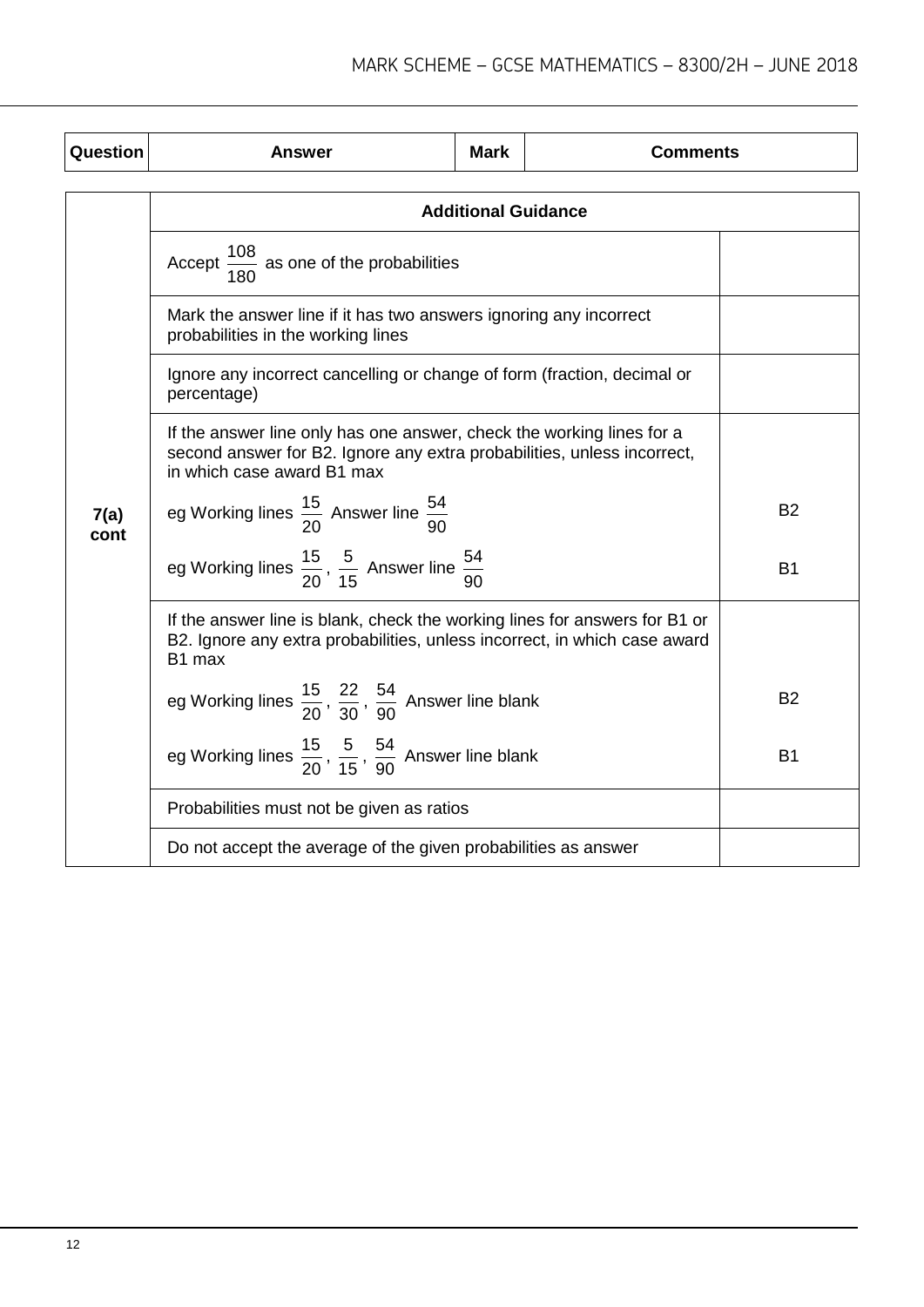| Question | <b>Answer</b>                                                                                           | <b>Mark</b>      | <b>Comments</b>                                                                                                        |                  |
|----------|---------------------------------------------------------------------------------------------------------|------------------|------------------------------------------------------------------------------------------------------------------------|------------------|
|          | Alternative method 1 (ft their part (a))                                                                |                  |                                                                                                                        |                  |
|          | Their probability with the greater<br>number of trials<br>and<br>valid reason eg More throws            | B <sub>1ft</sub> | ft their two different probabilities from<br>part (a)<br>both probabilities must have a<br>denominator based on throws |                  |
|          | Alternative method 2 (independent of part (a))                                                          |                  |                                                                                                                        |                  |
|          | 54<br>90<br>and<br>valid reason eg Total throws                                                         | <b>B1</b>        | oe                                                                                                                     |                  |
|          | <b>Additional Guidance</b>                                                                              |                  |                                                                                                                        |                  |
|          | Accept any unambiguous indication of their probability eg the day                                       |                  |                                                                                                                        |                  |
| 7(b)     | Using ratios                                                                                            |                  |                                                                                                                        | B <sub>0</sub>   |
|          | Ignore any non-contradictory statements                                                                 |                  |                                                                                                                        |                  |
|          | 60% and It's for all three days                                                                         |                  |                                                                                                                        | <b>B1</b>        |
|          | $\frac{54}{90}$ and It takes into account more throws                                                   |                  |                                                                                                                        | <b>B1</b>        |
|          | (with $\frac{22}{30}$ also in (a)) and Because he threw it more on Wednesday<br>$\overline{40}$         |                  |                                                                                                                        | B <sub>1ft</sub> |
|          | 54<br>and Shows the overall probability<br>90                                                           |                  |                                                                                                                        | <b>B1</b>        |
|          | 54<br>and Probability over total throws<br>$rac{1}{90}$                                                 |                  |                                                                                                                        | B <sub>1</sub>   |
|          | 54<br>(with Wednesday probability in (a)) and It's the average total days,<br>90<br>not just Wednesdays |                  |                                                                                                                        | B <sub>1ft</sub> |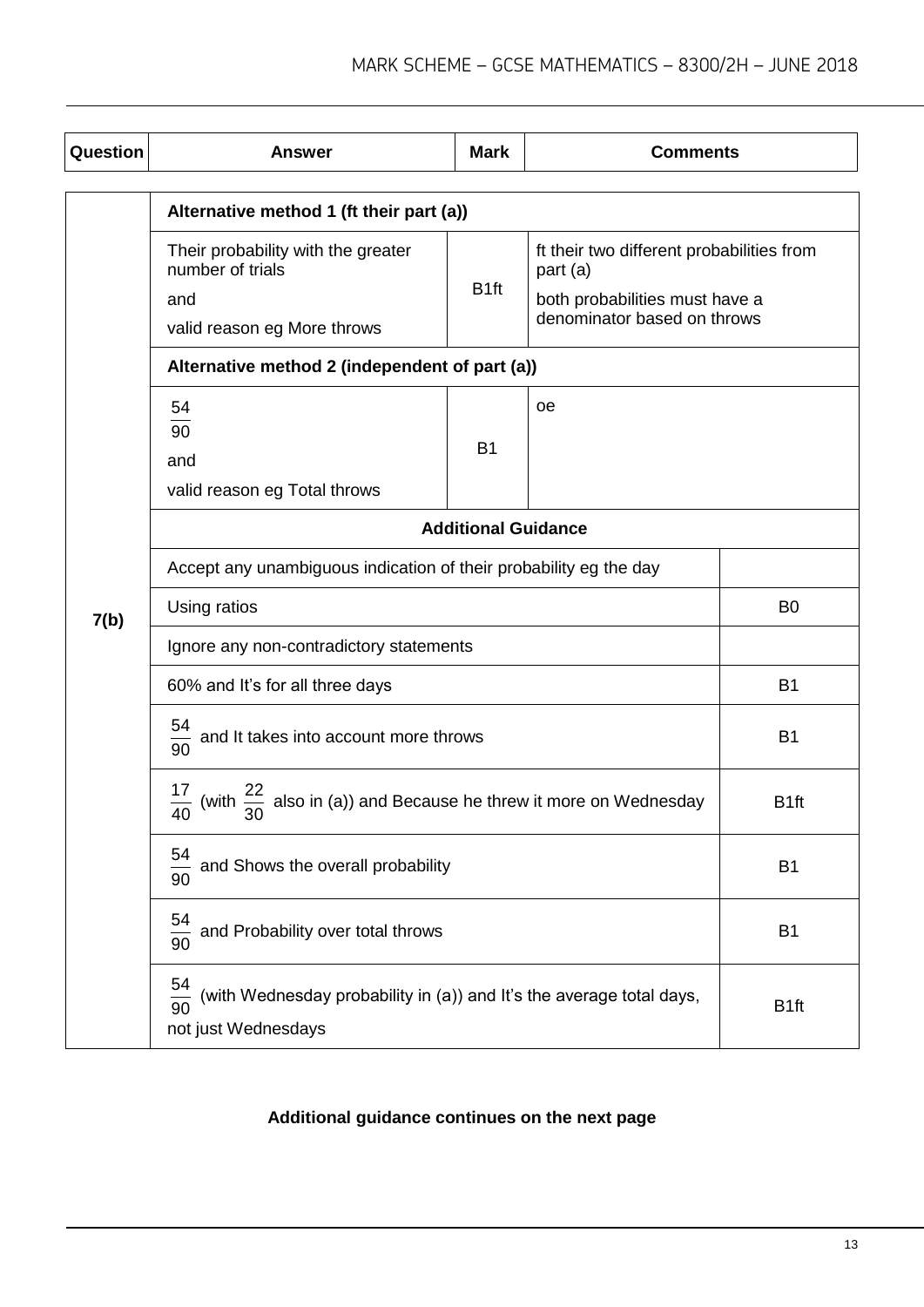| Question     | <b>Answer</b>                                                                    | <b>Mark</b> | <b>Comments</b> |                |
|--------------|----------------------------------------------------------------------------------|-------------|-----------------|----------------|
|              | Correct ft probability or $\frac{54}{90}$ and It's more reliable                 |             |                 | B <sub>0</sub> |
|              | $\frac{54}{90}$ and There's a lot of data                                        |             |                 | B <sub>0</sub> |
| 7(b)<br>cont | Correct ft probability or $\frac{54}{90}$ and He may get better with more throws |             |                 | B <sub>0</sub> |
|              | $\frac{54}{90}$ and He throws 90 times                                           |             |                 | B <sub>0</sub> |
|              | Correct ft probability or $\frac{54}{90}$ and More hits                          |             |                 | B <sub>0</sub> |

|   | <b>Alternative method 1</b> |                |                                    |
|---|-----------------------------|----------------|------------------------------------|
|   | $22.5(0)$ and 4             |                |                                    |
|   | or                          |                |                                    |
|   | 27 and 8                    |                |                                    |
|   | or                          |                |                                    |
|   | $31.5(0)$ and 12            |                |                                    |
|   | or                          |                |                                    |
|   | 36 and 16                   |                |                                    |
|   | or                          | M <sub>1</sub> |                                    |
| 8 | 40.5(0) and 20              |                |                                    |
|   | or                          |                |                                    |
|   | 45 and 24                   |                |                                    |
|   | or                          |                |                                    |
|   | 30:16                       |                |                                    |
|   | or                          |                |                                    |
|   | 45:24                       |                |                                    |
|   | 45 and 24 chosen            | A1             | eg 45 : 24 is the final ratio seen |
|   | 6                           | A1             |                                    |

# **Mark scheme and additional guidance continues on the next page**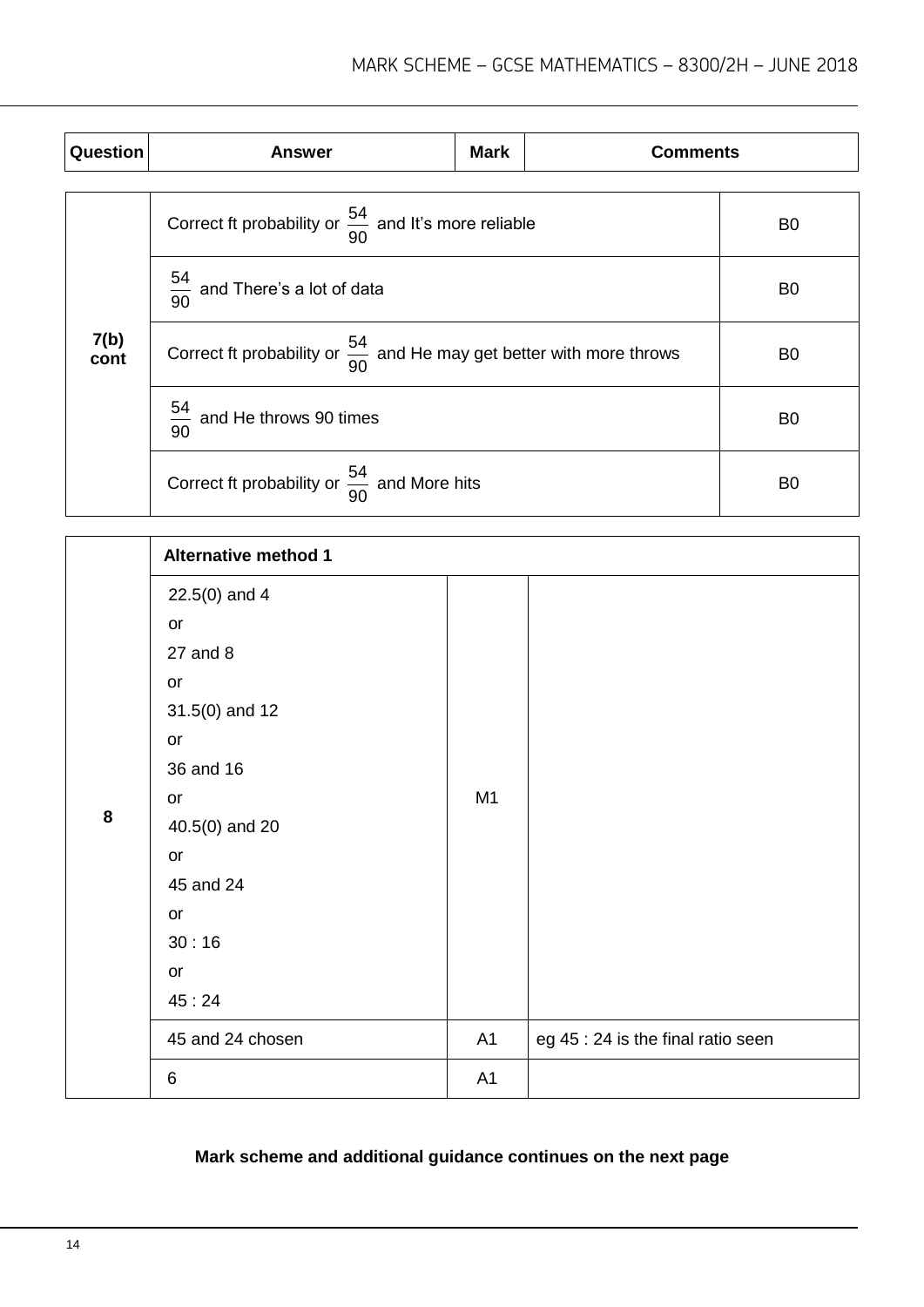| Question  | <b>Answer</b>                                                                     | <b>Mark</b>        | <b>Comments</b>          |               |
|-----------|-----------------------------------------------------------------------------------|--------------------|--------------------------|---------------|
|           | <b>Alternative method 2</b>                                                       |                    |                          |               |
|           |                                                                                   |                    |                          |               |
|           | $18 + 4.5x$ and $4x$ seen                                                         |                    | any letter               |               |
|           | or $\frac{18 + 4.5x}{15} = \frac{4x}{8}$                                          | M1                 | oe                       |               |
|           |                                                                                   |                    | sets up correct equation |               |
|           | $8(18 + 4.5x) = 60x$                                                              |                    | eliminates denominators  |               |
|           | or $144 + 36x = 60x$                                                              | M <sub>1</sub> dep | <b>oe</b>                |               |
|           | or $24x = 144$                                                                    |                    |                          |               |
| 8<br>cont | 6                                                                                 | A <sub>1</sub>     |                          |               |
|           | <b>Additional Guidance</b>                                                        |                    |                          |               |
|           | Answer 6 that is not from incorrect method                                        |                    |                          | <b>M1A1A1</b> |
|           | 45 and 24 followed by eg 49.5(0) and 28 (answer not 6)<br>M1A0A0                  |                    |                          |               |
|           | Equivalent ratio to $15:8$ that is not 30 : 16 or 45 : 24<br>eg 60 : 32<br>M0A0A0 |                    |                          |               |
|           | (answer not 6)                                                                    |                    |                          |               |
|           | Final calculation $\frac{15}{8}$ x 24 = 45 (answer not 6)                         |                    |                          | <b>M1A1A0</b> |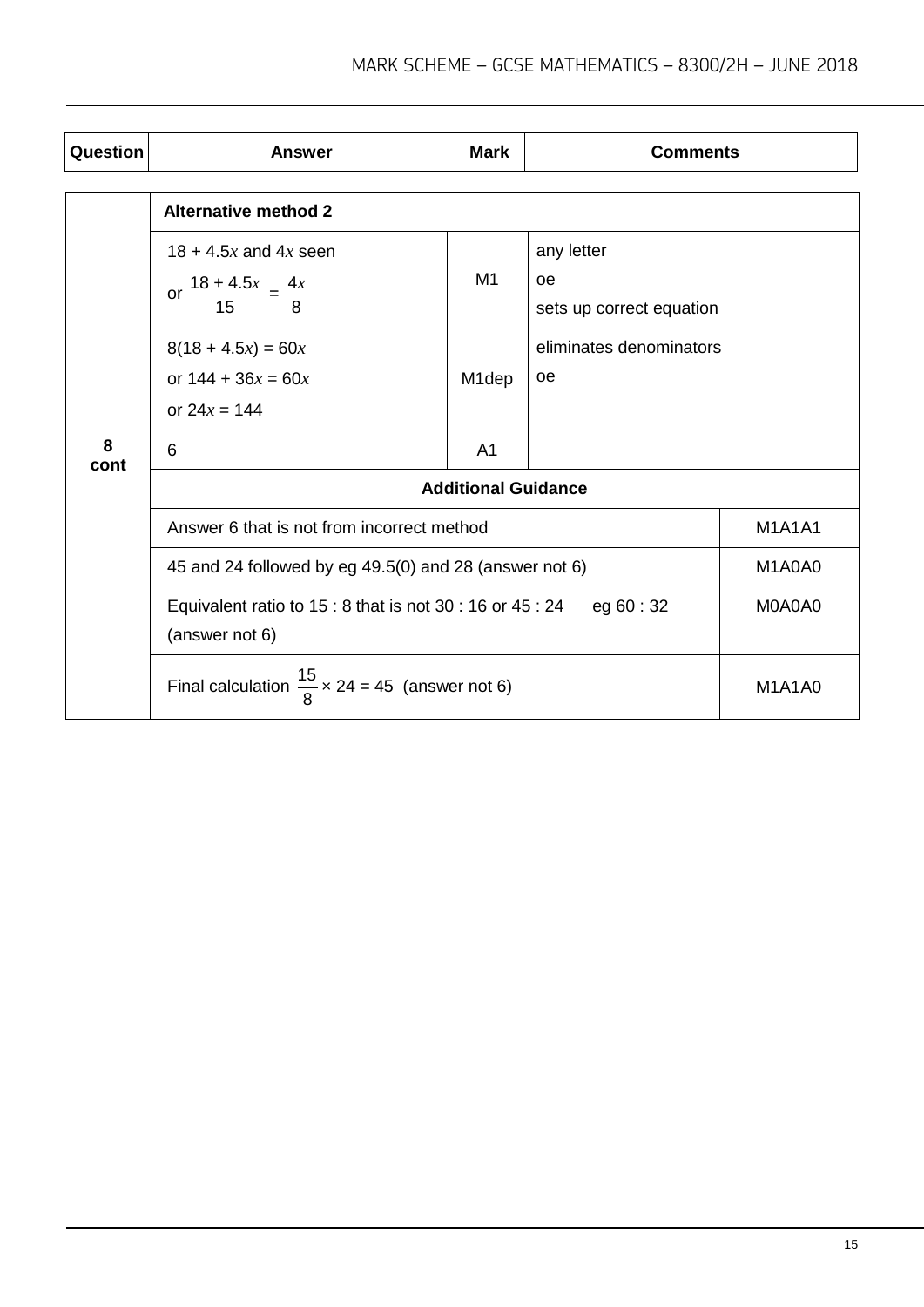| <b>Question</b> | <b>Answer</b>                      | <b>Mark</b> | <b>Comments</b>                                                                                          |  |
|-----------------|------------------------------------|-------------|----------------------------------------------------------------------------------------------------------|--|
| 9(a)            | 8.35 and 8.45 in the correct order | <b>B2</b>   | B1 8.35 on the left or 8.45 on the right<br>or 8.45 and 8.35 in the wrong order<br>accept 8.449 for 8.45 |  |
|                 | <b>Additional Guidance</b>         |             |                                                                                                          |  |
|                 | Do not accept 8.449 for 8.449      |             |                                                                                                          |  |

|      | 41.75 and 42.25                                                                                              | B <sub>1ft</sub> | correct or ft their two different values<br>from $(a)$<br>their 8.35 must be in the range $(8.3, 8.4)$<br>their 8.45 must be in the range $(8.4, 8.5)$<br>correct order or ft order<br>accept 42.249 for 42.25 |                  |
|------|--------------------------------------------------------------------------------------------------------------|------------------|----------------------------------------------------------------------------------------------------------------------------------------------------------------------------------------------------------------|------------------|
| 9(b) | <b>Additional Guidance</b>                                                                                   |                  |                                                                                                                                                                                                                |                  |
|      | (8.3, 8.4) does not include 8.3 but does include 8.4<br>(8.4, 8.5) does not include 8.4 but does include 8.5 |                  |                                                                                                                                                                                                                |                  |
|      | Answer of 8.35 and 8.44 in part (a) leading to 41.75 and 42.2                                                |                  |                                                                                                                                                                                                                | B <sub>1ft</sub> |
|      | Answer of 8 and 9 in part (a) leading to 40 and 45                                                           |                  |                                                                                                                                                                                                                |                  |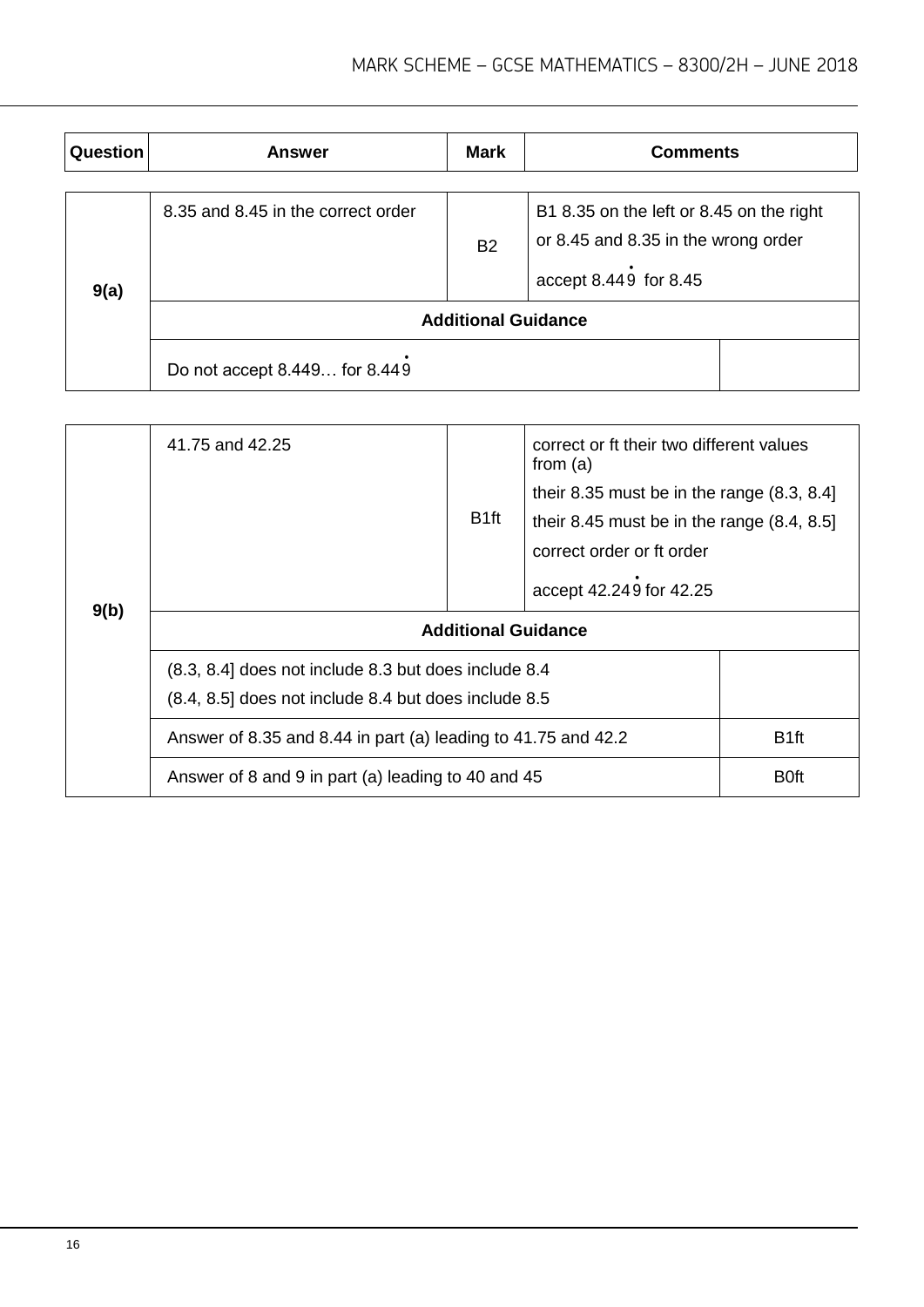| Question | <b>Answer</b>                                                                                                                                                                                                                                                                                                                                                                                            | <b>Mark</b>             | <b>Comments</b>                                                            |
|----------|----------------------------------------------------------------------------------------------------------------------------------------------------------------------------------------------------------------------------------------------------------------------------------------------------------------------------------------------------------------------------------------------------------|-------------------------|----------------------------------------------------------------------------|
|          | <b>Alternative method 1</b>                                                                                                                                                                                                                                                                                                                                                                              |                         |                                                                            |
| 10       | $\frac{4}{3}\pi \times 30^3$ or 36 000 $\pi$<br>or [112 757, 113 112]<br>or<br>$\frac{1}{2} \times \frac{4}{3} \pi \times 30^3$ or 18 000 $\pi$<br>or [55 954, 56 839]<br>their [112 757, 113 112] ÷ 4000<br>or $9\pi$ or 28.()<br>or<br>their [55 954, 56 839] ÷ 4000<br>or $\frac{9\pi}{2}$ or [13.9, 14.21]<br>or<br>their [112 757, 113 112] ÷ (4000 x<br>60) or $\frac{3\pi}{20}$ or [0.46, 0.4713] | M <sub>1</sub><br>M1dep | oe<br>allow 1.33 for $\frac{4}{3}$<br>allow 0.66 or 0.67 for $\frac{2}{3}$ |
|          | or<br>their [55 954, 56 839] $\div$ (4000 $\times$ 60)<br>or $\frac{3\pi}{40}$ or 0.23 or 0.24                                                                                                                                                                                                                                                                                                           |                         |                                                                            |
|          | [13.9, 14.21] and Yes<br>or<br>0.23 or 0.24 and Yes                                                                                                                                                                                                                                                                                                                                                      | A <sub>1</sub>          |                                                                            |

# **Mark scheme and additional guidance continues on the next page**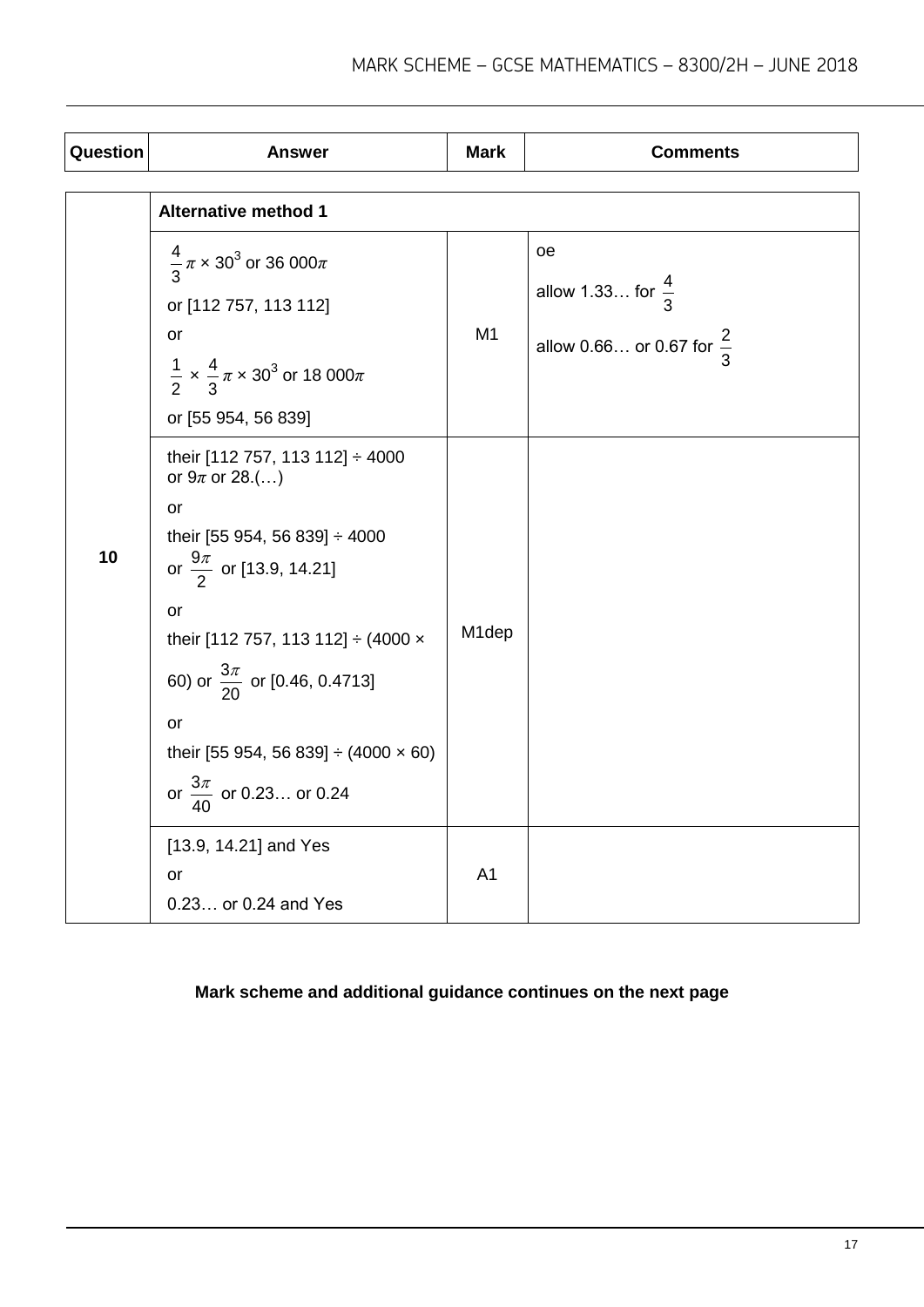| Question   | <b>Answer</b>                                                                                                                                                          | <b>Mark</b>    | <b>Comments</b>                                                            |  |
|------------|------------------------------------------------------------------------------------------------------------------------------------------------------------------------|----------------|----------------------------------------------------------------------------|--|
|            | <b>Alternative method 2</b>                                                                                                                                            |                |                                                                            |  |
|            | $\frac{4}{3}\pi \times 30^3$ or 36 000 $\pi$<br>or [112 757, 113 112]<br>or<br>$\frac{1}{2} \times \frac{4}{3} \pi \times 30^3$ or 18 000 $\pi$<br>or [55 954, 56 839] | M1             | oe<br>allow 1.33 for $\frac{4}{3}$<br>allow 0.66 or 0.67 for $\frac{2}{3}$ |  |
|            | $4000 \times 15$ or 60 000                                                                                                                                             | M <sub>1</sub> |                                                                            |  |
|            | [55 954, 56 839] and 60 000 and<br>Yes                                                                                                                                 | A <sub>1</sub> |                                                                            |  |
|            | <b>Alternative method 3</b>                                                                                                                                            |                |                                                                            |  |
| 10<br>cont | $\frac{4}{3}\pi \times 30^3$ or 36 000 $\pi$<br>or [112 757, 113 112]<br>or<br>$\frac{1}{2} \times \frac{4}{3} \pi \times 30^3$ or 18 000 $\pi$<br>or [55 954, 56 839] | M1             | oe<br>allow 1.33 for $\frac{4}{3}$<br>allow 0.66 or 0.67 for $\frac{2}{3}$ |  |
|            | their [112 757, 113 112] ÷ 15<br>or 2400 $\pi$ or [7517, 7541]<br>or<br>their [55 954, 56 839] ÷ 15<br>or $1200\pi$ or [3730, 3790]                                    | M1dep          |                                                                            |  |
|            | [3730, 3790] and Yes                                                                                                                                                   | A <sub>1</sub> |                                                                            |  |
|            | <b>Additional guidance</b>                                                                                                                                             |                |                                                                            |  |
|            | Do not award A1 if incorrect conversion of $\frac{1}{4}$ hour seen                                                                                                     |                |                                                                            |  |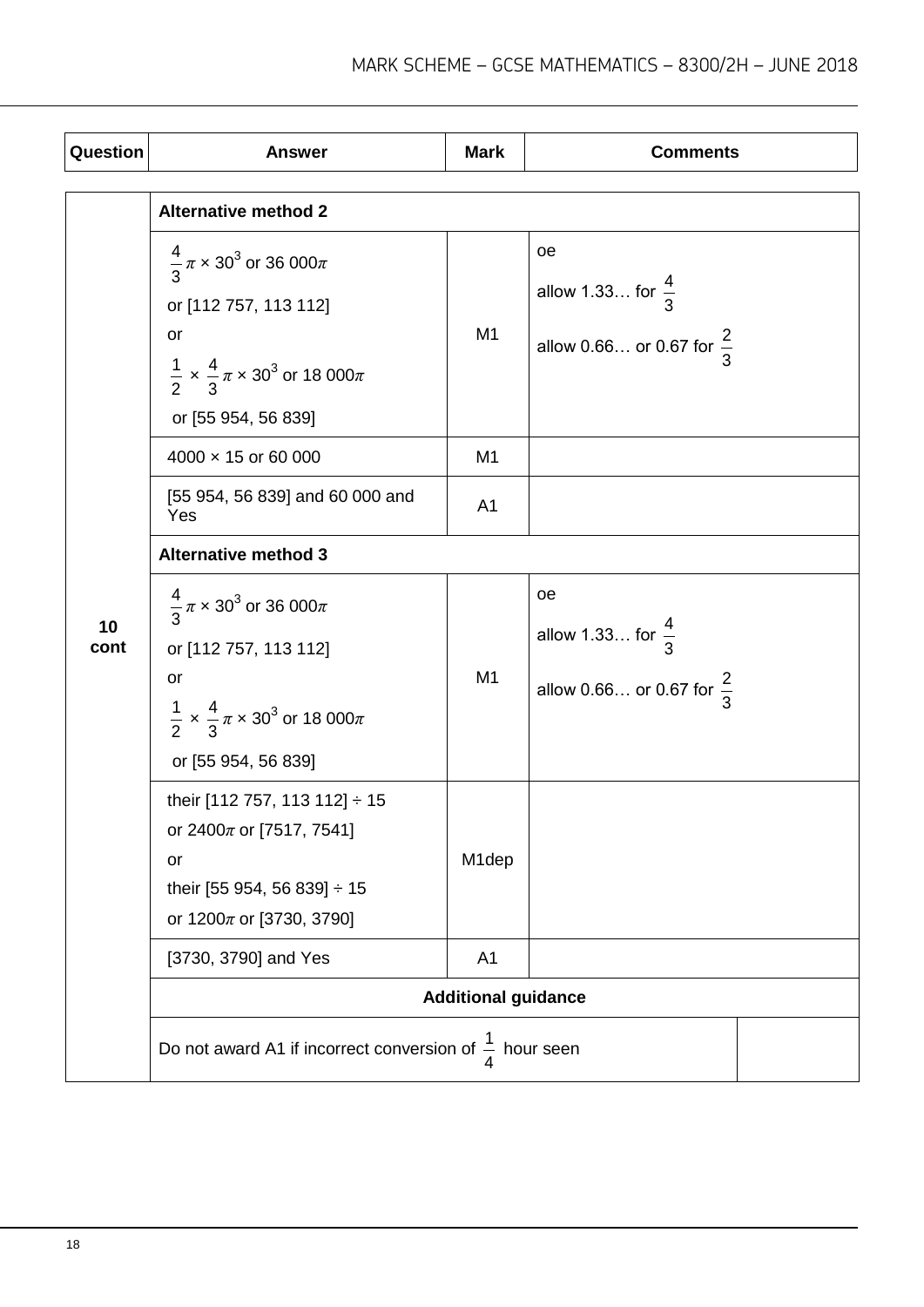| Question | <b>Answer</b>                                                                                                                                                                | <b>Mark</b>                                                 | <b>Comments</b>                                          |  |
|----------|------------------------------------------------------------------------------------------------------------------------------------------------------------------------------|-------------------------------------------------------------|----------------------------------------------------------|--|
|          | $\frac{1}{3}$ or $\frac{2}{6}$ or 0.33 or 33.()% on<br>each top branch<br>and<br>$\frac{2}{3}$ or $\frac{4}{6}$ or 0.66 or 0.67 or<br>66.()% or 67% on each bottom<br>branch | <b>B1</b>                                                   | accept any equivalent fraction, decimal<br>or percentage |  |
|          |                                                                                                                                                                              | <b>Additional Guidance</b>                                  |                                                          |  |
|          | Decimals must have at least 2 decimal places so do not accept 0.3 or 0.6<br>or $0.7$                                                                                         |                                                             |                                                          |  |
|          | Only accept the percentages shown, do not accept 30% or 60%                                                                                                                  |                                                             |                                                          |  |
|          | Ignore working around the edge of the diagram                                                                                                                                |                                                             |                                                          |  |
| 11(a)    | Less than 3                                                                                                                                                                  | $\frac{1}{3}$<br>$\frac{2}{3}$                              | Less than 3                                              |  |
|          | $\frac{1}{3}$                                                                                                                                                                |                                                             | 3 or more                                                |  |
|          | 2<br>$\frac{1}{3}$<br>3 or more                                                                                                                                              | <b>B1</b><br>Less than 3<br>3<br>$\frac{2}{3}$<br>3 or more |                                                          |  |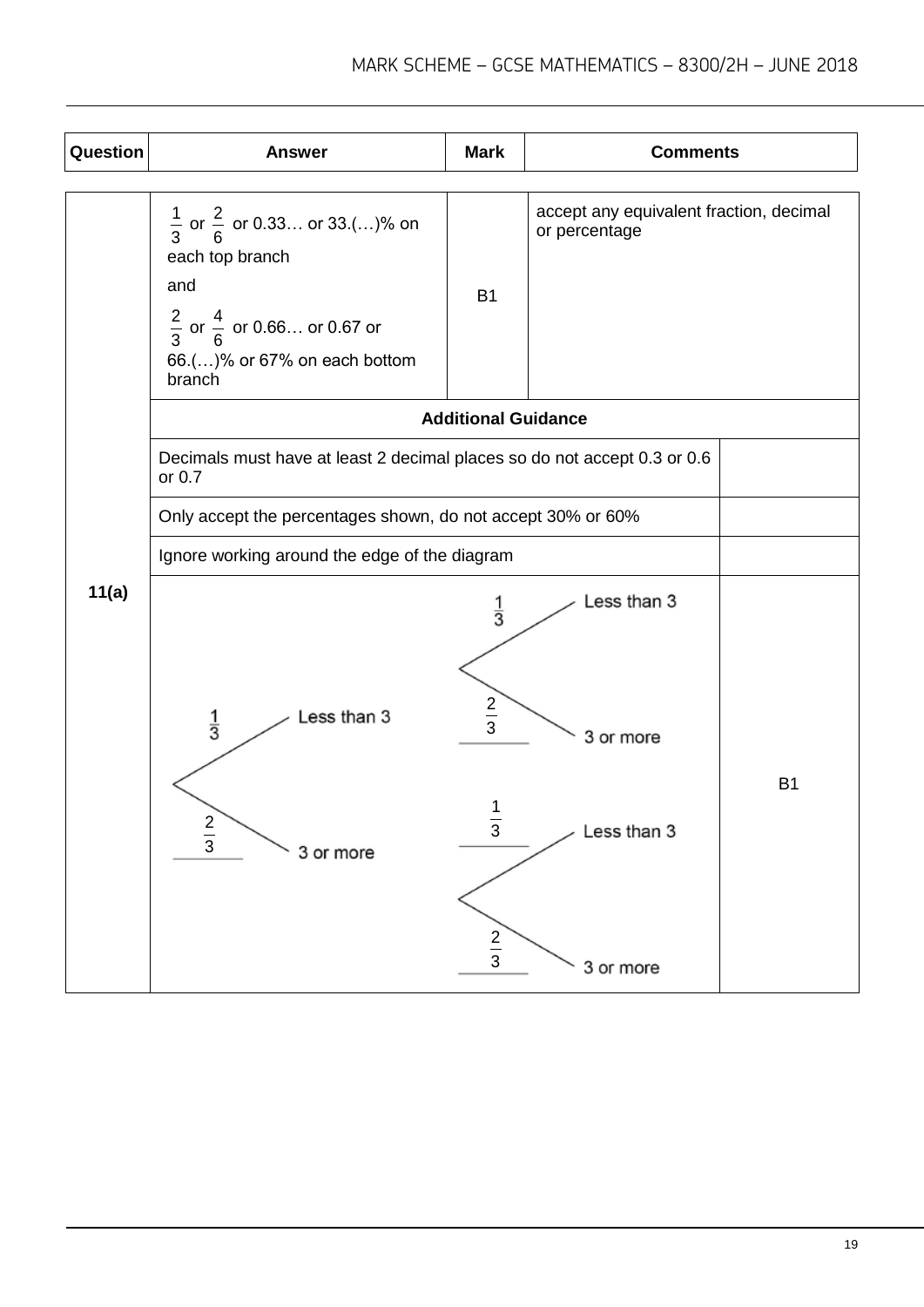| Question | <b>Answer</b>                                                      | <b>Mark</b>    | <b>Comments</b> |  |
|----------|--------------------------------------------------------------------|----------------|-----------------|--|
|          |                                                                    |                |                 |  |
|          | $\frac{1}{9}$ or 0.11 or 11.()%                                    | B <sub>1</sub> |                 |  |
|          | <b>Additional Guidance</b>                                         |                |                 |  |
| 11(b)    | Ignore probability words such as 'unlikely' or 'evens'             |                |                 |  |
|          | Accept equivalent answers eg $\frac{2}{18}$ , $\frac{3}{27}$ , 0.1 |                |                 |  |
|          | Do not accept 0.1 or 10%                                           |                |                 |  |

|       | Alternative method 1 Probabilities on branches in (a) all correct                     |                |                                                                                      |  |  |
|-------|---------------------------------------------------------------------------------------|----------------|--------------------------------------------------------------------------------------|--|--|
|       | $\frac{1}{3} \times \frac{2}{3}$ or $\frac{2}{3} \times \frac{1}{3}$ or $\frac{2}{9}$ | M1             | oe<br>$\vert$ accept 0.33 for $\frac{1}{3}$<br>accept 0.66 or 0.67 for $\frac{2}{3}$ |  |  |
|       | $\frac{4}{9}$ or 0.44 or 44.()%                                                       | A <sub>1</sub> |                                                                                      |  |  |
| 11(c) | Alternative method 2 Probabilities on branches in (a) all correct                     |                |                                                                                      |  |  |
|       | $1-(\frac{1}{3} \times \frac{1}{3})-(\frac{2}{3} \times \frac{2}{3})$                 | M1             | oe<br>$\vert$ accept 0.33 for $\frac{1}{3}$<br>accept 0.66 or 0.67 for $\frac{2}{3}$ |  |  |
|       | $\frac{4}{9}$ or 0.44 or 44.()%                                                       | A <sub>1</sub> |                                                                                      |  |  |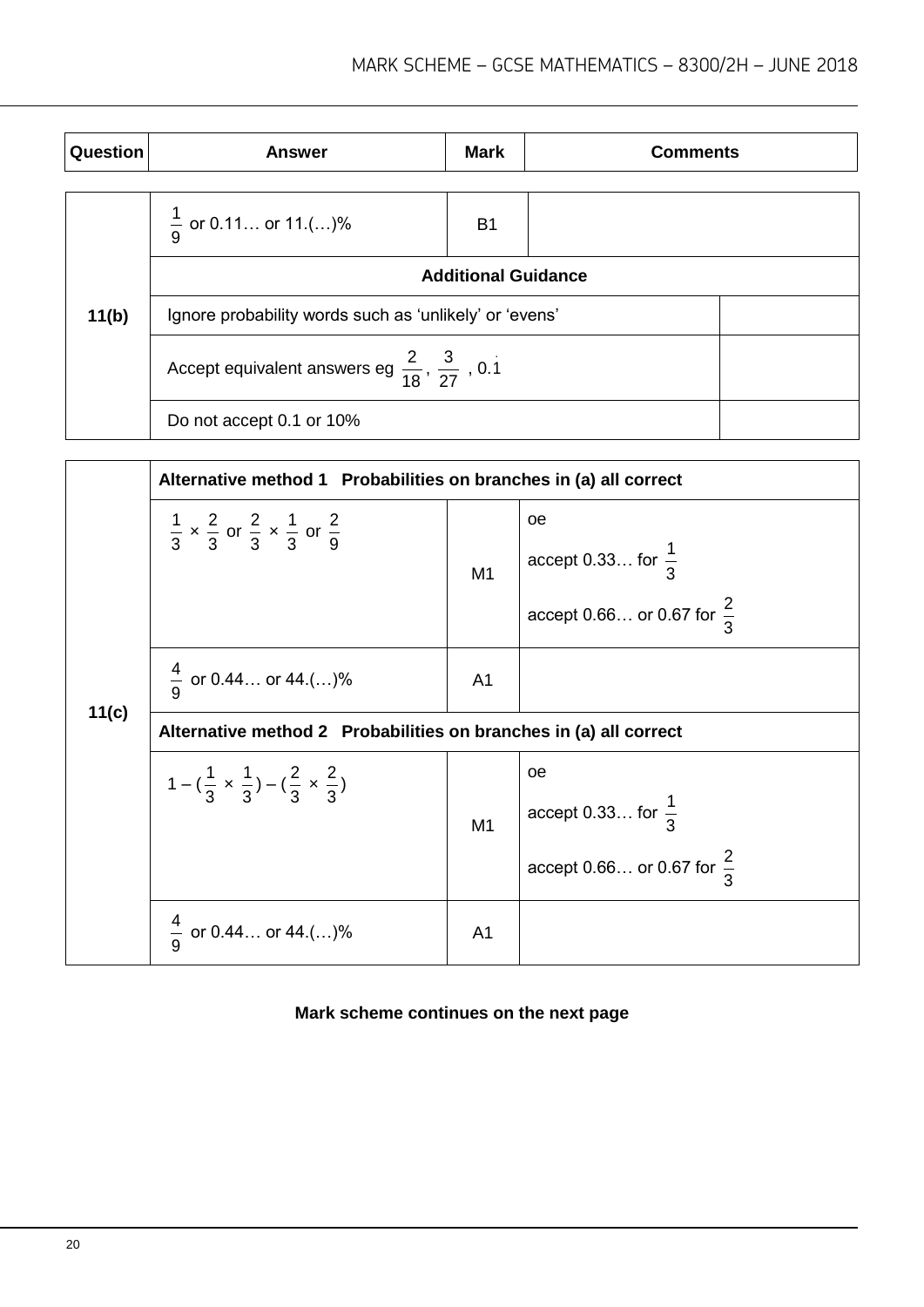| Question      | <b>Answer</b>                                                                                                                                                                                                                                                                                                       | <b>Mark</b>            | <b>Comments</b>                                                                                                                               |  |
|---------------|---------------------------------------------------------------------------------------------------------------------------------------------------------------------------------------------------------------------------------------------------------------------------------------------------------------------|------------------------|-----------------------------------------------------------------------------------------------------------------------------------------------|--|
|               | Alternative method 3 Probabilities on branches in (a) not all correct                                                                                                                                                                                                                                               |                        |                                                                                                                                               |  |
| 11(c)<br>cont | $\frac{1}{3}$ x their $\frac{2}{3}$<br>where their $\frac{2}{3}$ must be for 2nd dice<br>3 or more<br>or<br>their $\frac{2}{3}$ x their $\frac{1}{3}$<br>where their $\frac{2}{3}$ must be for 1st dice<br>3 or more and their $\frac{1}{3}$ must be for<br>2nd dice less than 3<br>$\frac{4}{9}$ or 0.44 or 44.()% | M1<br>A <sub>1ft</sub> | oe<br>accept 0.33 for $\frac{1}{3}$<br>accept 0.66 or 0.67 for $\frac{2}{3}$<br>their fractions must be between 0 and 1<br>ft their fractions |  |
|               |                                                                                                                                                                                                                                                                                                                     |                        |                                                                                                                                               |  |
|               | Alternative method 4 Probabilities on branches in (a) not all correct                                                                                                                                                                                                                                               |                        |                                                                                                                                               |  |
|               | $1 - (\frac{1}{3} \times \frac{1}{3}) -$ (their $\frac{2}{3} \times$ their $\frac{2}{3}$ )                                                                                                                                                                                                                          |                        | accept 0.33 for $\frac{1}{3}$                                                                                                                 |  |
|               | where their $\frac{2}{3}$ must be for 1st dice                                                                                                                                                                                                                                                                      | M <sub>1</sub>         | accept 0.66 or 0.67 for $\frac{2}{3}$                                                                                                         |  |
|               | 3 or more and their $\frac{2}{3}$ must be for<br>2nd dice 3 or more                                                                                                                                                                                                                                                 |                        | their fractions must be between 0 and 1                                                                                                       |  |
|               | $\frac{4}{9}$ or 0.44 or 44.()%                                                                                                                                                                                                                                                                                     | A <sub>1ft</sub>       | ft their fractions                                                                                                                            |  |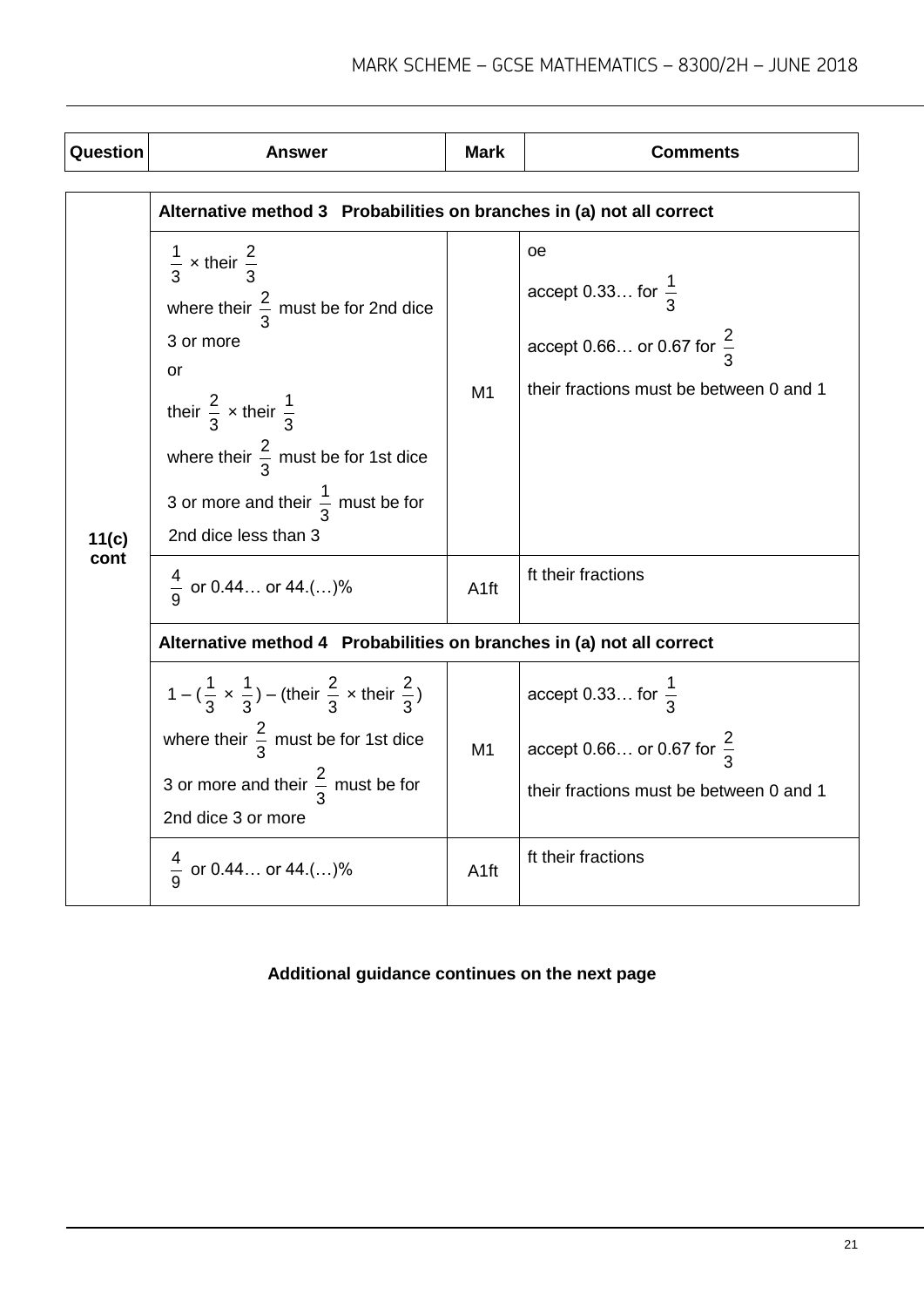| Question      | <b>Answer</b>                                                                                                                      | Mark                       | <b>Comments</b> |      |
|---------------|------------------------------------------------------------------------------------------------------------------------------------|----------------------------|-----------------|------|
|               |                                                                                                                                    | <b>Additional Guidance</b> |                 |      |
|               | If probabilities on branches in (a) are all $\frac{1}{2}$                                                                          | M0A0                       |                 |      |
|               | Decimals must have at least 2 decimal places so do not accept 0.3 or<br>0.6 or 0.7                                                 |                            |                 |      |
| 11(c)<br>cont | Ignore any incorrect cancelling or change of form (fraction, decimal or<br>percentage)                                             |                            |                 |      |
|               | $\frac{1}{3} \times \frac{2}{3} \times \frac{2}{3} \times \frac{1}{3}$                                                             |                            |                 | M0A0 |
|               | $\frac{1}{3} \times \frac{2}{3}$ and $\frac{1}{3} \times \frac{1}{3}$ without selecting $\frac{1}{3} \times \frac{2}{3}$ is choice |                            |                 | M0   |

|       | $\frac{1}{2}$ or 0.5 | <b>B1</b> | $\cos$ eg $\frac{4}{8}$ or $\frac{2}{4}$ |                |
|-------|----------------------|-----------|------------------------------------------|----------------|
|       |                      |           | <b>Additional Guidance</b>               |                |
|       | $1:2$ or 50%         |           |                                          | B <sub>0</sub> |
| 12(a) | $\frac{1}{2}x$       |           |                                          | B <sub>0</sub> |
|       | $y = 0.5x + 2$       |           |                                          | B <sub>0</sub> |
|       | $\frac{0.5}{1}$      |           |                                          | B <sub>0</sub> |
|       | Ignore units         |           |                                          |                |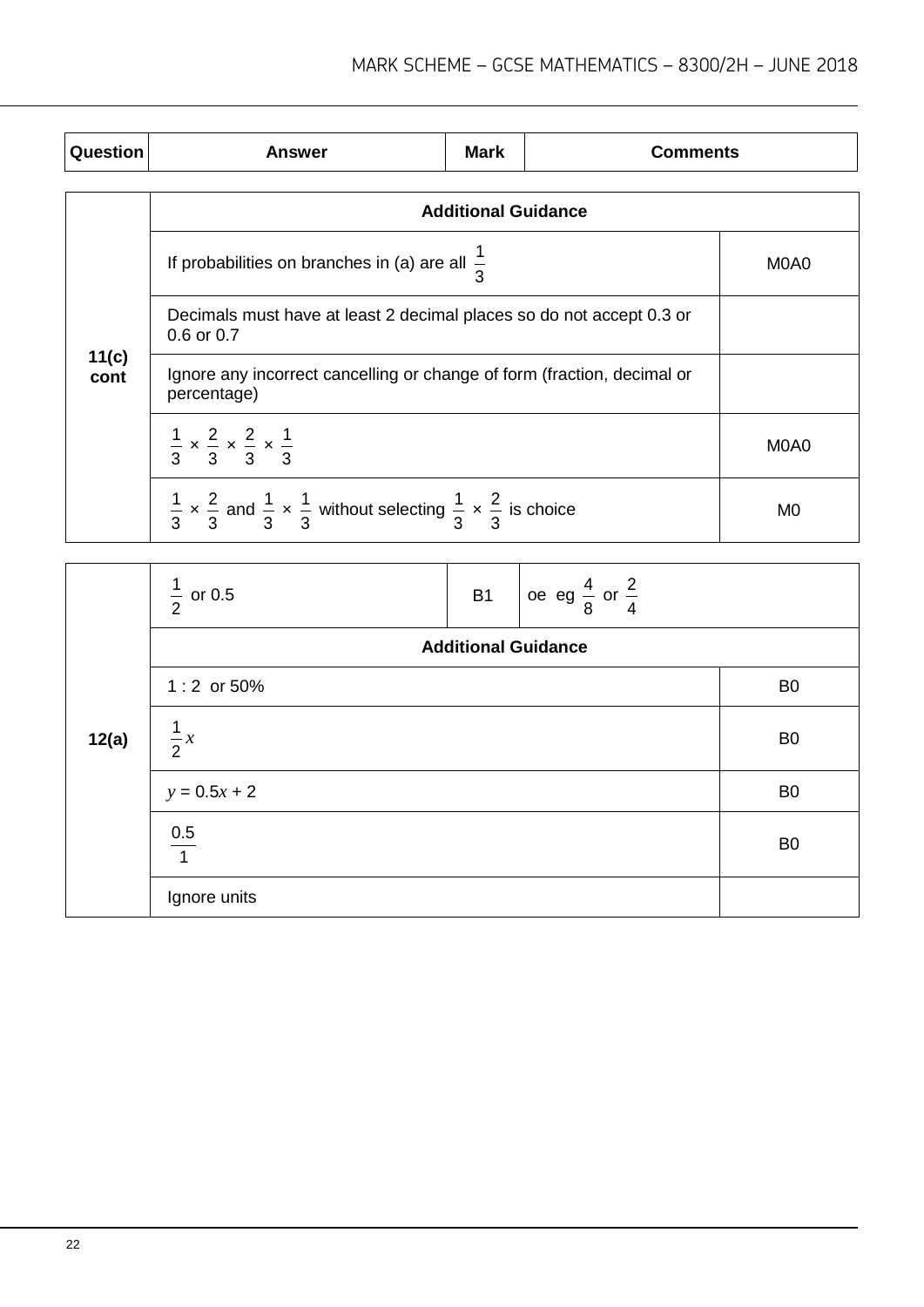| Question | <b>Answer</b>                                                                                                              | <b>Mark</b>                | <b>Comments</b> |
|----------|----------------------------------------------------------------------------------------------------------------------------|----------------------------|-----------------|
| 12(b)    | The answer to part (a) is too<br>big<br>The answer to part (a) stays<br>the same<br>The answer to part (a) is too<br>small | <b>B1</b>                  |                 |
|          |                                                                                                                            | <b>Additional Guidance</b> |                 |
|          |                                                                                                                            |                            |                 |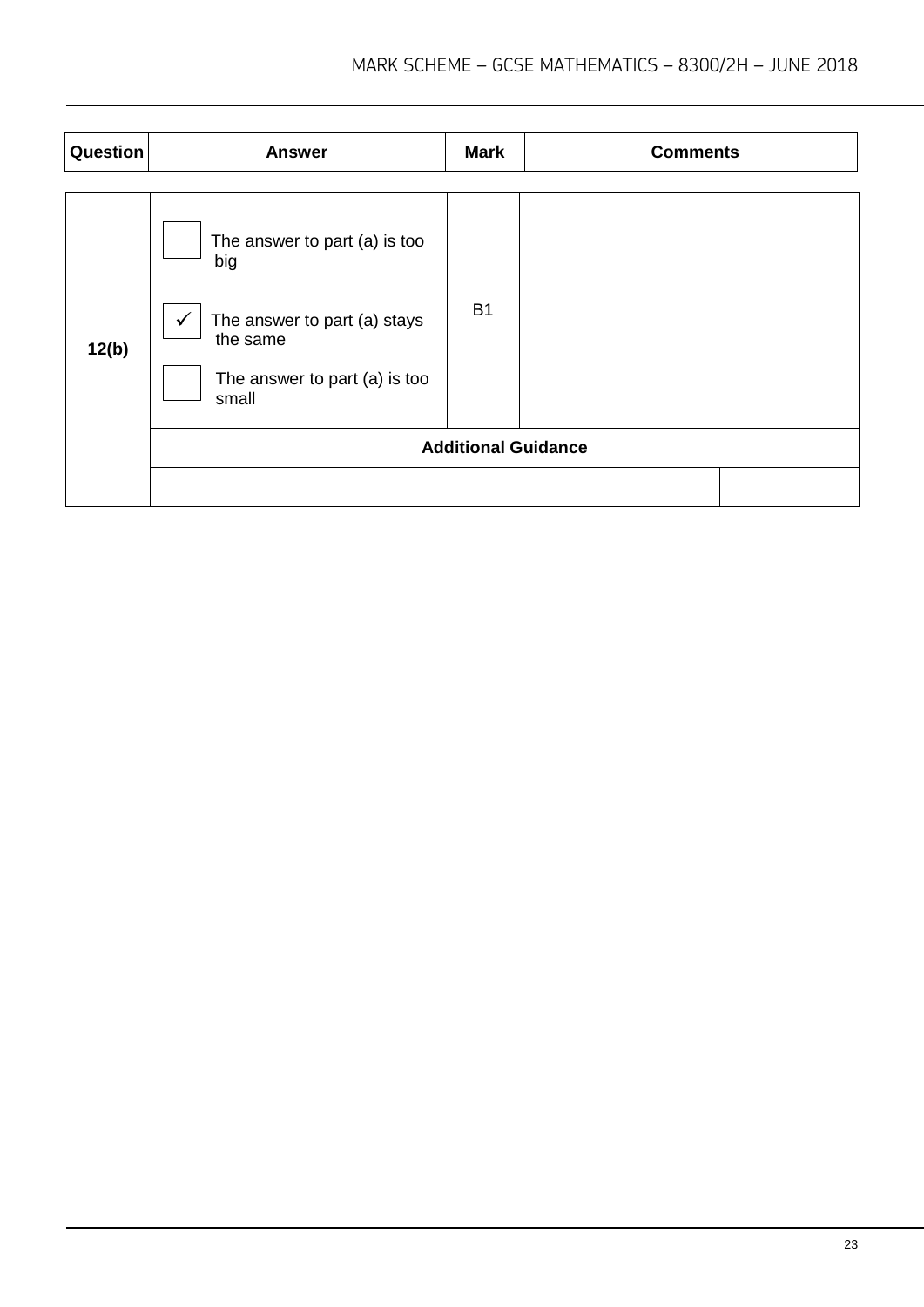| Question | <b>Answer</b>                                                                              | <b>Mark</b>    | <b>Comments</b>                                                                                                                                                                                                                                                                                                  |
|----------|--------------------------------------------------------------------------------------------|----------------|------------------------------------------------------------------------------------------------------------------------------------------------------------------------------------------------------------------------------------------------------------------------------------------------------------------|
|          | <b>Alternative method 1</b>                                                                |                |                                                                                                                                                                                                                                                                                                                  |
| 13       | Any correct factorisation of the<br>numerator or the denominator                           | M1             | eg $8(x^2 - 1)$ or $4(x + 1)$<br>or $2(4x^2 - 4)$ or $2(2x + 2)$ or $4(2x^2 - 2)$<br>or $(4x + 4)(2x - 2)$ or $(4x - 4)(2x + 2)$<br>or $(8x + 8)(x - 1)$ or $(8x - 8)(x + 1)$<br>or $-2(-4x^2 + 4)$<br>does not need to be seen in a fraction<br>may be implied eg $\frac{2x^2-2}{x+1}$ or $\frac{4x^2-4}{2x+2}$ |
|          | Correct fraction with a common<br>algebraic factor in the numerator<br>and the denominator | A1             | eg $\frac{8(x+1)(x-1)}{4(x+1)}$ or $\frac{2(2x+2)(2x-2)}{2(2x+2)}$<br>or $\frac{2(x+1)(x-1)}{(x+1)}$ or $\frac{4(x+1)(2x-2)}{4(x+1)}$<br>or $\frac{(4x+4)(2x-2)}{4x+4}$                                                                                                                                          |
|          | $2x - 2$<br>or $a = 2$ and $b = -2$<br>with M1A1 scored                                    | A <sub>1</sub> |                                                                                                                                                                                                                                                                                                                  |

# **Mark scheme and additional guidance continues on the next page**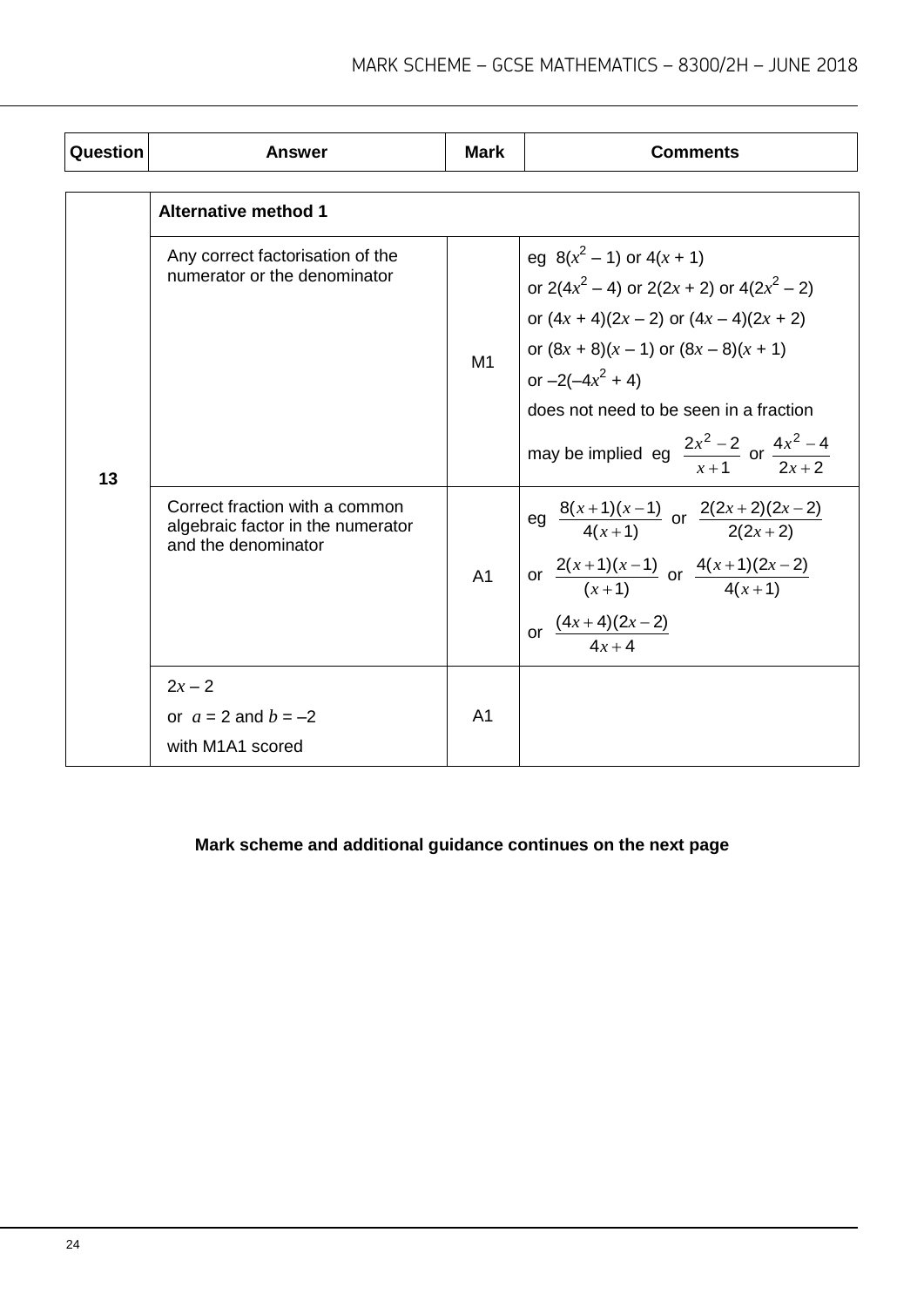| Question | <b>Answer</b>                                                                                | <b>Mark</b>    | <b>Comments</b>                                                              |                |  |
|----------|----------------------------------------------------------------------------------------------|----------------|------------------------------------------------------------------------------|----------------|--|
|          | <b>Alternative method 2</b>                                                                  |                |                                                                              |                |  |
| 13       | $4ax^2 + 4ax + 4bx + 4b$                                                                     | M <sub>1</sub> | oe<br>expands $(ax + b)(4x + 4)$ to 4 terms with at<br>least 3 terms correct |                |  |
|          | Any 2 of<br>$4a = 8$ $4b = -8$ $4a + 4b = 0$                                                 | A <sub>1</sub> |                                                                              |                |  |
|          | $a = 2$ and $b = -2$<br>and<br>shows that third equation is<br>satisfied<br>with M1A1 scored | A <sub>1</sub> |                                                                              |                |  |
| cont     | <b>Additional Guidance</b>                                                                   |                |                                                                              |                |  |
|          | M1 is implied by the first A1<br>eg $\frac{8(x+1)(x-1)}{4(x+1)}$                             |                |                                                                              | <b>M1A1</b>    |  |
|          | $1(8x^2-8)$ or $-1(8-8x^2)$ etc                                                              |                |                                                                              | M <sub>0</sub> |  |
|          | $2x - 2$ without M1A1 scored                                                                 |                |                                                                              | M0A0A0         |  |
|          | M1A1 scored and $2x - 2$ followed by attempt to solve $2x - 2 = 0$                           |                |                                                                              | <b>M1A1A1</b>  |  |
|          | M1A1 scored and $2x - 2$ followed by $2(x - 1)$                                              |                |                                                                              | <b>M1A1A1</b>  |  |
|          | M1A1 scored followed by $2(x - 1)$ but $2x - 2$ not seen                                     |                |                                                                              | <b>M1A1A0</b>  |  |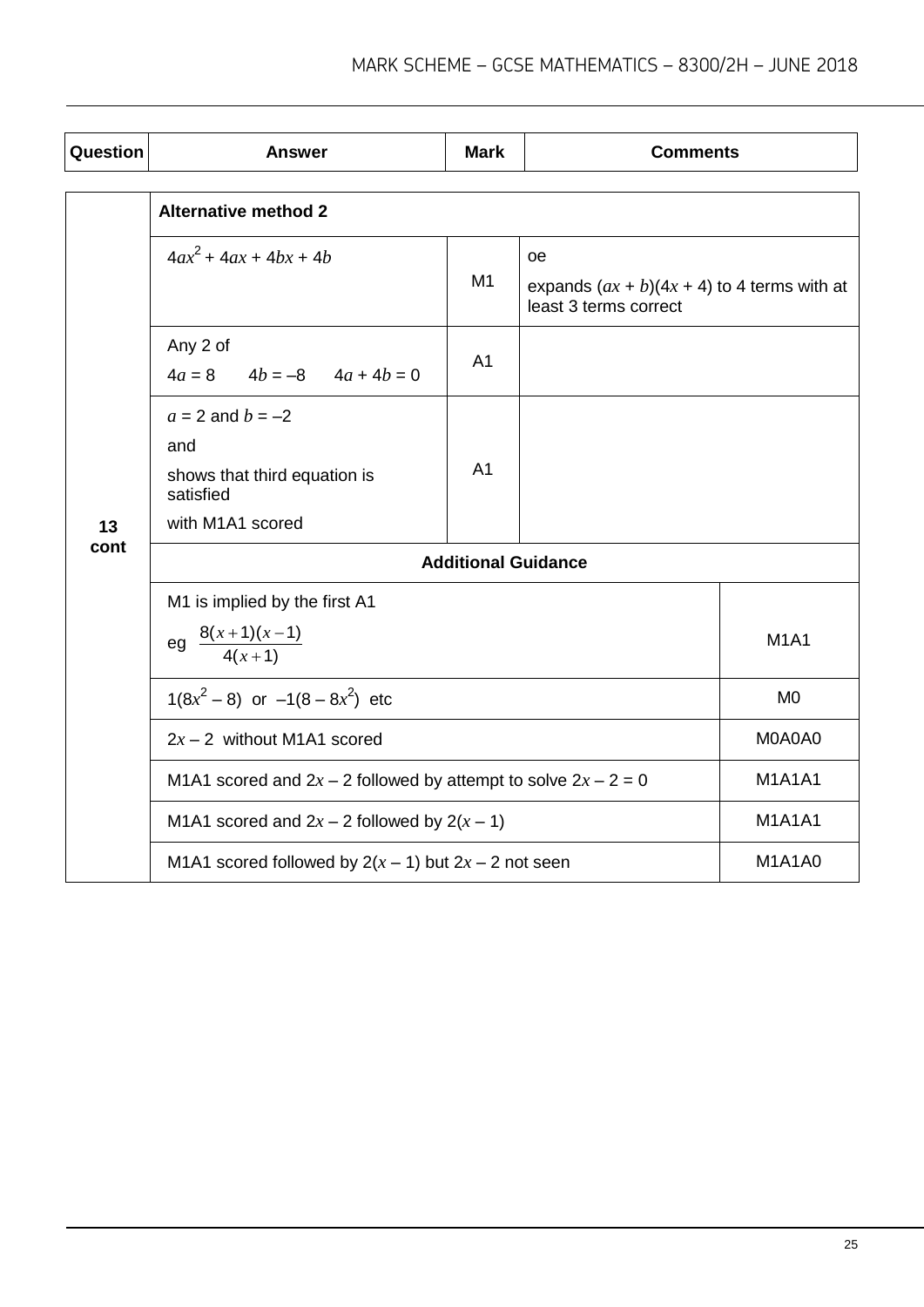| Question | <b>Answer</b>                                                                                               | <b>Mark</b>    | <b>Comments</b>                                                                                                                                                                                              |  |  |
|----------|-------------------------------------------------------------------------------------------------------------|----------------|--------------------------------------------------------------------------------------------------------------------------------------------------------------------------------------------------------------|--|--|
|          | Arc radius [3.8, 4.2] cm centre $P$<br>or<br>arc radius [4.8, 5.2] cm centre Q                              | M1             | only need arcs within tolerance for the<br>correct region<br>ignore other lines<br>M1 arc radius [3.8, 4.2] cm centre Q<br>and<br>arc radius [4.8, 5.2] cm centre $P$<br>and<br>correct ft region identified |  |  |
|          | Arc radius [3.8, 4.2] cm centre $P$<br>and<br>arc radius [4.8, 5.2] cm centre Q<br>and<br>region identified | A <sub>1</sub> | only need arcs within tolerance for the<br>correct region<br>ignore other lines                                                                                                                              |  |  |
|          | <b>Additional Guidance</b>                                                                                  |                |                                                                                                                                                                                                              |  |  |
|          | Arcs may go outside the rectangle                                                                           |                |                                                                                                                                                                                                              |  |  |
| 14       | Allow any unambiguous indication of the region<br>eg labelled R or appropriate shading                      |                |                                                                                                                                                                                                              |  |  |
|          | Do not accept highlighting the perimeter of the region for identification<br>of the region                  |                |                                                                                                                                                                                                              |  |  |
|          | P                                                                                                           |                | ${\cal Q}$<br><b>M1A1</b>                                                                                                                                                                                    |  |  |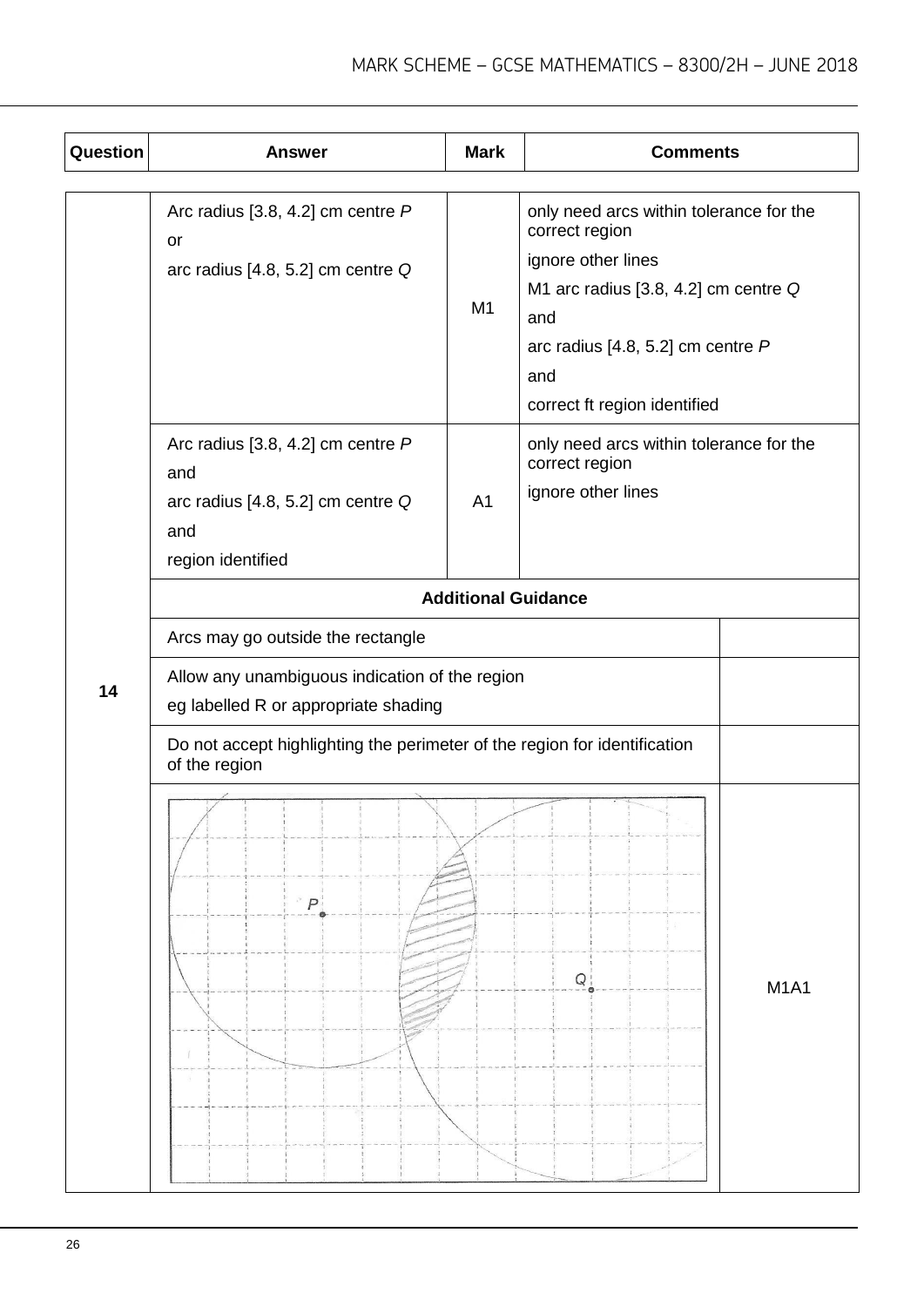| Question | <b>Answer</b>                                | <b>Mark</b>                | <b>Comments</b> |
|----------|----------------------------------------------|----------------------------|-----------------|
|          | Men had more consistent scores<br>than women | <b>B1</b>                  |                 |
| 15       |                                              | <b>Additional Guidance</b> |                 |
|          |                                              |                            |                 |

| 16(a) | $2400 \times 3.8$<br>or $\frac{m}{3.8}$ = 2400 or $\frac{m}{2400}$ = 3.8 | M <sub>1</sub> | oe equation<br>allow mass for $m$<br>allow any letter apart from $v$ or $d$ |
|-------|--------------------------------------------------------------------------|----------------|-----------------------------------------------------------------------------|
|       | 9120                                                                     | A <sub>1</sub> |                                                                             |
|       | <b>Additional Guidance</b>                                               |                |                                                                             |
|       |                                                                          |                |                                                                             |

| 16(b) | $\pi r^2 h = 3.8$<br>or<br>$\pi \times 0.5^2 \times h$ or 0.25 $\pi h$<br>or $[0.78, 0.79]h$<br>or<br>$3.8 \div (\pi \times 0.5^2)$ or $3.8 \div 0.25\pi$<br>or $3.8 \div [0.78, 0.79]$ | M1                         | oe eg $\pi r^2 = \frac{3.8}{h}$ |                |
|-------|-----------------------------------------------------------------------------------------------------------------------------------------------------------------------------------------|----------------------------|---------------------------------|----------------|
|       | [4.8, 4.841]                                                                                                                                                                            | A <sub>1</sub>             |                                 |                |
|       |                                                                                                                                                                                         | <b>Additional Guidance</b> |                                 |                |
|       | $\pi$ 0.5 <sup>2</sup> h                                                                                                                                                                |                            |                                 | M <sub>1</sub> |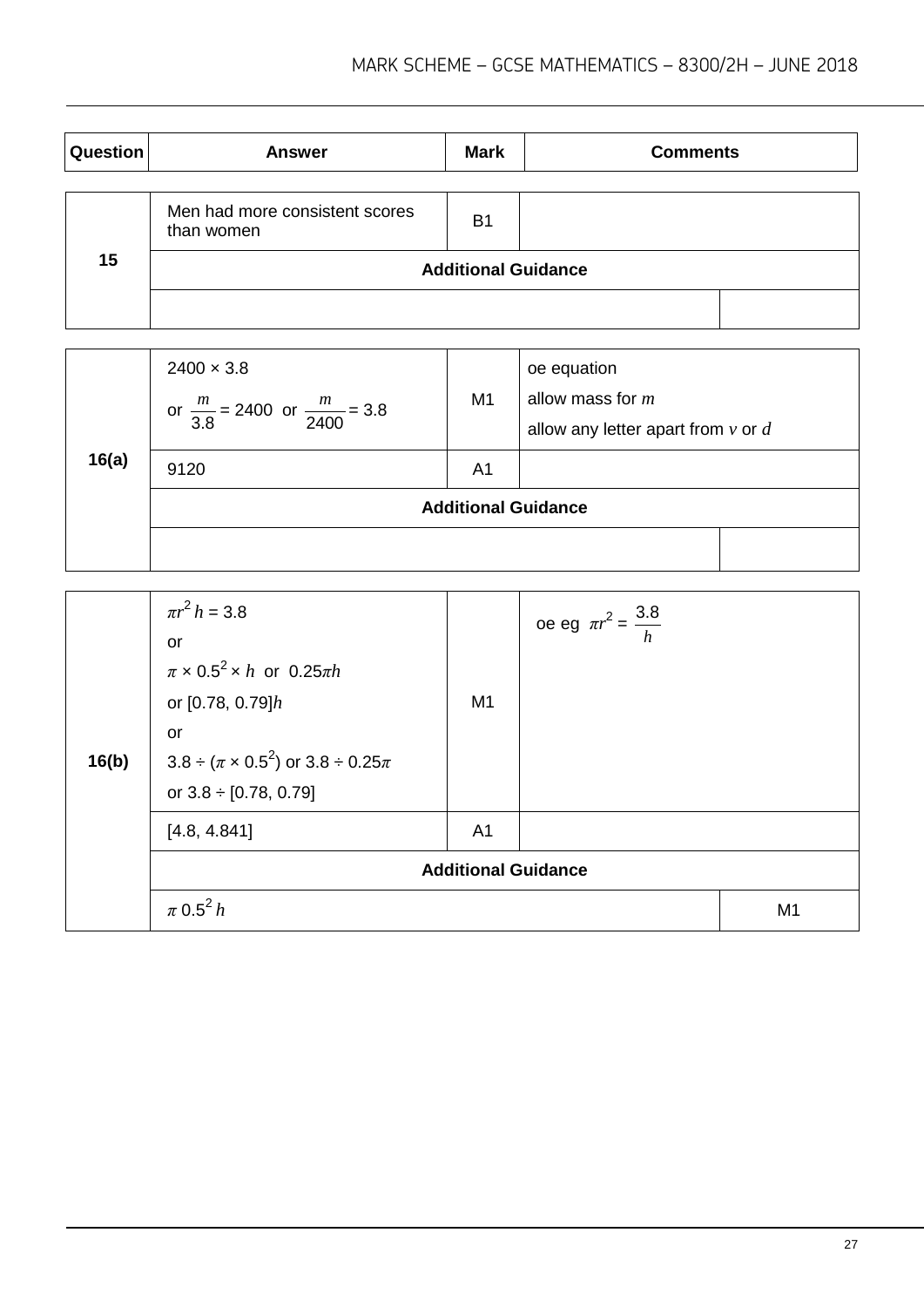| Question | <b>Answer</b> | <b>Mark</b>                | <b>Comments</b> |  |
|----------|---------------|----------------------------|-----------------|--|
|          |               |                            |                 |  |
| 17(a)    | [2.9, 3]      | B <sub>1</sub>             |                 |  |
|          |               | <b>Additional Guidance</b> |                 |  |
|          |               |                            |                 |  |

|       | [1.4, 1.6]                 | B <sub>1</sub> |  |  |  |  |
|-------|----------------------------|----------------|--|--|--|--|
| 17(b) | <b>Additional Guidance</b> |                |  |  |  |  |
|       |                            |                |  |  |  |  |

| 17(c) | $\frac{[4.55, 4.65] - 0}{3.5 - [1.5, 1.6]}$ or $\frac{[4.55, 4.65]}{[1.9, 2]}$<br>$\frac{[4.55, 4.65] - 0}{[1.5, 1.6] - 3.5}$ or $\frac{[4.55, 4.65]}{[-2, -1.9]}$<br>or<br>or $[-2.45, -2.275]$ | M <sub>1</sub>             | oe |
|-------|--------------------------------------------------------------------------------------------------------------------------------------------------------------------------------------------------|----------------------------|----|
|       | [2.275, 2.45]                                                                                                                                                                                    | A <sub>1</sub>             |    |
|       |                                                                                                                                                                                                  | <b>Additional Guidance</b> |    |
|       |                                                                                                                                                                                                  |                            |    |

|    | 5 and 6 with no incorrect evaluation<br>seen for $3^5$ or $3^6$<br>or<br>5 and 6 with no incorrect evaluation<br>seen for $\sqrt[5]{300}$ or $\sqrt[6]{300}$ | <b>B1</b>      | 5 and 6 in either order<br>allow any evaluations truncated or<br>rounded to 2 sf or 1 sf |                |
|----|--------------------------------------------------------------------------------------------------------------------------------------------------------------|----------------|------------------------------------------------------------------------------------------|----------------|
|    | <b>Additional Guidance</b>                                                                                                                                   |                |                                                                                          |                |
|    | 5 and 6 with either $3^5$ or $3^6$ evaluated incorrectly                                                                                                     |                |                                                                                          | B <sub>0</sub> |
| 18 | $35$ or $36$                                                                                                                                                 | B <sub>0</sub> |                                                                                          |                |
|    | 243 and 729                                                                                                                                                  | B <sub>0</sub> |                                                                                          |                |
|    | $35$ = 243 Allow 240 or 200 (with no incorrect value seen)<br>$3^6$ = 729<br>Allow 720 or 730 or 700 (with no incorrect value seen)                          |                |                                                                                          |                |
|    | $\sqrt[5]{300}$ = 3.1(2) or 3.13                                                                                                                             |                |                                                                                          |                |
|    | $\sqrt[6]{300}$ = 2.5(8) or 2.59 or 2.6                                                                                                                      |                |                                                                                          |                |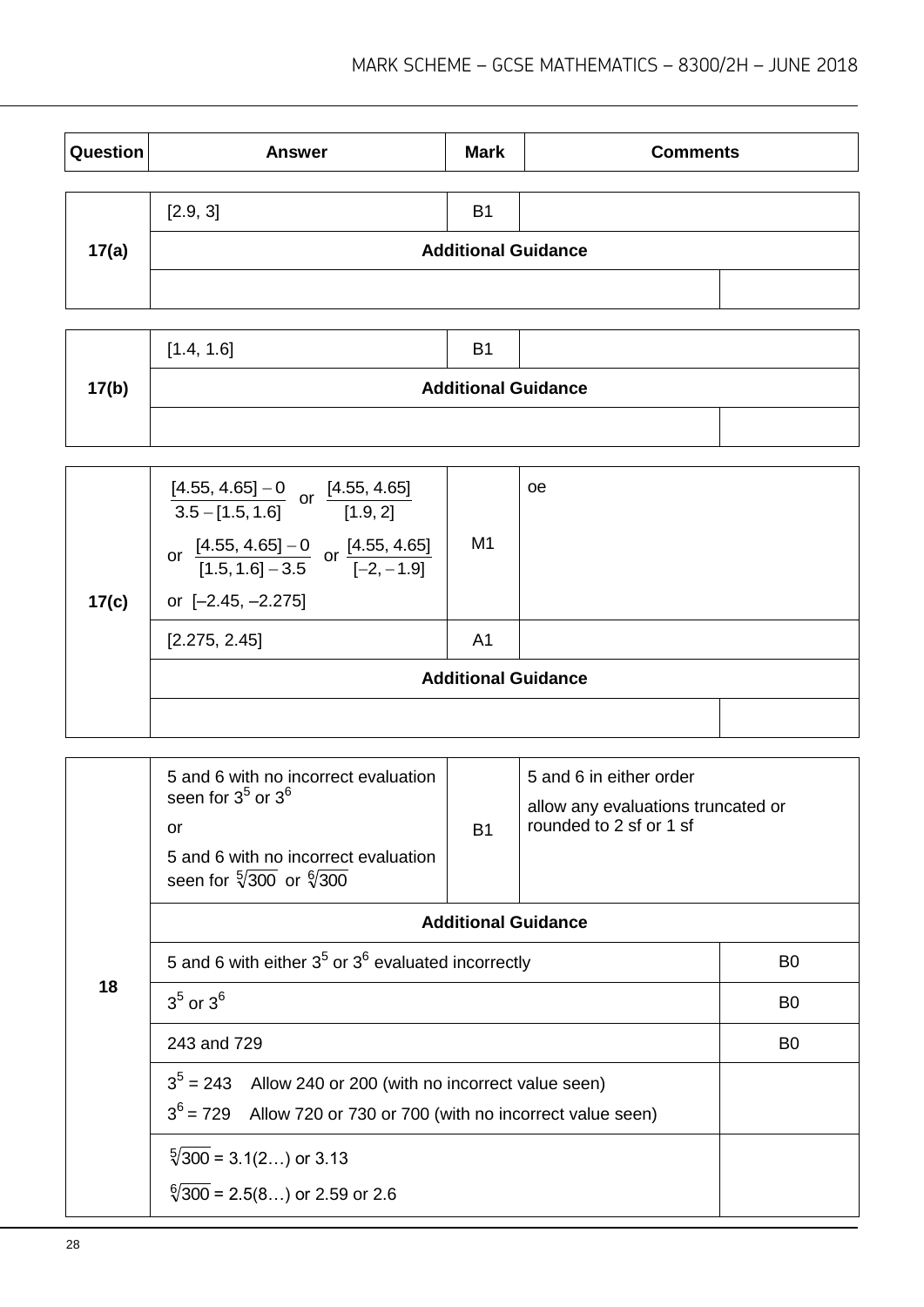| Question | <b>Answer</b>                                                 | <b>Mark</b>      | <b>Comments</b>                                               |
|----------|---------------------------------------------------------------|------------------|---------------------------------------------------------------|
|          | Alternative method 1 Using one half of the isosceles triangle |                  |                                                               |
|          | (base angle $=$ ) 35<br>or (top angle $=$ ) 55                | <b>B1</b>        | may be on diagram                                             |
|          | $cos (their 35) = \frac{6}{x}$                                |                  | oe eg $\frac{\sin 90}{x} = \frac{\sin (\text{their } 55)}{6}$ |
|          | or                                                            |                  | any letter                                                    |
| 19       | sin (their 55) = $\frac{6}{5}$                                | M1               | their 35 must be acute<br>their 55 must be acute              |
|          | or                                                            |                  |                                                               |
|          | $6^2$ + (6 tan (their 35)) <sup>2</sup>                       |                  |                                                               |
|          | 6<br>$\overline{\cos$ (their 35)                              |                  | oe                                                            |
|          | <b>or</b>                                                     |                  |                                                               |
|          | 6                                                             |                  |                                                               |
|          | sin (their 55)                                                | M1dep            |                                                               |
|          | or                                                            |                  |                                                               |
|          | $\sqrt{6^2 + (6 \tan{(\text{their } 35)})^2}$                 |                  |                                                               |
|          | or $7.3(2)$                                                   |                  |                                                               |
|          | [50.6, 50.65]                                                 | A <sub>1ft</sub> | ft B0M2 with evaluation of<br>$36 + 2 \times$ their $7.3(2)$  |

## **Mark scheme and additional guidance continues on the next page**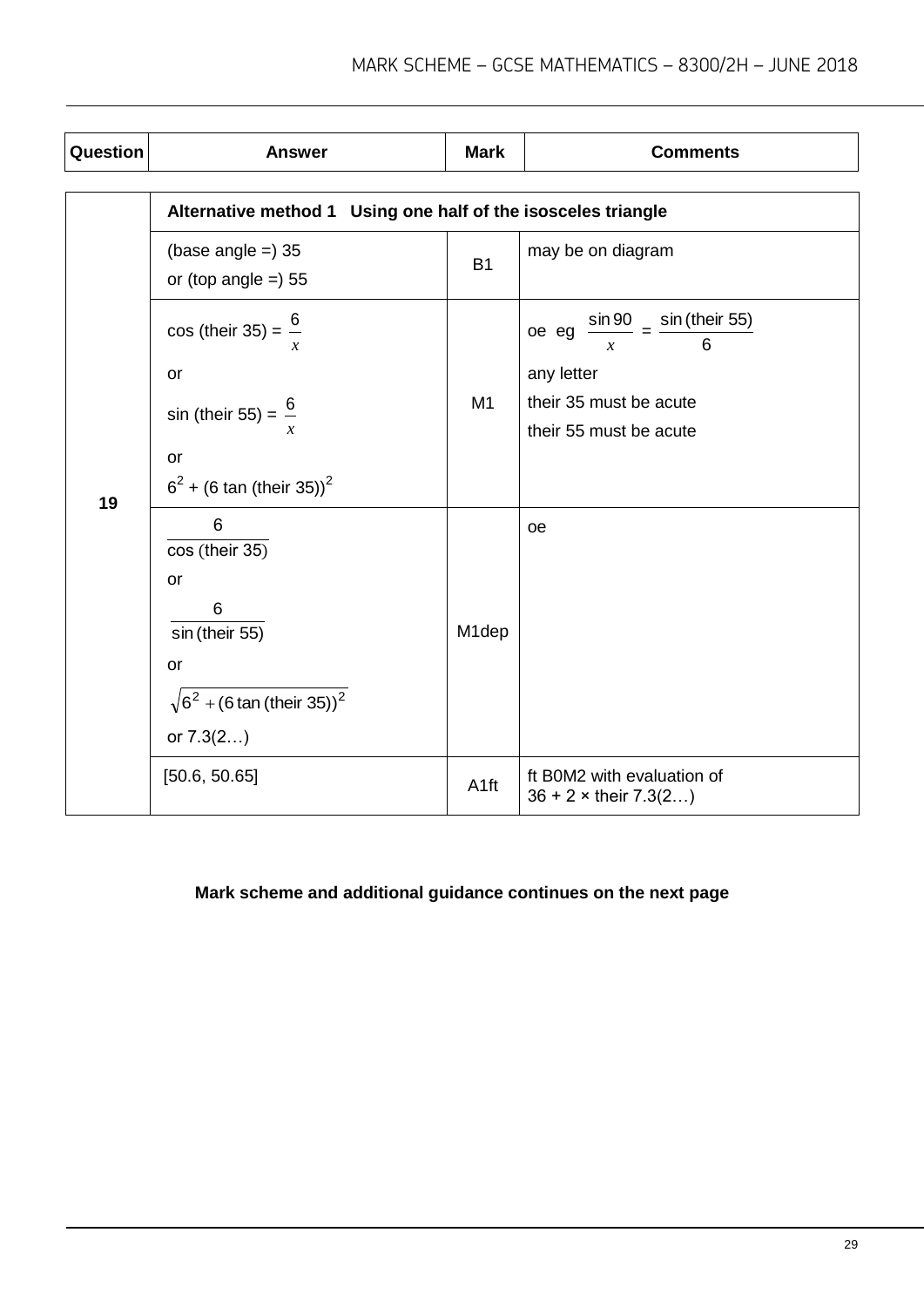| Question   | <b>Answer</b>                                                                                                                                                                                                                                                           | <b>Mark</b>        | <b>Comments</b>                                                       |                 |
|------------|-------------------------------------------------------------------------------------------------------------------------------------------------------------------------------------------------------------------------------------------------------------------------|--------------------|-----------------------------------------------------------------------|-----------------|
|            | Alternative method 2 Using the isosceles triangle                                                                                                                                                                                                                       |                    |                                                                       |                 |
|            | (base angle $=$ ) 35<br>or (top angle $=$ ) 110                                                                                                                                                                                                                         | <b>B1</b>          | may be on diagram                                                     |                 |
|            | 12<br>$\frac{x}{1}$ = $\frac{1}{x}$<br>$\frac{1}{\sin(\text{their }35)}$ = $\frac{1}{\sin(\text{their }110)}$<br>or<br>$12^2 = x^2 + x^2 - 2 \times x \times x \times \cos$ (their<br>110)<br>or<br>$x^2 = x^2 + 12^2 - 2 \times x \times 12 \times \cos$<br>(their 35) | M <sub>1</sub>     | oe<br>any letter<br>their 35 must be acute<br>their 110 cannot be 125 |                 |
| 19<br>cont | 12 <sup>2</sup><br>$\frac{1}{\sin(\text{their }110)} \times \sin(\text{their }35)$<br>or<br>12 <sup>2</sup><br>$\sqrt{2-2\cos(\text{their }110)}$<br>or<br>$12^2$<br>$2 \times 12 \times \cos$ (their 35)<br>or $7.3(2)$                                                | M <sub>1</sub> dep | oe                                                                    |                 |
|            | [50.6, 50.65]                                                                                                                                                                                                                                                           | A <sub>1ft</sub>   | ft B0M2 with evaluation of<br>$36 + 2 \times$ their $7.3(2)$          |                 |
|            |                                                                                                                                                                                                                                                                         |                    | <b>Additional Guidance</b>                                            |                 |
|            | Allow B1 even if the angle is not subsequently used                                                                                                                                                                                                                     |                    |                                                                       |                 |
|            | Alt 2 Top angle 90                                                                                                                                                                                                                                                      |                    |                                                                       | M0M0A0          |
|            | Answer [50.6, 50.65] (possibly from scale drawing)                                                                                                                                                                                                                      |                    |                                                                       | <b>B1M1M1A1</b> |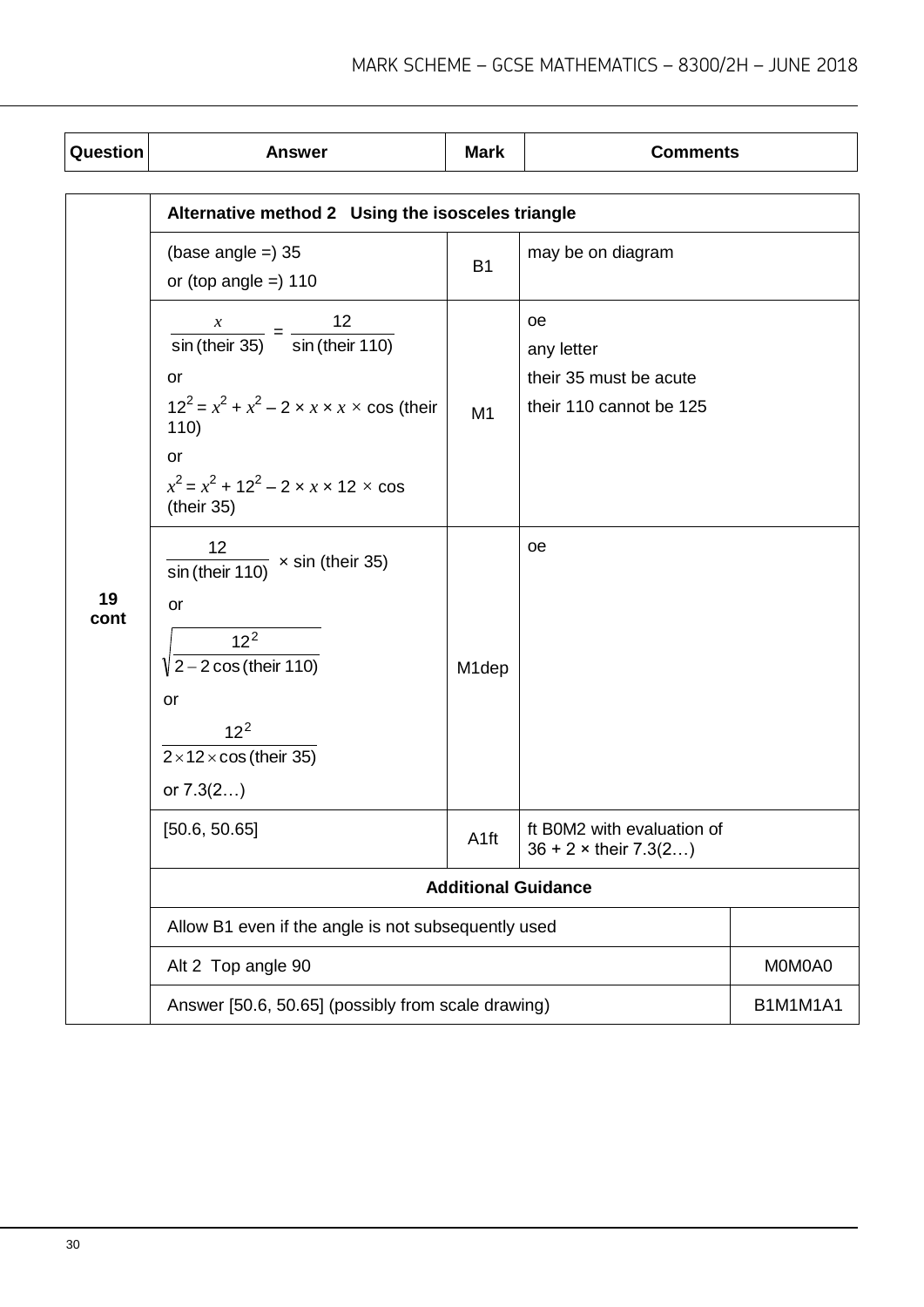| Question | Answer                                                                                       | <b>Mark</b>    | <b>Comments</b>                           |                     |
|----------|----------------------------------------------------------------------------------------------|----------------|-------------------------------------------|---------------------|
|          | $0.25\pi^2(30-20)^2(30+20)$<br>or $0.25\pi^2 \times 10^2 \times 50$                          | M1             | oe<br>allow use of $\pi$ as [3.14, 3.142] |                     |
|          | [12 320, 12 340.21]                                                                          | A <sub>1</sub> | may be implied                            |                     |
|          | 12 300 or 1.23 $\times$ 10 <sup>4</sup><br>with no value outside<br>[12 320, 12 340.21] seen | A <sub>1</sub> |                                           |                     |
|          | <b>Additional Guidance</b>                                                                   |                |                                           |                     |
| 20       | $0.25\pi^2(30-20)^2(30+20)$<br>12 300                                                        |                |                                           | M1<br>A1(implied)A1 |
|          | 12 300 with no incorrect working                                                             |                |                                           |                     |
|          | 12 300.0 is not to 3 significant figures                                                     |                |                                           |                     |
|          | M1 gained followed by answer 12 300.0                                                        |                | M1A0A0                                    |                     |
|          | Do not allow misreads eg $0.25\pi^2(30 + 20)^2(30 + 20)$                                     |                |                                           | M0A0A0              |
|          | Brackets expanded correctly and values substituted                                           |                |                                           | M1                  |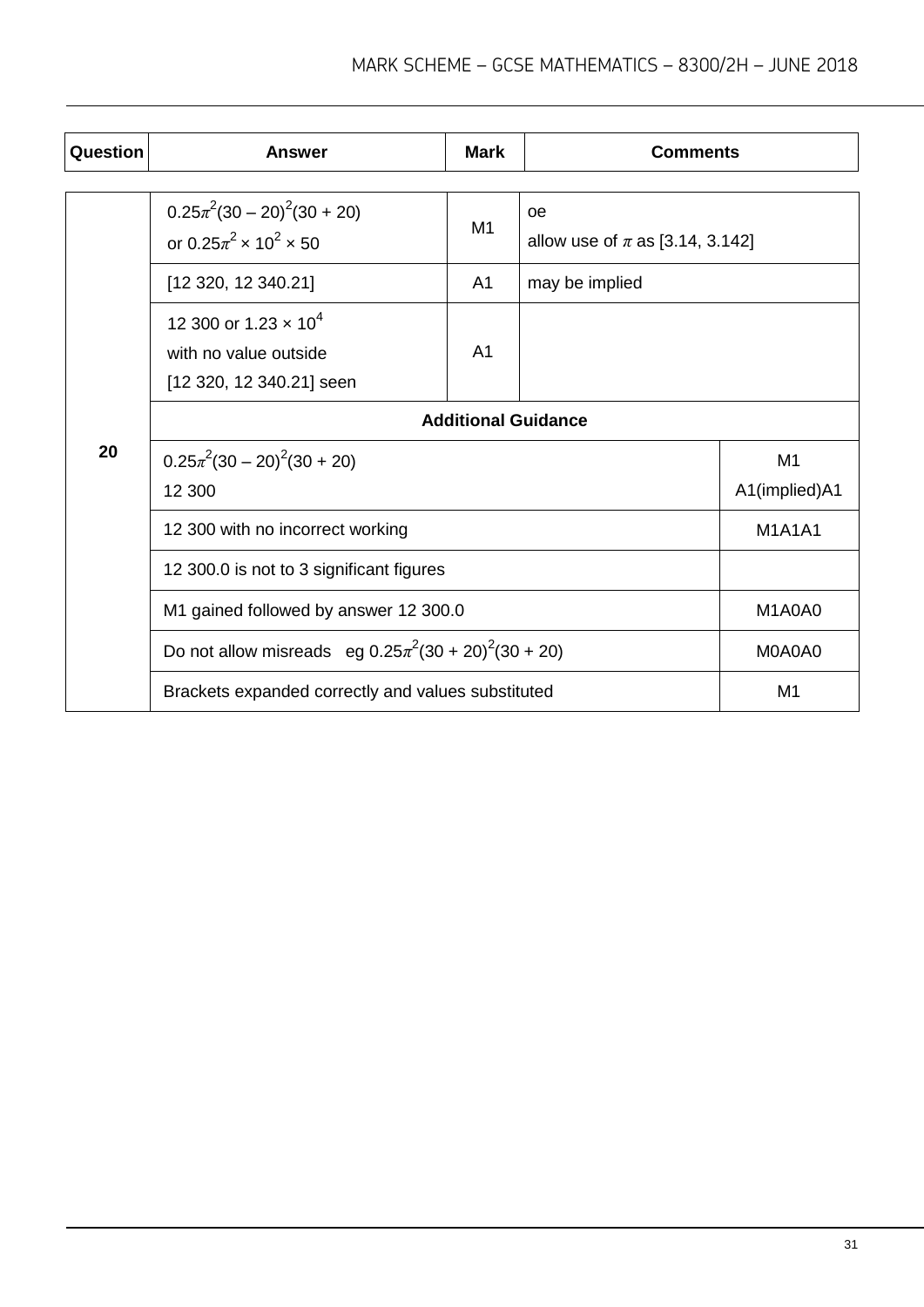| Question | <b>Answer</b>                                                                                                                                                                                                              | <b>Mark</b>        | <b>Comments</b>                                          |                      |  |
|----------|----------------------------------------------------------------------------------------------------------------------------------------------------------------------------------------------------------------------------|--------------------|----------------------------------------------------------|----------------------|--|
|          | <b>Alternative method 1</b>                                                                                                                                                                                                |                    |                                                          |                      |  |
|          | $80^{2}$ + 60 <sup>2</sup> – 2 × 80 × 60 × cos 75<br>or $6400 + 3600 - 9600 \cos 75$<br>or $7515$ .()                                                                                                                      | M1                 | oе                                                       |                      |  |
|          | $\sqrt{\text{their } 7515}$ .()<br>or [86.6, 86.7] or 87                                                                                                                                                                   | M <sub>1</sub> dep |                                                          |                      |  |
|          | $[86.6, 86.7]$ and Liz<br>or 87 and Liz                                                                                                                                                                                    | A <sub>1</sub>     | accept 86 and Liz or 90 and Liz<br>with full method seen |                      |  |
|          | <b>Alternative method 2</b>                                                                                                                                                                                                |                    |                                                          |                      |  |
|          | $80^2$ + 60 <sup>2</sup> – 2 × 80 × 60 × cos 75<br>or $6400 + 3600 - 9600 \cos 75$<br>or $7515$ .()                                                                                                                        | M <sub>1</sub>     | оe                                                       |                      |  |
|          | $(80^2)$ = 6400 and 7515.() and Liz                                                                                                                                                                                        | A2                 |                                                          |                      |  |
| 21(a)    | <b>Additional Guidance</b>                                                                                                                                                                                                 |                    |                                                          |                      |  |
|          | $80^2$ + 60 <sup>2</sup> – 2 x 80 x 60 x cos 75 seen followed by processing error can<br>score up to M2<br>eg $80^2$ + 60 <sup>2</sup> – 2 × 80 × 60 × cos 75<br>$= 6400 + 3600 - 9600 \cos 75$<br>$= 400 \cos 75 = 103.5$ | M <sub>1</sub>     |                                                          |                      |  |
|          | $\sqrt{103.5}$                                                                                                                                                                                                             |                    |                                                          | M <sub>1</sub> depA0 |  |
|          | You may need to check on your calculator whether to award M1dep<br>after first M1 with a processing error seen                                                                                                             |                    |                                                          |                      |  |
|          | eg $80^2 + 60^2 - 2 \times 80 \times 60 \times \cos 75 = 3654$ (processing error)                                                                                                                                          |                    | M <sub>1</sub>                                           |                      |  |
|          | 60.4 (square root of 3654 is implied)                                                                                                                                                                                      |                    | M1depA0                                                  |                      |  |
|          | Ignore any reasons given                                                                                                                                                                                                   |                    |                                                          |                      |  |
|          | Alt 2 not possible to score M1A1                                                                                                                                                                                           |                    |                                                          |                      |  |
|          | Answer [86.6, 86.7] and Liz (possibly from scale drawing)                                                                                                                                                                  |                    |                                                          | <b>M1M1A1</b>        |  |
|          | [86.6, 86.7] (possibly from scale drawing)                                                                                                                                                                                 |                    |                                                          | M1M1                 |  |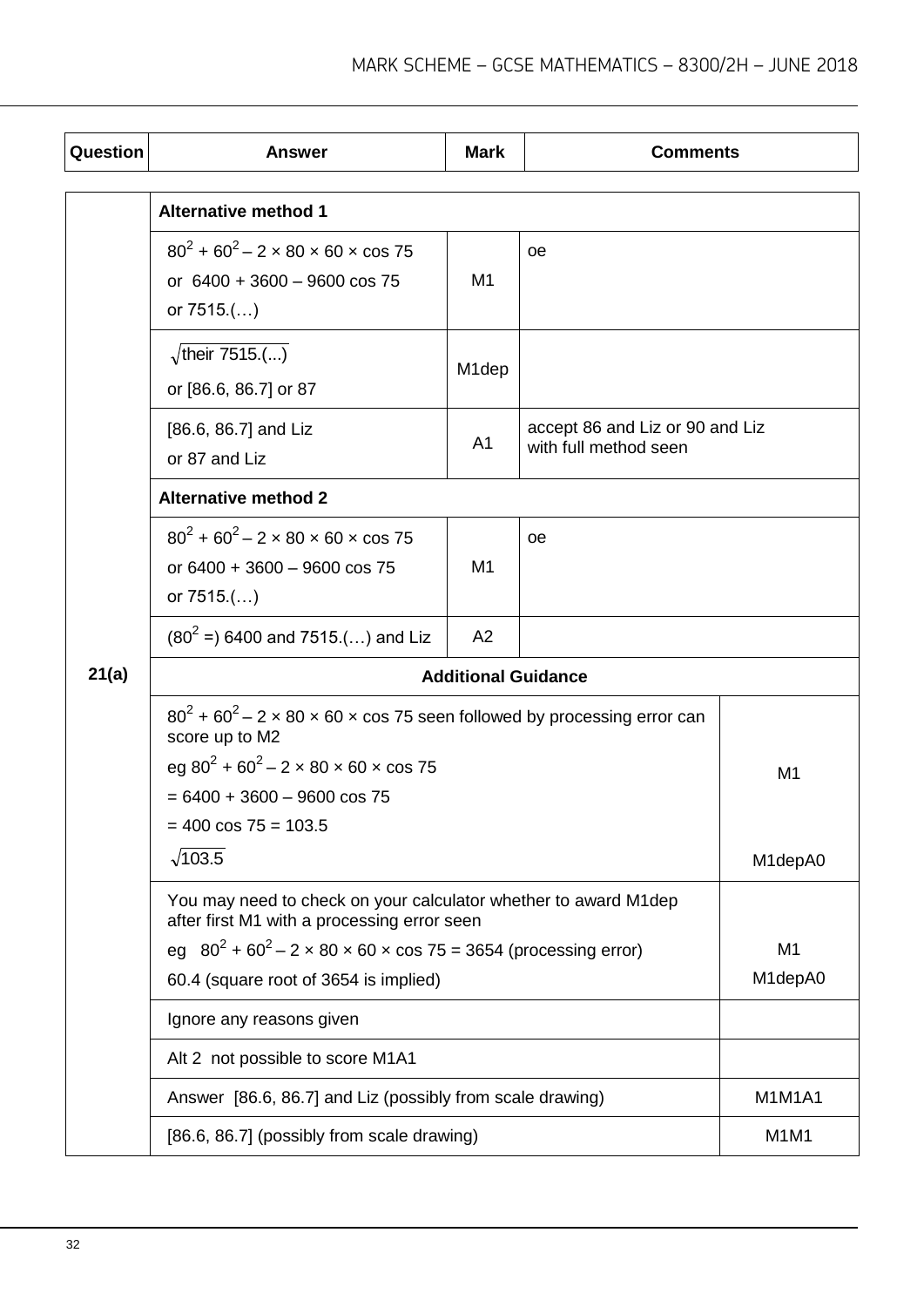| Question | <b>Answer</b>                                                      | <b>Mark</b>      | <b>Comments</b>                               |                |  |
|----------|--------------------------------------------------------------------|------------------|-----------------------------------------------|----------------|--|
|          | Alternative method 1 (answer Liz in (a))                           |                  |                                               |                |  |
|          | No change                                                          | <b>B1</b>        | <b>oe</b><br>eg Liz will still arrive first   |                |  |
|          | Alternative method 2 (answer Tia in (a))                           |                  | or Liz will be there even earlier (than Tia)  |                |  |
|          |                                                                    |                  |                                               |                |  |
|          | Not possible to tell                                               |                  | <b>oe</b>                                     |                |  |
|          |                                                                    | B <sub>1ft</sub> | eg Liz might arrive before Tia                |                |  |
|          |                                                                    |                  | or it depends on how much faster Liz<br>walks |                |  |
|          |                                                                    |                  | or it could be either of them                 |                |  |
|          | Alternative method 3 (answer they arrive at same time in (a))      |                  |                                               |                |  |
|          | Liz will arrive first                                              |                  | оe                                            |                |  |
| 21(b)    | B <sub>1ft</sub>                                                   | eg Liz wins      |                                               |                |  |
|          | Alternative method 4 (neither Liz or Tia in (a))                   |                  |                                               |                |  |
|          | If Liz had arrived first there would<br>be no change               |                  | оe                                            |                |  |
|          | and                                                                | B <sub>1ft</sub> |                                               |                |  |
|          | if Tia had arrived first it would not<br>be possible to tell       |                  |                                               |                |  |
|          | <b>Additional Guidance</b>                                         |                  |                                               |                |  |
|          | If correct decision is made, ignore non-contradictory further work |                  |                                               |                |  |
|          | Liz will arrive earlier<br>Alt 1                                   |                  |                                               | <b>B1</b>      |  |
|          | Alt 1 No                                                           |                  |                                               | B <sub>0</sub> |  |
|          | Alt 2 Yes                                                          |                  |                                               | B <sub>0</sub> |  |

|    | $x^2 + y^2 = 25$ | B <sub>1</sub>             |  |
|----|------------------|----------------------------|--|
| 22 |                  | <b>Additional Guidance</b> |  |
|    |                  |                            |  |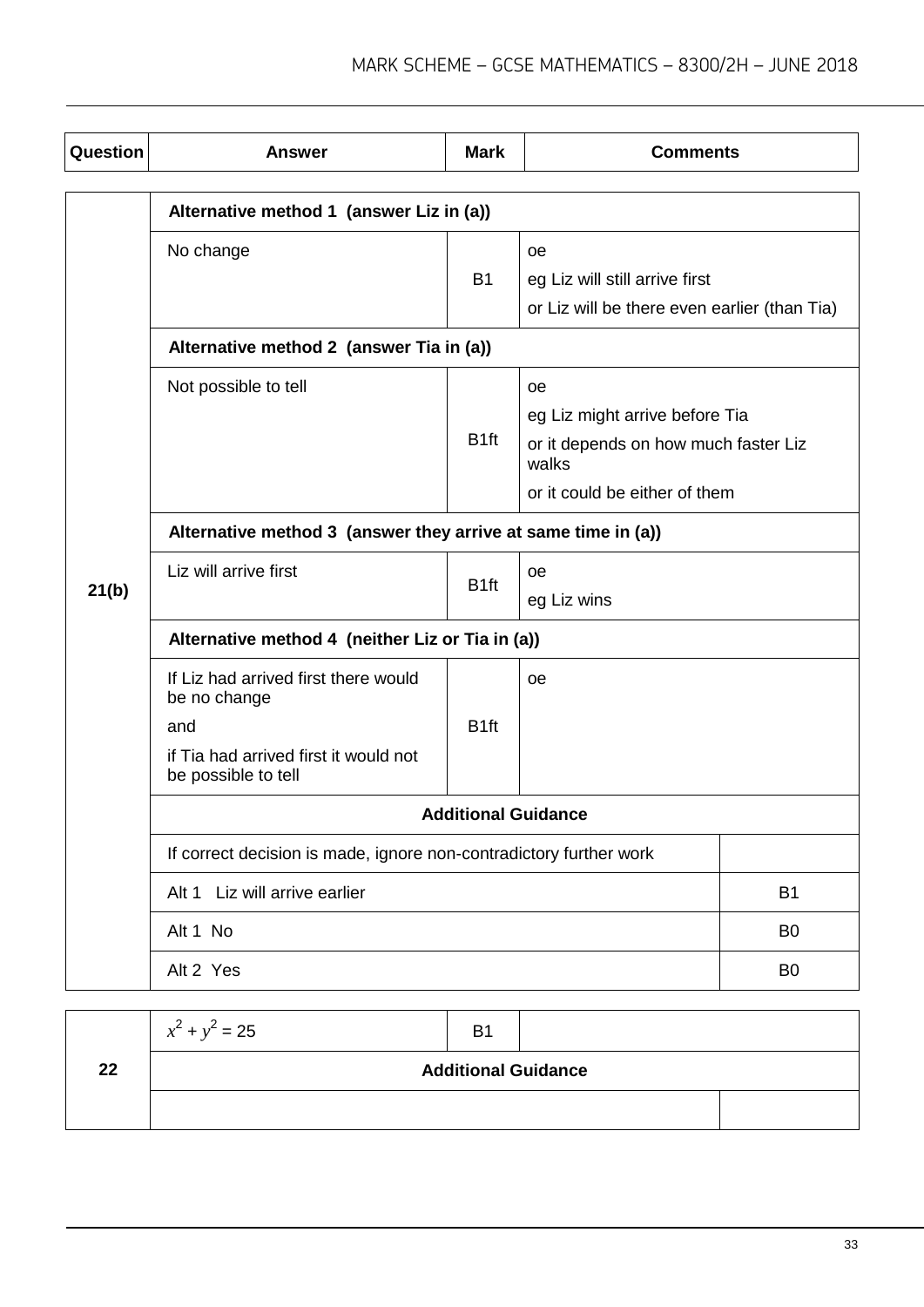| Question | <b>Answer</b>                                                                                                                                                              | <b>Mark</b>                | <b>Comments</b>                                                                                                                                              |        |
|----------|----------------------------------------------------------------------------------------------------------------------------------------------------------------------------|----------------------------|--------------------------------------------------------------------------------------------------------------------------------------------------------------|--------|
|          | $\sqrt[3]{64}$ and $\sqrt[3]{343}$<br>or<br>4 and 7<br>or<br>$\sqrt[3]{[5.3, 5.4]}$ or [1.74, 1.754411]<br>or<br>$\sqrt[3]{[0.18, 0.19]}$ or [0.56, 0.575]                 | M1                         | oe eg 4:7 or 7:4<br>or $\sqrt[3]{\frac{343}{64}}$ or $\frac{7}{4}$<br>or $\sqrt[3]{\frac{64}{343}}$ or $\frac{4}{7}$                                         |        |
|          | their $4^2$ and their $7^2$<br>or<br>16 and 49<br>or<br>their [1.74, 1.754411] <sup>2</sup><br>or [3.02, 3.08]<br>or<br>their [0.56, 0.575] <sup>2</sup> or [0.31, 0.331]  | M1dep                      | oe eg 16:49 or 49:16<br>or $\left(\text{their } \frac{7}{4}\right)^2$ or $\frac{49}{16}$<br>or $\left(\text{their } \frac{4}{7}\right)^2$ or $\frac{16}{49}$ |        |
| 23       | 539                                                                                                                                                                        | A <sub>1</sub>             |                                                                                                                                                              |        |
|          | $4^3$ and $7^3$                                                                                                                                                            | <b>Additional Guidance</b> | M <sub>1</sub>                                                                                                                                               |        |
|          | $\overline{\mathbf{c}}$<br>$\overline{c}$<br>64 <sup>3</sup> and 343 $\frac{3}{3}$                                                                                         |                            | M <sub>1</sub> M <sub>1</sub>                                                                                                                                |        |
|          | $\left(\frac{343}{64}\right)^{\frac{2}{3}}$ or $\left(\frac{64}{343}\right)^{\frac{2}{3}}$                                                                                 |                            | M <sub>1</sub> M <sub>1</sub>                                                                                                                                |        |
|          | Answer 539 with evidence of rounding to 539 scores A0<br>eg1 $176 \times 3.06 = 538.56$ Answer 539<br>eg2 $176 \times 3.06 = 539$ (may have kept all digits on calculator) |                            | M1M1A0<br><b>M1M1A1</b>                                                                                                                                      |        |
|          | $\left(\sqrt{176}\times\frac{7}{4}\right)^2$                                                                                                                               |                            | M <sub>1</sub> M <sub>1</sub>                                                                                                                                |        |
|          | $176 \div 16 = 11$<br>and<br>$11 \times 49$                                                                                                                                |                            |                                                                                                                                                              | M1M1   |
|          | 4 and 7 (and/or $4^2$ and $7^2$ ) but uses different method not involving 4<br>and 7                                                                                       |                            |                                                                                                                                                              | M1M0A0 |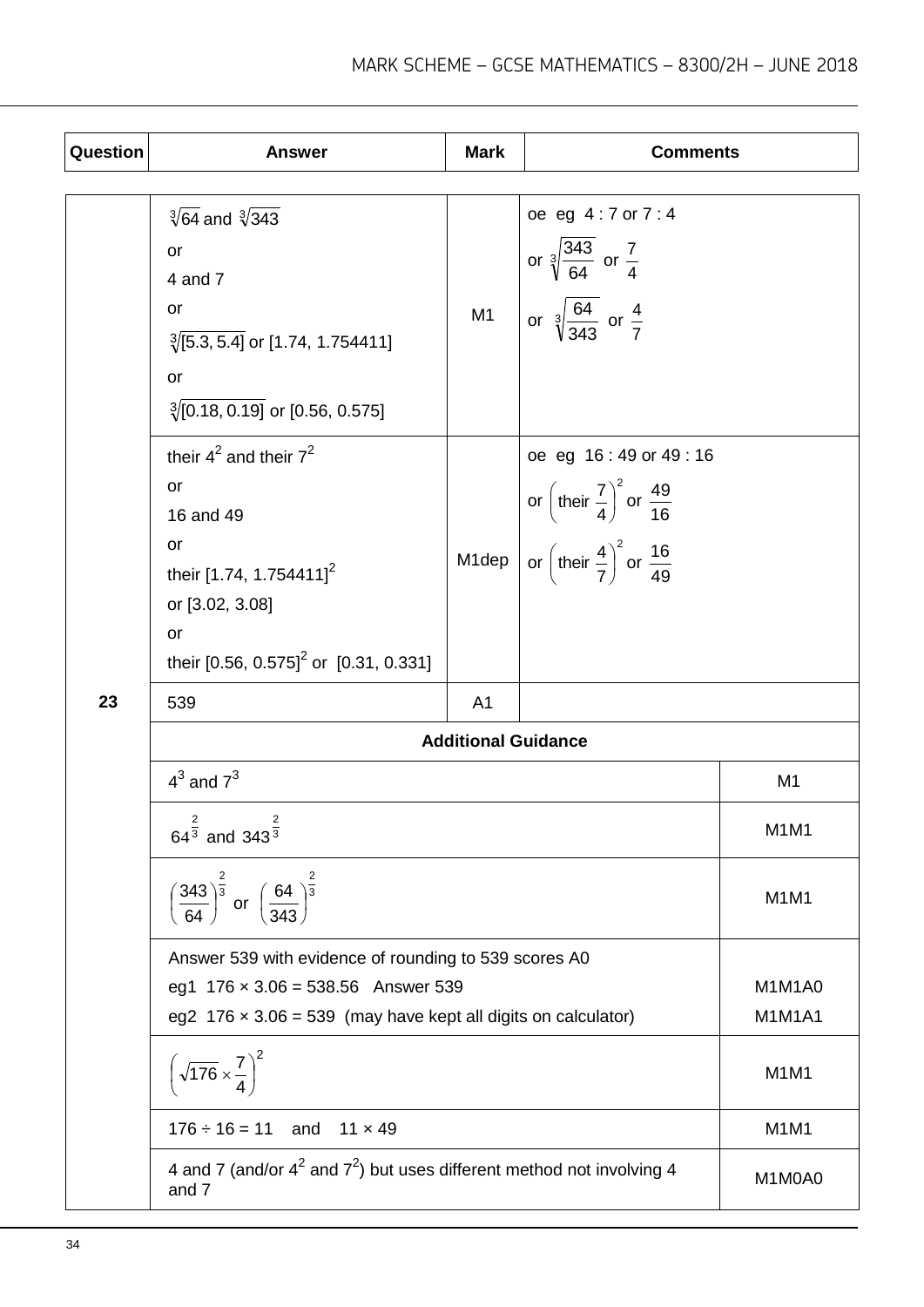| <b>Question</b> | <b>Answer</b>                                                                                                                                                            | <b>Mark</b>        | <b>Comments</b>                                                                                                                                                                                                             |
|-----------------|--------------------------------------------------------------------------------------------------------------------------------------------------------------------------|--------------------|-----------------------------------------------------------------------------------------------------------------------------------------------------------------------------------------------------------------------------|
|                 | <b>Alternative method 1</b>                                                                                                                                              |                    |                                                                                                                                                                                                                             |
|                 | Any product of three valid<br>dimensions that would give a<br>volume $<$ 34 000<br>or<br>any product of three valid<br>dimensions that would give a<br>volume $> 34000$  | M1                 | eg 49.5 $\times$ 34.5 $\times$ 19.5<br>or $50.5 \times 35.5 \times 20.5$<br>or 50 $\times$ 35 $\times$ 20<br>ignore any evaluations of products                                                                             |
| 24              | Any product of three valid<br>dimensions that would give a<br>volume $<$ 34 000<br>and<br>any product of three valid<br>dimensions that would give a<br>volume $> 34000$ | M <sub>1</sub> dep | eg 49.5 $\times$ 34.5 $\times$ 19.5<br>and<br>$50.5 \times 35.5 \times 20.5$<br>ignore any evaluations of products                                                                                                          |
|                 | 34 x 1000 or 34 000                                                                                                                                                      | M1                 | converts to cm <sup>3</sup>                                                                                                                                                                                                 |
|                 | their volume $<$ 34 000<br>and<br>their volume $> 34000$<br>and<br>34 000<br>and<br>ticks Cannot tell                                                                    | A <sub>1</sub>     | both volumes in cm <sup>3</sup><br>must see working for M3<br>answers for their volumes must be seen<br>and be correct or rounded or truncated to<br>at least 2 sf (unless 34 000 to 2 sf when<br>must be to at least 3 sf) |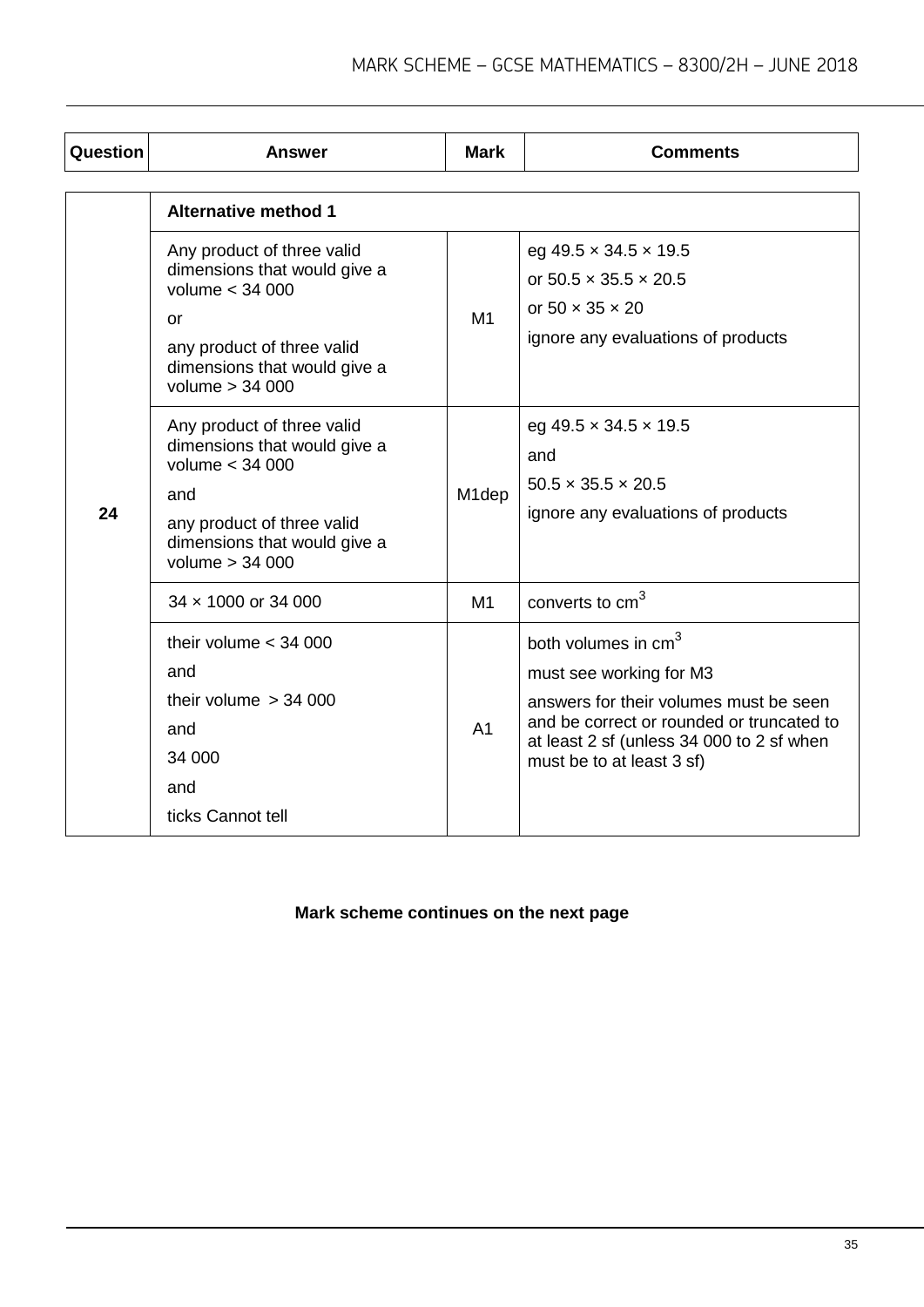| Question   | Answer                                                                                                                                                                   | <b>Mark</b>        | <b>Comments</b>                                                                                                                                                                                                    |
|------------|--------------------------------------------------------------------------------------------------------------------------------------------------------------------------|--------------------|--------------------------------------------------------------------------------------------------------------------------------------------------------------------------------------------------------------------|
|            | <b>Alternative method 2</b>                                                                                                                                              |                    |                                                                                                                                                                                                                    |
| 24<br>cont | Any product of three valid<br>dimensions that would give a<br>volume < 34 000<br>or<br>any product of three valid<br>dimensions that would give a<br>volume > 34 000     | M1                 | eg 49.5 $\times$ 34.5 $\times$ 19.5<br>or 50.5 $\times$ 35.5 $\times$ 20.5<br>or $50 \times 35 \times 20$<br>ignore any evaluations of products                                                                    |
|            | Any product of three valid<br>dimensions that would give a<br>volume $<$ 34 000<br>and<br>any product of three valid<br>dimensions that would give a<br>volume $> 34000$ | M <sub>1</sub> dep | eg 49.5 $\times$ 34.5 $\times$ 19.5<br>and<br>$50.5 \times 35.5 \times 20.5$<br>ignore any evaluations of products                                                                                                 |
|            | one of their volumes $\div$ 1000                                                                                                                                         | M <sub>1</sub> dep | dep on first M1<br>converts to litres                                                                                                                                                                              |
|            | their volume $<$ 34<br>and<br>their volume $> 34$<br>and<br>ticks Cannot tell                                                                                            | A <sub>1</sub>     | both volumes in litres<br>must see working for M3<br>answers for their volumes must be seen<br>and be correct or rounded or truncated to<br>at least 2 sf (unless 34 000 to 2 sf when<br>must be to at least 3 sf) |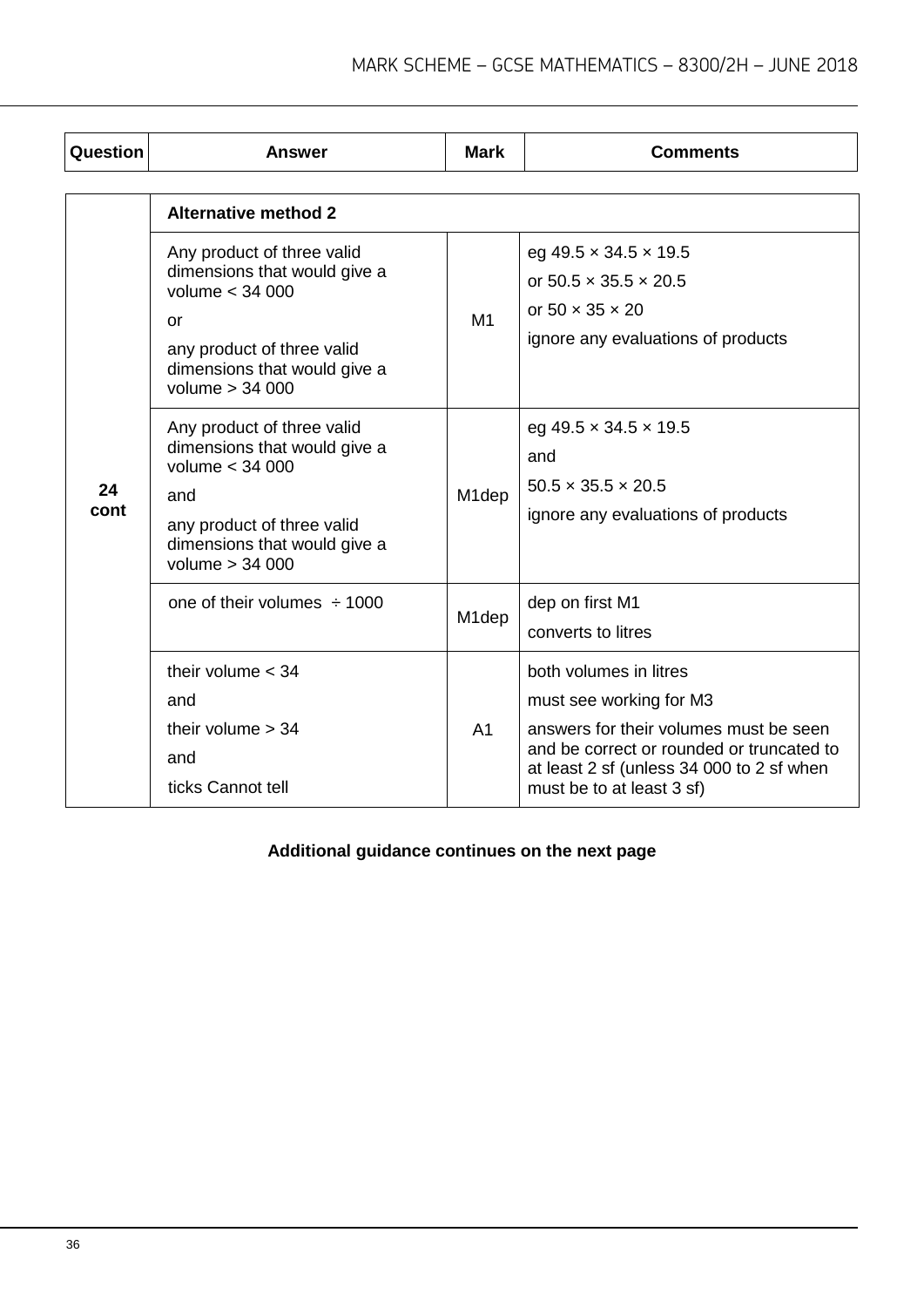| Question   | <b>Answer</b>                                                                                                                                                                                                                                                                                                                                                                                                                                                                                                                                                                                                                                                                                                                                                                                                                                                                                                                                                                                                                                            | Mark                       | <b>Comments</b> |                |  |  |
|------------|----------------------------------------------------------------------------------------------------------------------------------------------------------------------------------------------------------------------------------------------------------------------------------------------------------------------------------------------------------------------------------------------------------------------------------------------------------------------------------------------------------------------------------------------------------------------------------------------------------------------------------------------------------------------------------------------------------------------------------------------------------------------------------------------------------------------------------------------------------------------------------------------------------------------------------------------------------------------------------------------------------------------------------------------------------|----------------------------|-----------------|----------------|--|--|
|            |                                                                                                                                                                                                                                                                                                                                                                                                                                                                                                                                                                                                                                                                                                                                                                                                                                                                                                                                                                                                                                                          | <b>Additional Guidance</b> |                 |                |  |  |
| 24<br>cont | There are an infinite number of sets of three valid dimensions<br>Valid dimensions<br>for 50 are [49.5, 50.5]<br>for 35 are [34.5, 35.5]<br>for 20 are [19.5, 20.5]<br>$49.5 \times 34.5 \times 19.5 = 33301()$ or 33 000 or 33 300<br>49.6 x 34.6 x 19.6 = [33 636, 33 637] or 33 000 or 33 600 or 33 630<br>or 33 640<br>$49.7 \times 34.7 \times 19.7 = 33974$ .() or 33 000 or 33 900 or 33 970<br>$49.8 \times 34.8 \times 19.8 = 34314$ .() or 34 300 or 34 310<br>$49.9 \times 34.9 \times 19.9 = 34656$ ) or 34 600 or 34 700 or 34 650 or 34 660<br>$50 \times 35 \times 20 = 35000$<br>$50.1 \times 35.1 \times 20.1 = 35346$ ) or 35 000 or 35 300 or 35 340 or 35 350<br>$50.2 \times 35.2 \times 20.2 = 35694$ ) or 35 000 or 36 000 or 35 600 or 35 700<br>or 35 690<br>$50.3 \times 35.3 \times 20.3 = 36044$ . () or 36 000 or 36 040<br>$50.4 \times 35.4 \times 20.4 = [36\,396, 36\,397]$ or 36 000 or 36 300 or 36 400<br>or 36 390<br>$50.5 \times 35.5 \times 20.5 = 36751$ ) or 36 000 or 37 000 or 36 700 or 36 800<br>or 36 750 |                            |                 |                |  |  |
|            | Three valid dimensions do not have to follow a pattern<br>eg 49.6 $\times$ 35 $\times$ 20.4 (= 35 414.() or 35 000 or 35 400 or 35 410)<br>M1                                                                                                                                                                                                                                                                                                                                                                                                                                                                                                                                                                                                                                                                                                                                                                                                                                                                                                            |                            |                 |                |  |  |
|            | 49.5 34.5 19.5 and 33 301 (answer implies multiplication signs)                                                                                                                                                                                                                                                                                                                                                                                                                                                                                                                                                                                                                                                                                                                                                                                                                                                                                                                                                                                          |                            |                 | M1             |  |  |
|            | 49.5 34.5 19.5 (no answer so multiplication signs not implied)                                                                                                                                                                                                                                                                                                                                                                                                                                                                                                                                                                                                                                                                                                                                                                                                                                                                                                                                                                                           |                            |                 | M <sub>0</sub> |  |  |
|            | 33 301 but 49.5 34.5 19.5 not seen                                                                                                                                                                                                                                                                                                                                                                                                                                                                                                                                                                                                                                                                                                                                                                                                                                                                                                                                                                                                                       |                            |                 | M <sub>0</sub> |  |  |
|            | Units do not have to be seen                                                                                                                                                                                                                                                                                                                                                                                                                                                                                                                                                                                                                                                                                                                                                                                                                                                                                                                                                                                                                             |                            |                 |                |  |  |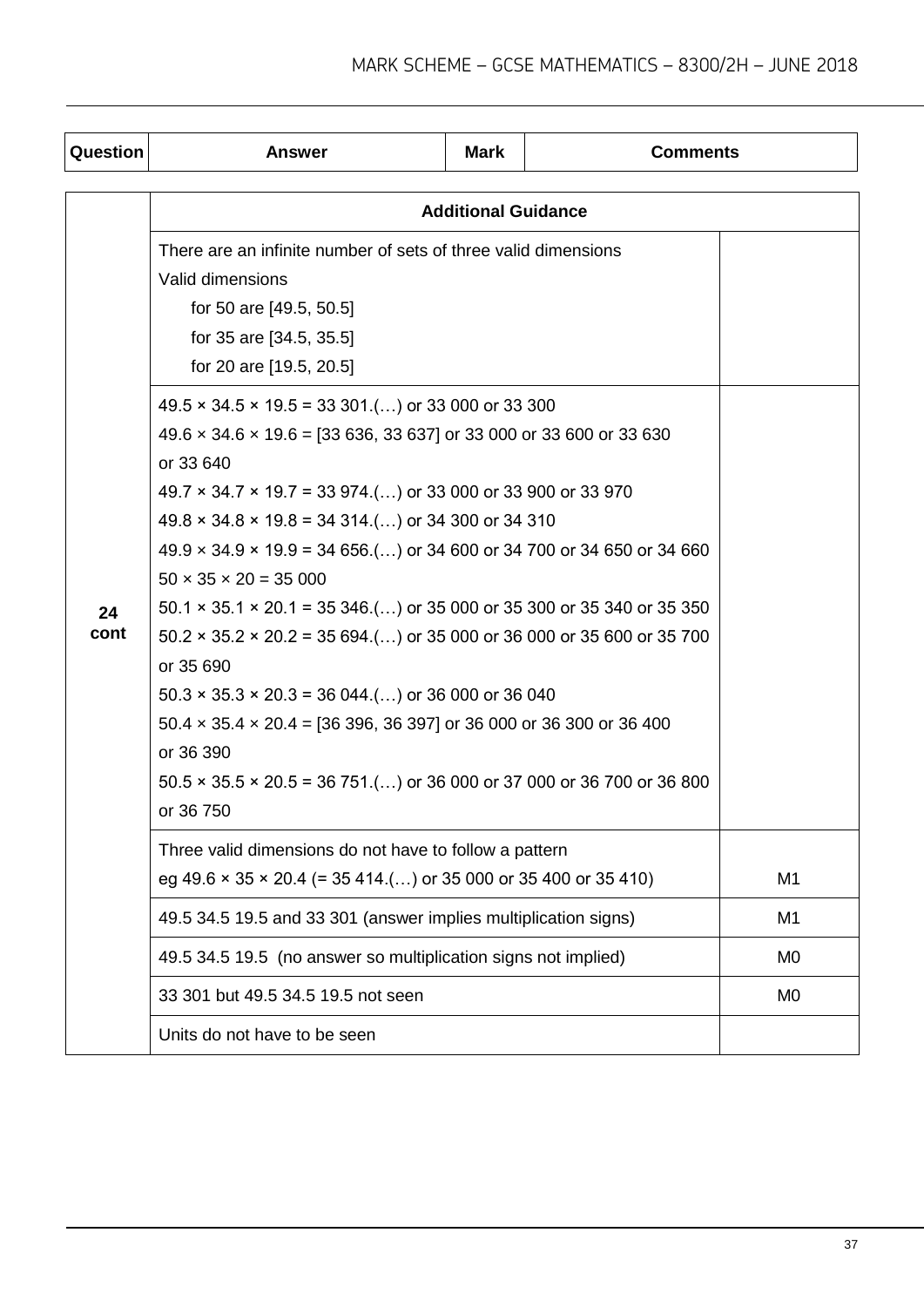| Question | <b>Answer</b>                                                                                                                                                           | <b>Mark</b>                | <b>Comments</b>                                                                   |                |
|----------|-------------------------------------------------------------------------------------------------------------------------------------------------------------------------|----------------------------|-----------------------------------------------------------------------------------|----------------|
|          | $\frac{x}{x+35} = \frac{5}{12}$<br>or<br>$\frac{35}{x+35} = \frac{7}{12}$<br>or<br>$\frac{x}{35} = \frac{5}{7}$<br>or<br>$x:35=5:7$<br>or<br>links $\frac{7}{12}$ to 35 | M <sub>1</sub>             | oe<br>eg $x + 35 = 60$<br>or<br>links $\frac{1}{12}$ to 5                         |                |
| 25       | $12x - 5x = 175$<br>or $7x = 175$<br>or $420 - 245 = 7x$<br>or $(x =) 25$ or $\frac{25}{60}$                                                                            | M1dep                      | oe<br>collects terms<br>25 may be seen in section labelled $x$ on<br>Venn diagram |                |
|          | $(y = 150 - 47 - 35 -$ their 25<br>or $43$                                                                                                                              | M <sub>1</sub> dep         | dep on M2<br>43 may be seen in section labelled $y$ on<br>Venn diagram            |                |
|          | $\frac{43}{150}$ or 0.286 or 0.287 or 0.29<br>or 28.6% or 28.7% or 29%                                                                                                  | A <sub>1</sub>             |                                                                                   |                |
|          |                                                                                                                                                                         | <b>Additional Guidance</b> |                                                                                   |                |
|          | Accept $\frac{7}{12}$ = 35                                                                                                                                              |                            |                                                                                   | M <sub>1</sub> |
|          | Ignore any incorrect cancelling or change of form (fraction, decimal or<br>percentage)                                                                                  |                            |                                                                                   |                |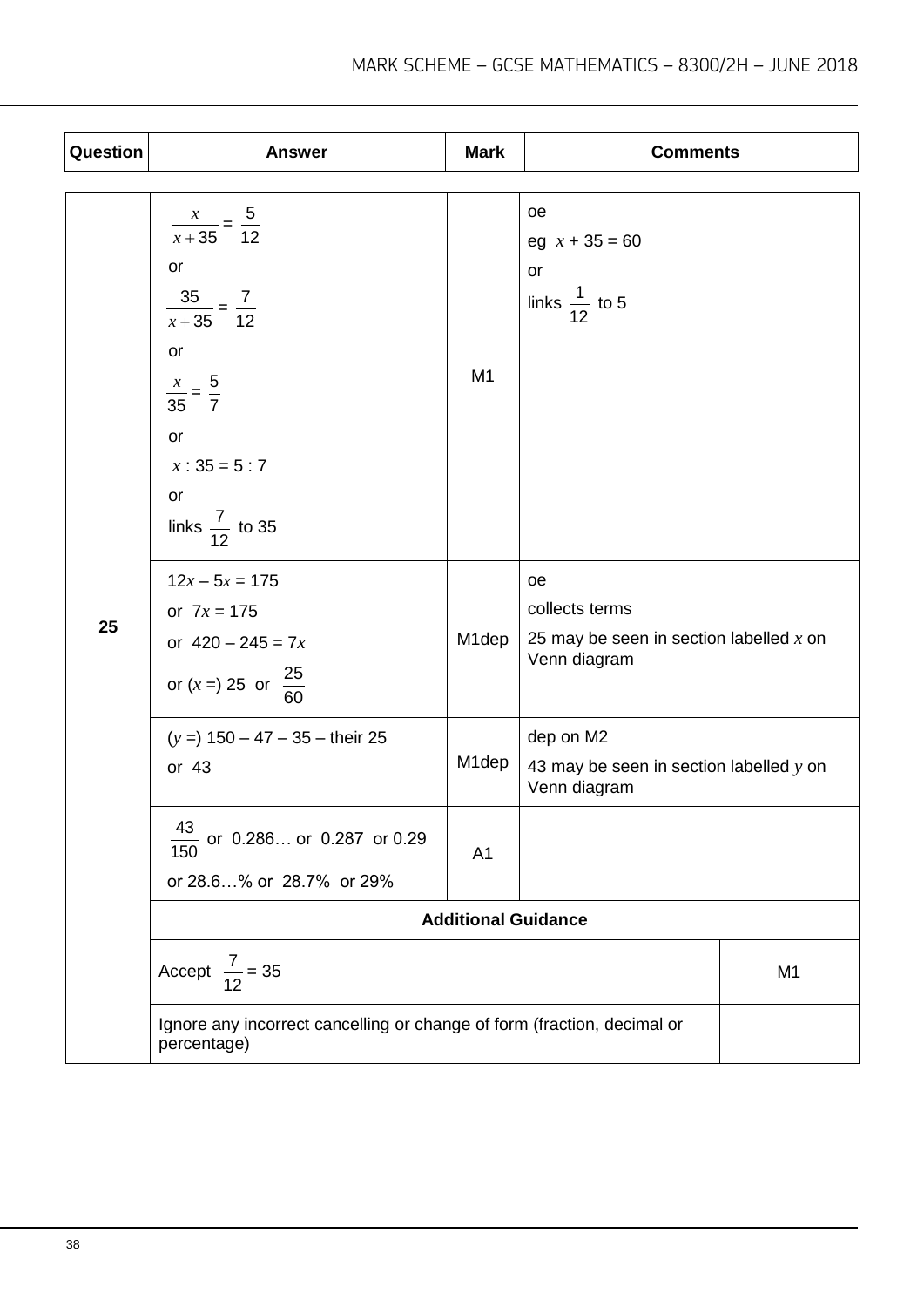| <b>Question</b> | <b>Answer</b>                                                                                                | <b>Mark</b>    | <b>Comments</b>                                                                                |
|-----------------|--------------------------------------------------------------------------------------------------------------|----------------|------------------------------------------------------------------------------------------------|
|                 | <b>Alternative method 1</b>                                                                                  |                |                                                                                                |
|                 | $4x^2$ + 5x + 3 = x + 2                                                                                      | M <sub>1</sub> |                                                                                                |
|                 | $4x^2 + 5x - x + 3 - 2 = 0$<br>or $4x^2 + 4x + 1 (= 0)$                                                      | M1dep          | oe collection of terms<br>eg $4x^2$ + 5x - x = 2 - 3<br>or $4x^2 + 4x = -1$                    |
| 26              | $(2x + 1)(2x + 1) (= 0)$<br>or $4\left(x+\frac{1}{2}\right)^2 (=0)$                                          |                | oе<br>eg $\left(x + \frac{1}{2}\right)^2 (= 0)$                                                |
|                 | or $\frac{-4 \pm \sqrt{4^2 - 4 \times 4 \times 1}}{2 \times 4}$                                              | A <sub>1</sub> |                                                                                                |
|                 | or $b^2 - 4ac = 4^2 - 4 \times 4 \times 1$<br>or D(iscriminant) = $4^2 - 4 \times 4 \times 1$                |                | allow $b^2 - 4ac = 16 - 16$<br>or D(iscriminant) = $16 - 16$                                   |
|                 | $(x =) -\frac{1}{2}$ with no other solutions<br>with M2A1 seen<br>or                                         |                | oe                                                                                             |
|                 | states that as brackets are the<br>same there is only one solution with<br>M2A1 seen                         |                |                                                                                                |
|                 | or<br>$b^2 - 4ac = 4^2 - 4 \times 4 \times 1 = 0$<br>and states there is only one<br>solution with M2A1 seen | A <sub>1</sub> | allow $b^2 - 4ac = 16 - 16 = 0$<br>and states there is only one solution with<br>M2A1seen      |
|                 | or<br>D(iscriminant) = $4^2$ – 4 x 4 x 1 = 0<br>and states there is only one<br>solution with M2A1 seen      |                | allow D(iscriminant) = $16 - 16 = 0$<br>and states there is only one solution with<br>M2A1seen |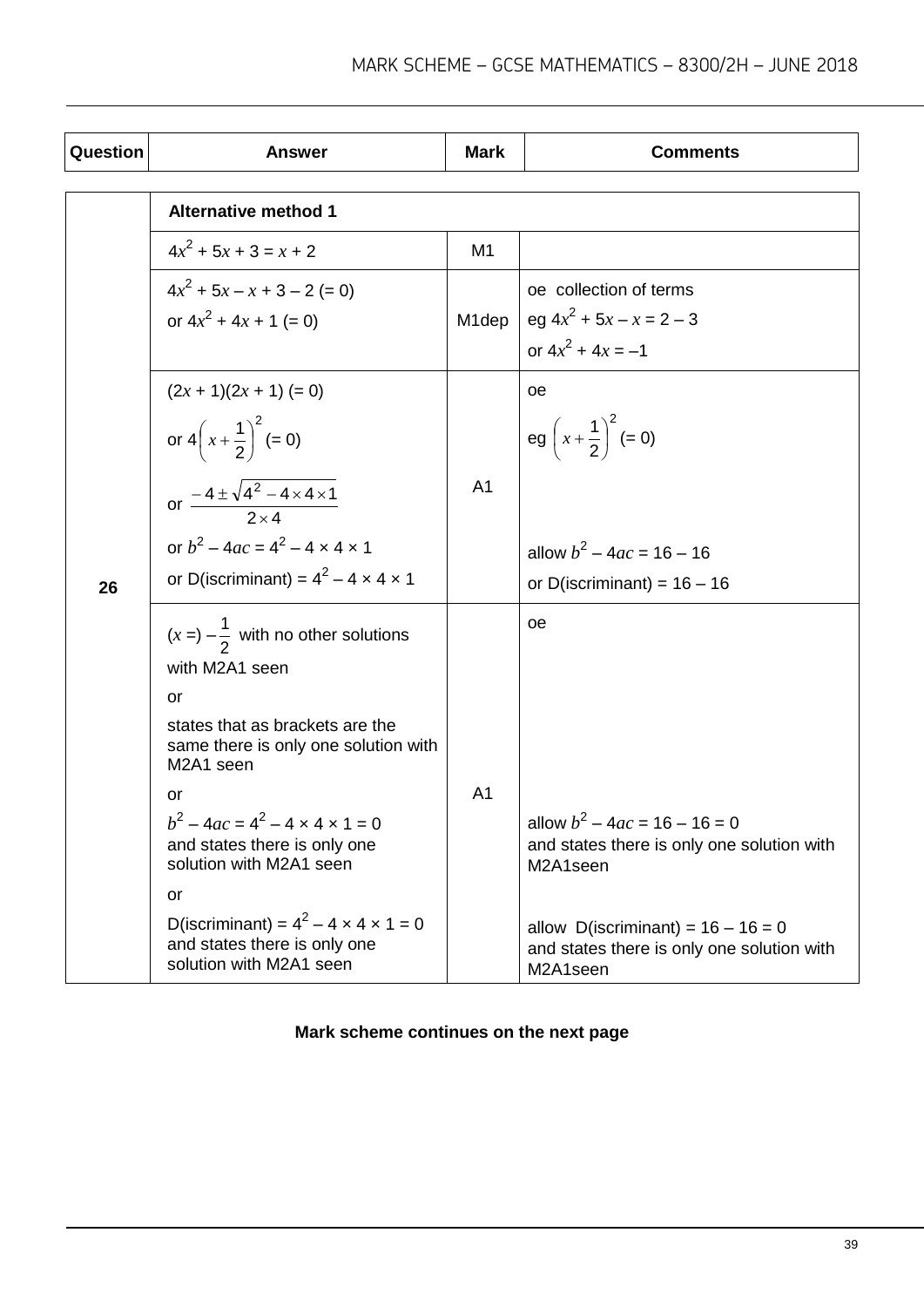| <b>Question</b> | <b>Answer</b>                                                                                                          | <b>Mark</b>        | <b>Comments</b>                                                                                  |
|-----------------|------------------------------------------------------------------------------------------------------------------------|--------------------|--------------------------------------------------------------------------------------------------|
|                 | <b>Alternative method 2</b>                                                                                            |                    |                                                                                                  |
|                 | $y = 4(y-2)^{2} + 5(y-2) + 3$                                                                                          | M <sub>1</sub>     | oе                                                                                               |
|                 | $4y^2 - 16y + 16 + 5y - 10 + 3 - y$                                                                                    |                    | oe expansion and collection of terms                                                             |
|                 | $(= 0)$                                                                                                                | M <sub>1</sub> dep | eg $4y^2 - 16y + 5y - y = 10 - 16 - 3$                                                           |
|                 | or $4y^2 - 12y + 9 (= 0)$                                                                                              |                    | or $4y^2 - 12y = -9$                                                                             |
|                 | $(2y-3)(2y-3) (= 0)$                                                                                                   |                    | оe                                                                                               |
|                 | or $4\left(y-\frac{3}{2}\right)^2 (=0)$                                                                                |                    | eg $\left(y-\frac{3}{2}\right)^2 (=0)$                                                           |
|                 | or $\frac{-12 \pm \sqrt{(-12)^2 - 4 \times 4 \times 9}}{2 \times 4}$                                                   | A <sub>1</sub>     |                                                                                                  |
|                 | or $b^2 - 4ac = (-12)^2 - 4 \times 4 \times 9$                                                                         |                    | allow $b^2 - 4ac = 144 - 144$                                                                    |
|                 | <b>or</b>                                                                                                              |                    | or                                                                                               |
| 26<br>cont      | D(iscriminant) = $(-12)^2 - 4 \times 4 \times 9$                                                                       |                    | allow D(iscriminant) = $144 - 144$                                                               |
|                 | $(y = \frac{3}{2}$ with no other solutions with                                                                        |                    | оe                                                                                               |
|                 | M2A1 seen                                                                                                              |                    |                                                                                                  |
|                 | or                                                                                                                     |                    |                                                                                                  |
|                 | states that as brackets are the<br>same there is only one solution with<br>M2A1 seen                                   | A <sub>1</sub>     |                                                                                                  |
|                 | or<br>$b^2 - 4ac = (-12)^2 - 4 \times 4 \times 9 = 0$<br>and states there is only one<br>solution with M2A1 seen       |                    | allow $b^2 - 4ac = 144 - 144 = 0$<br>and states there is only one solution with<br>M2A1seen      |
|                 | or                                                                                                                     |                    |                                                                                                  |
|                 | D(iscriminant) = $(-12)^{2} - 4 \times 4 \times 9$<br>$= 0$<br>and states there is only one<br>solution with M2A1 seen |                    | allow D(iscriminant) = $144 - 144 = 0$<br>and states there is only one solution with<br>M2A1seen |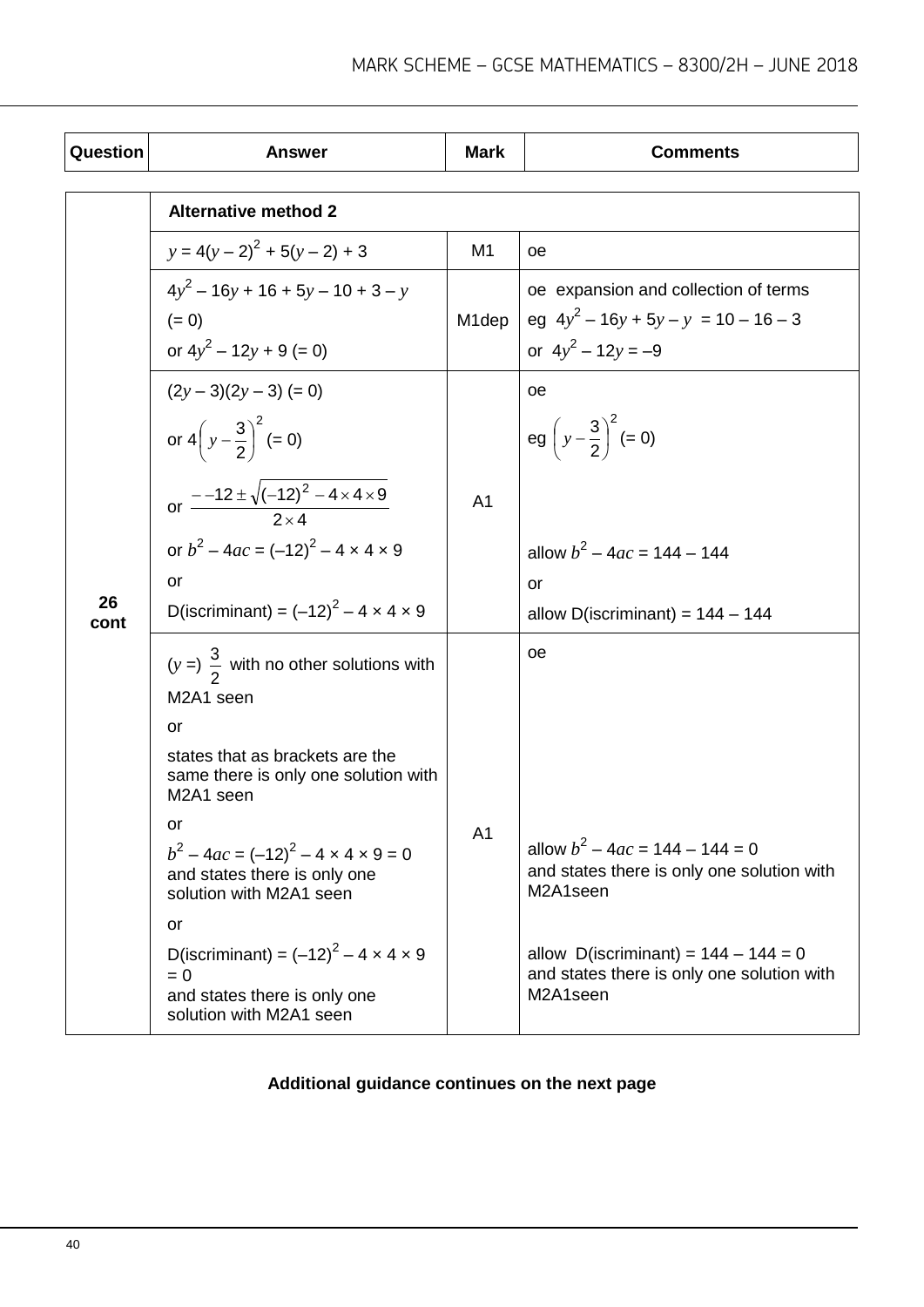| <b>Question</b> | Answer                                                                                                               | <b>Mark</b> | <b>Comments</b> |                         |  |
|-----------------|----------------------------------------------------------------------------------------------------------------------|-------------|-----------------|-------------------------|--|
|                 | <b>Additional Guidance</b>                                                                                           |             |                 |                         |  |
|                 | Alt 1 $(x =) -\frac{1}{2}$ with no working or Alt 2 $(y =)$ $\frac{3}{2}$ with no working                            |             |                 | MOMOA0A0                |  |
|                 | Alt 1 Ignore any y-coordinate whether correct $\left(=\frac{3}{2}\right)$ or incorrect                               |             |                 |                         |  |
|                 | Alt 2 Ignore any x-coordinate whether correct $\left(=-\frac{1}{2}\right)$ or incorrect                              |             |                 |                         |  |
|                 | T & I leading to $x = -\frac{1}{2}$                                                                                  |             |                 | MOMOA0A0                |  |
| 26<br>cont      | To award M1 dep you must see a correct expression with terms collected<br>or a correct equation with terms collected |             |                 |                         |  |
|                 | $4x^2 + 5x + 3 = x + 2$<br>$4x^2 + 1 = -4x$ (all x terms not collected on one side)                                  |             |                 | M <sub>1</sub><br>M0dep |  |
|                 | $4x^2 + 5x + 3 = x + 2$                                                                                              |             |                 | M <sub>1</sub>          |  |
|                 | $4x^2 + 4x + 3 = 2$ (all constant terms not collected on one side)                                                   |             |                 | M0dep                   |  |
|                 | If using the discriminant to award A marks, you must see either $b^2 - 4ac$<br>or D(iscriminant)                     |             |                 |                         |  |
|                 | $b^2 - 4ac = 4^2 - 4 \times 4 \times 1$ can be implied                                                               |             |                 |                         |  |
|                 | eg $b + \sqrt{b^2 - 4ac}$ and $4 + \sqrt{4^2 - 4 \times 4 \times 1}$ scores first A1                                 |             |                 |                         |  |
|                 | For final A1 must see $b^2 - 4ac = 4^2 - 4 \times 4 \times 1 = 0$ and                                                |             |                 |                         |  |
|                 | statement that there is only one solution with M2A1 seen                                                             |             |                 |                         |  |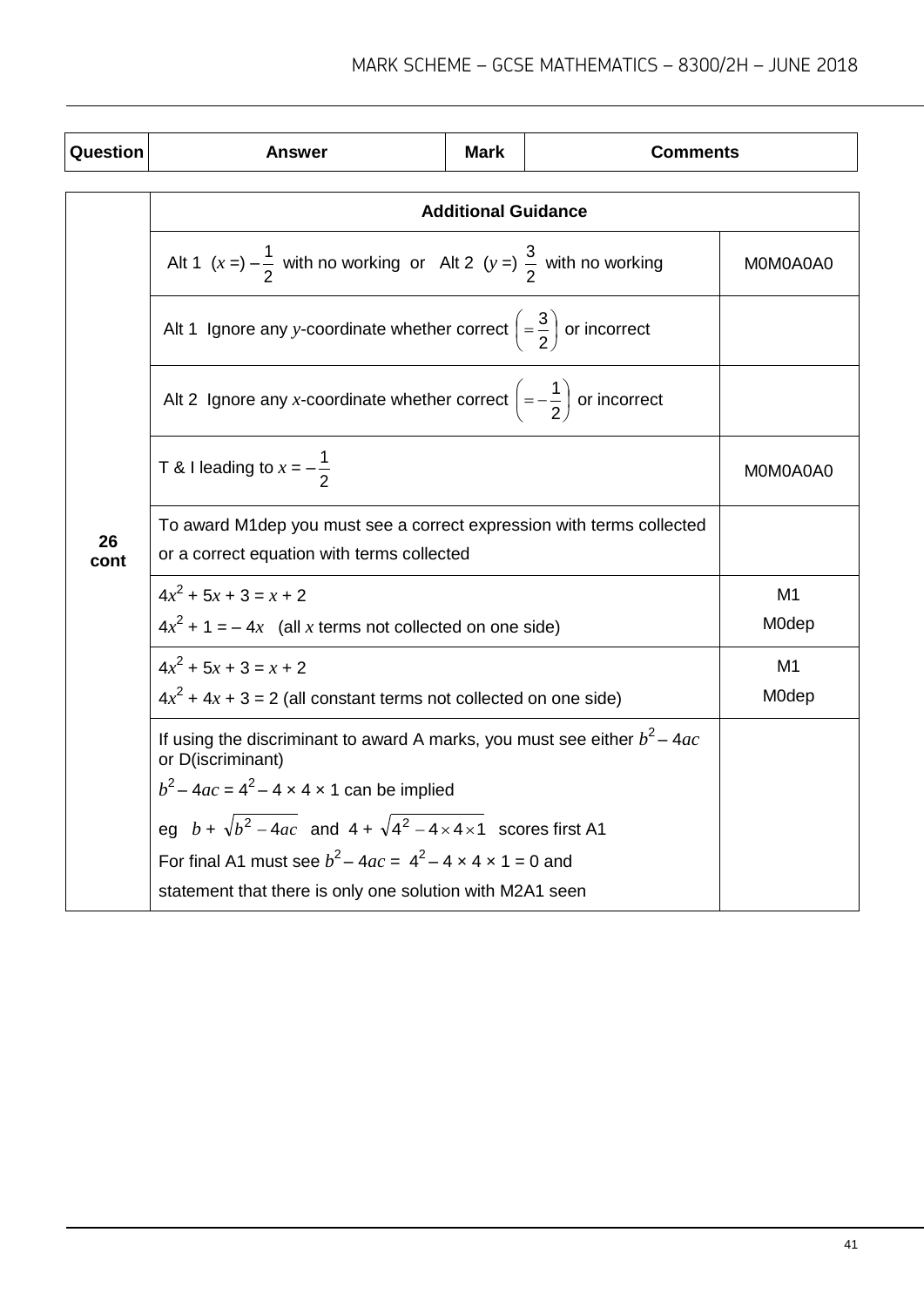| Question | <b>Answer</b>                                                                                                                                                                                                                                                                                                     | <b>Mark</b>        | <b>Comments</b>                                                                                                                                                                    |  |  |  |
|----------|-------------------------------------------------------------------------------------------------------------------------------------------------------------------------------------------------------------------------------------------------------------------------------------------------------------------|--------------------|------------------------------------------------------------------------------------------------------------------------------------------------------------------------------------|--|--|--|
|          | Alternative method 1 Working with 2.75                                                                                                                                                                                                                                                                            |                    |                                                                                                                                                                                    |  |  |  |
| 27       | $10x = 27.5$<br>or $100x = 275.5$                                                                                                                                                                                                                                                                                 | M <sub>1</sub>     | oe multiplication by a power of 10<br>eg $1000x = 2755.5$<br>any letter                                                                                                            |  |  |  |
|          | $10x - x = 27.5 - 2.75$<br>or $9x = 24.8$ with $10x = 27.5$ seen<br><b>or</b><br>$100x - 10x = 275.5 - 27.5$<br>or $90x = 248$ with $100x = 275.5$<br>and $10x = 27.5$ seen<br>or<br>$100x - x = 275.5 - 2.75$<br>or $99x = 272.8$ with<br>$100x = 275.5$ seen                                                    | M <sub>1</sub> dep | oe subtraction to eliminate recurring digits<br>eg $1000x - 10x = 2755.5 - 27.5$<br>or $990x = 2728$ with $1000x = 2755.5$<br>and $10x = 27.5$ seen<br>numbers must all be correct |  |  |  |
|          | $x = 2.75$ stated and M2 scored<br>and $9x = 24.8$<br>and $x = \frac{24.8}{9} = \frac{124}{45}$<br>or<br>$x = 2.75$ stated and M2 scored<br>and $90x = 248$<br>and $x = \frac{248}{90} = \frac{124}{45}$<br>or<br>$x = 2.75$ stated and M2 scored<br>and $99x = 272.8$<br>272.8<br>124<br>and $x = -$<br>45<br>99 | A <sub>1</sub>     | <b>oe</b><br>eg $x = 2.75$ stated and M2 scored<br>and $990x = 2728$<br>and $x =$<br>45<br>990                                                                                     |  |  |  |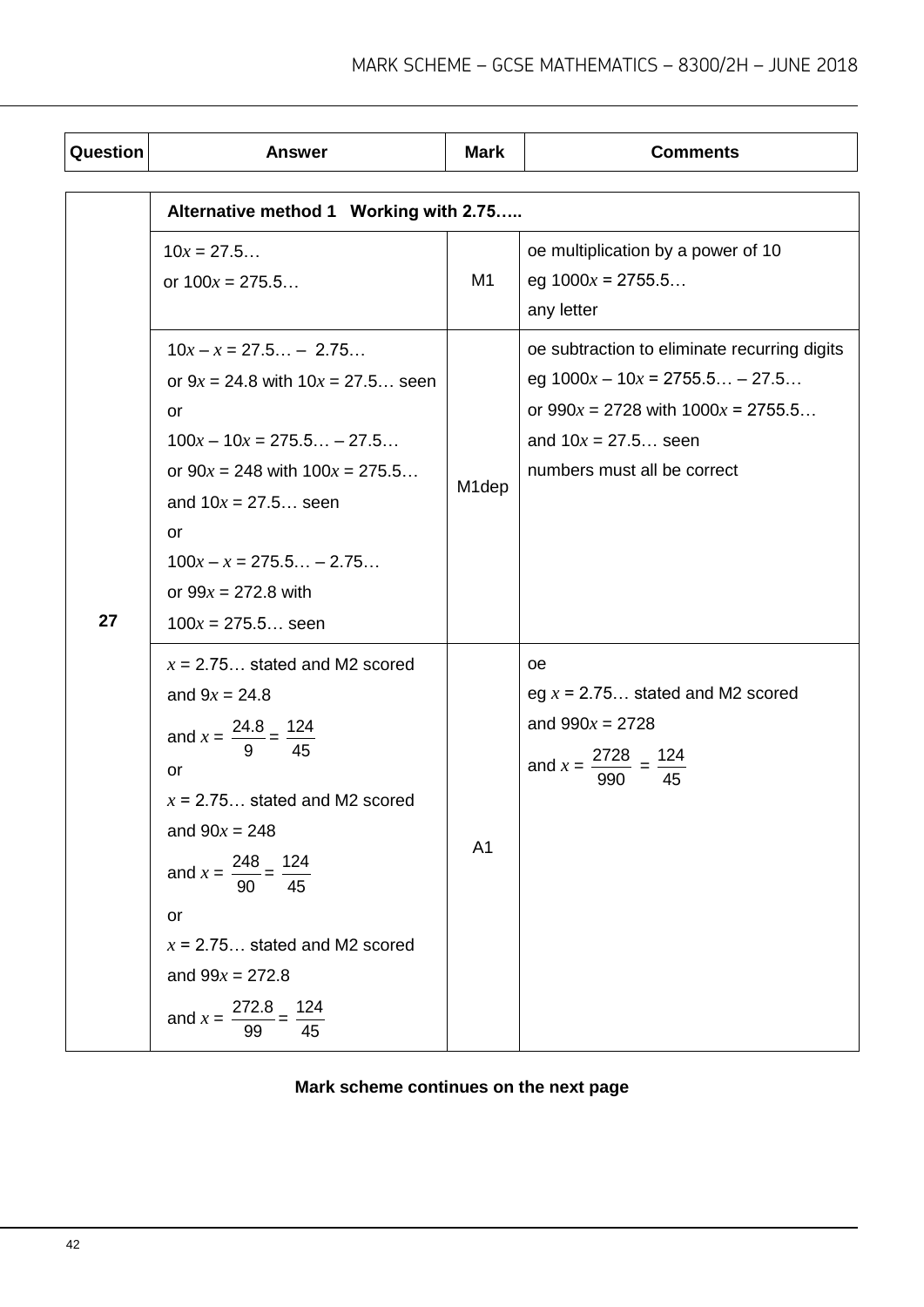| Question   | <b>Answer</b>                                                                                                                                                                                                                                                                                                                                                                    | <b>Mark</b>        | <b>Comments</b>                                                                                                                                                               |  |  |
|------------|----------------------------------------------------------------------------------------------------------------------------------------------------------------------------------------------------------------------------------------------------------------------------------------------------------------------------------------------------------------------------------|--------------------|-------------------------------------------------------------------------------------------------------------------------------------------------------------------------------|--|--|
|            | Alternative method 2 Working with 0.75                                                                                                                                                                                                                                                                                                                                           |                    |                                                                                                                                                                               |  |  |
|            | $10x = 7.5$<br>or $100x = 75.5$                                                                                                                                                                                                                                                                                                                                                  | M1                 | oe multiplication by a power of 10<br>eg $1000x = 755.5$<br>any letter                                                                                                        |  |  |
|            | $10x - x = 7.5 - 0.75$<br>or $9x = 6.8$ with $10x = 7.5$ seen<br>or<br>$100x - 10x = 75.5 - 7.5$<br>or $90x = 68$ with $100x = 75.5$<br>and $10x = 7.5$ seen<br>or<br>$100x - x = 75.5 - 0.75$<br>or $99x = 74.8$<br>with $100x = 75.5$ seen                                                                                                                                     | M <sub>1</sub> dep | oe subtraction to eliminate recurring digits<br>eg $1000x - 10x = 755.5 - 7.5$<br>or $990x = 748$ with $1000x = 755.5$<br>and $10x = 7.5$ seen<br>numbers must all be correct |  |  |
| 27<br>cont | $x = 0.75$ stated and M2 scored<br>and $9x = 6.8$ and $x = \frac{6.8}{9}$<br>and $2\frac{6.8}{9} = \frac{124}{45}$<br>or<br>$x = 0.75$ stated and M2 scored<br>and $90x = 68$ and $x = \frac{68}{90}$<br>and $2\frac{68}{90} = \frac{124}{45}$<br>or<br>$x = 0.75$ stated and M2 scored<br>and $99x = 74.8$ and $x = \frac{74.8}{99}$<br>and $2\frac{74.8}{99} = \frac{124}{45}$ | A <sub>1</sub>     | <b>oe</b><br>eg $x = 0.75$ stated and M2 scored<br>and $990x = 748$ and $x = \frac{748}{x}$<br>990<br>and $2\frac{748}{990} = \frac{124}{45}$                                 |  |  |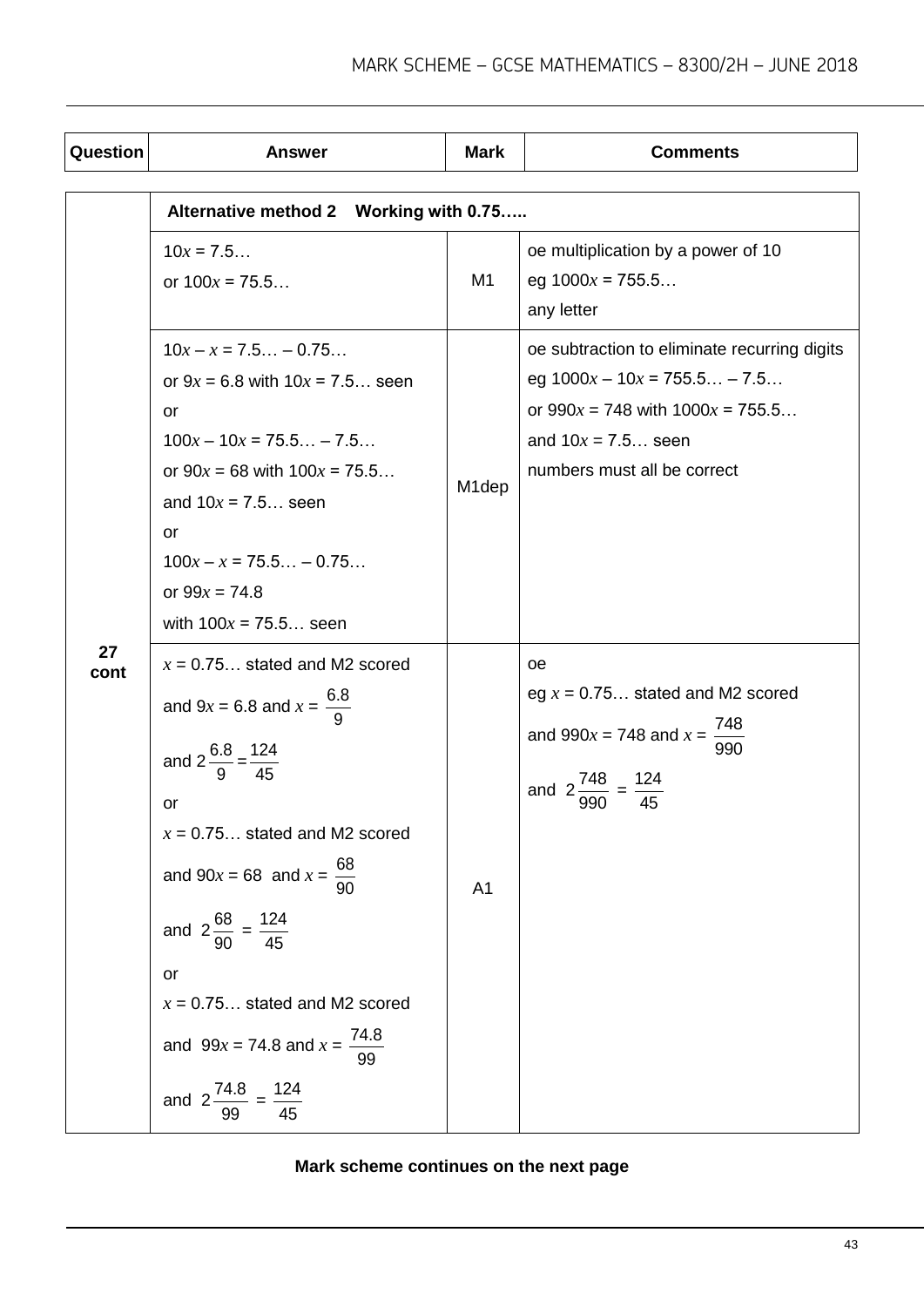| Question   | <b>Answer</b>                                                                                                                                                                                                                                                                                                                                                                               | <b>Mark</b>        | <b>Comments</b>                                                                                                                                                            |  |  |  |
|------------|---------------------------------------------------------------------------------------------------------------------------------------------------------------------------------------------------------------------------------------------------------------------------------------------------------------------------------------------------------------------------------------------|--------------------|----------------------------------------------------------------------------------------------------------------------------------------------------------------------------|--|--|--|
|            | Alternative method 3 Working with 0.05                                                                                                                                                                                                                                                                                                                                                      |                    |                                                                                                                                                                            |  |  |  |
|            | $10x = 0.5$<br>or $100x = 5.5$                                                                                                                                                                                                                                                                                                                                                              | M1                 | oe multiplication by a power of 10<br>eg $1000x = 55.55$<br>any letter                                                                                                     |  |  |  |
|            | $10x - x = 0.5 - 0.05$<br>or $9x = 0.5$ with $10x = 0.5$ seen<br>or<br>$100x - 10x = 5.5 - 0.5$<br>or $90x = 5$ with $100x = 5.5$<br>and $10x = 0.5$ seen<br>or<br>$100x - x = 5.5 - 0.05$<br>or $99x = 5.5$ with<br>$100x = 5.5$ seen                                                                                                                                                      | M <sub>1</sub> dep | oe subtraction to eliminate recurring digits<br>eg $1000x - 10x = 55.5 - 0.5$<br>or $990x = 55$ with $1000x = 55.5$<br>and $10x = 0.5$ seen<br>numbers must all be correct |  |  |  |
| 27<br>cont | $x = 0.05$ stated and M2 scored<br>and $9x = 0.5$ and $x = \frac{0.5}{9}$<br>and 2.7 + $\frac{0.5}{9} = \frac{124}{45}$<br>or<br>$x = 0.05$ stated and M2 scored<br>and $90x = 5$ and $x = \frac{5}{90}$<br>and 2.7 + $\frac{5}{90}$ = $\frac{124}{45}$<br>or<br>$x = 0.05$ stated and M2 scored<br>and 99x = 5.5 and $x = \frac{5.5}{99}$<br>and 2.7 + $\frac{5.5}{99}$ = $\frac{124}{45}$ | A <sub>1</sub>     | <b>oe</b><br>eg $x = 0.05$ stated and M2 scored<br>and 990 $x = 55$ and $x = \frac{55}{990}$<br>and 2.7 + $\frac{55}{990} = \frac{124}{45}$                                |  |  |  |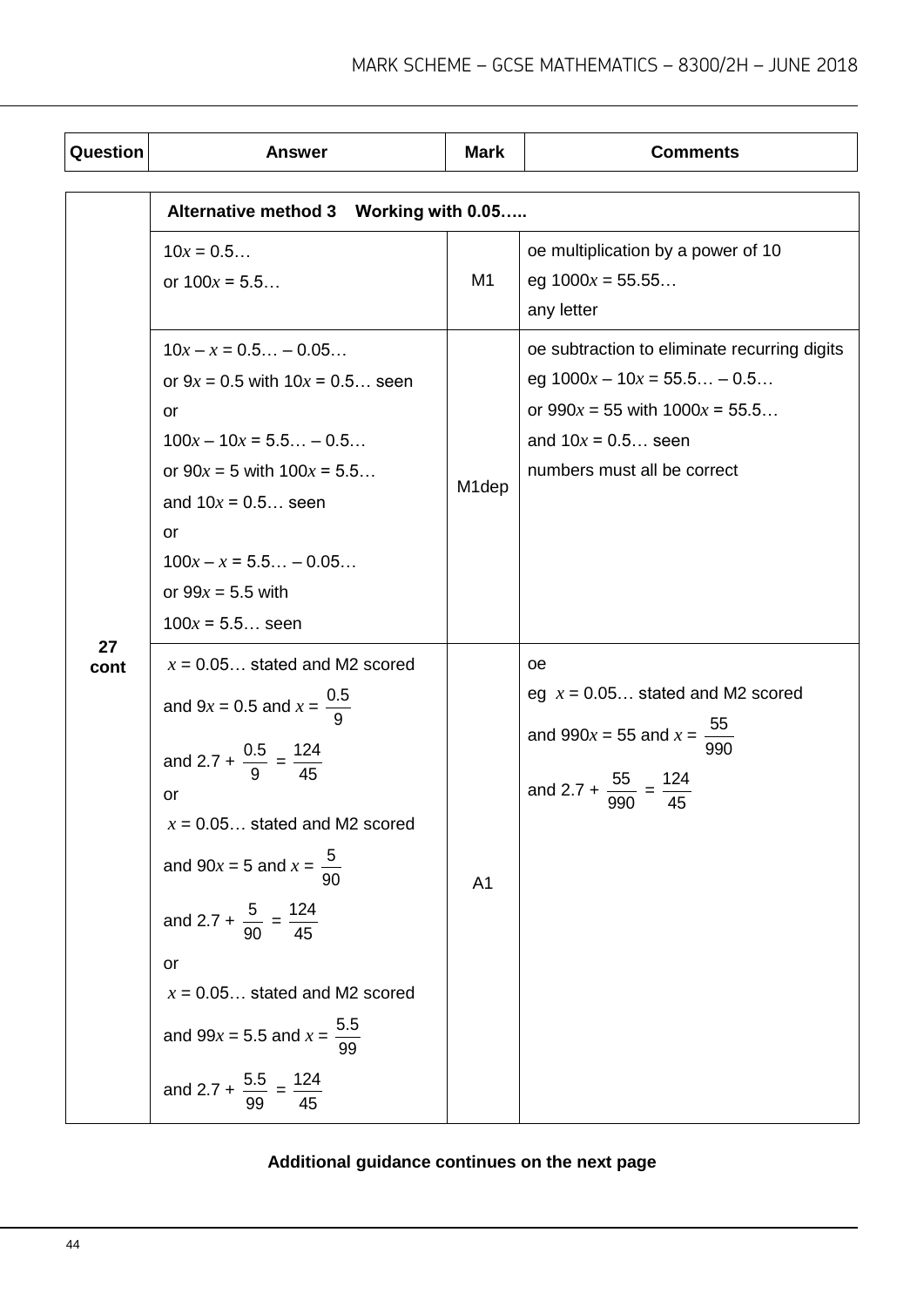| Question   | Answer                                                                                                                                                                                                                                                | <b>Mark</b> | <b>Comments</b> |  |  |  |
|------------|-------------------------------------------------------------------------------------------------------------------------------------------------------------------------------------------------------------------------------------------------------|-------------|-----------------|--|--|--|
|            | <b>Additional Guidance</b>                                                                                                                                                                                                                            |             |                 |  |  |  |
|            | $124 \div 45 = 2.75$                                                                                                                                                                                                                                  |             | M0M0A0          |  |  |  |
|            | Alt 1 M1dep<br>oe subtraction to eliminate recurring decimals includes<br>$100x - 10x = 248$ with $100x = 275.5$ and $10x = 27.5$ seen<br>or $90x = 275.5 - 27.5$ with $100x = 275.5$ and $10x = 27.5$ seen<br>(apply same principle in Alts 2 and 3) |             |                 |  |  |  |
| 27<br>cont | Alt 2 equivalents for final part of A1<br>eg For $2\frac{68}{90} = \frac{124}{45}$<br>allow 2 + $\frac{68}{90} = \frac{124}{45}$                                                                                                                      |             |                 |  |  |  |
|            | Alt 3 equivalents for final part of A1<br>eg For 2.7 + $\frac{5}{90} = \frac{124}{45}$<br>allow 2 + $\frac{7}{10}$ + $\frac{5}{90}$ = $\frac{124}{45}$                                                                                                |             |                 |  |  |  |

| 28(a) | $5 - 2x$                   | <b>B1</b>      | may be implied                                              |                |
|-------|----------------------------|----------------|-------------------------------------------------------------|----------------|
|       | $3(x-1) + 7$ or $3x + 4$   | M1             | oe.<br>ignore incorrect expansion if $3(x - 1) + 7$<br>seen |                |
|       | $9 + x$                    | A <sub>1</sub> |                                                             |                |
|       | <b>Additional Guidance</b> |                |                                                             |                |
|       | Working out $2f(x)$        |                |                                                             | B <sub>0</sub> |
|       | Working out $g(x + 1)$     |                |                                                             | M <sub>0</sub> |